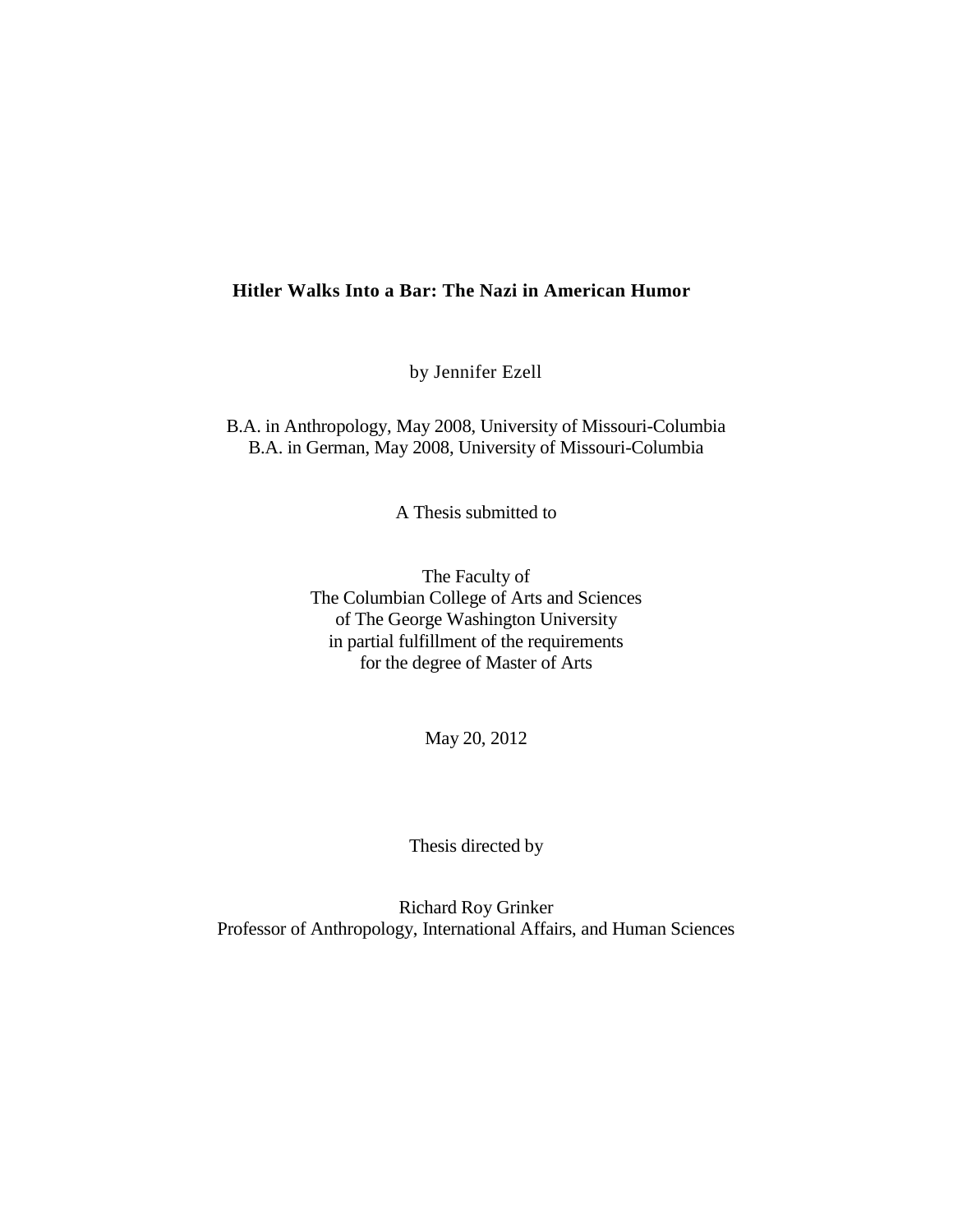© Copyright 2012 by Jennifer Ezell All rights reserved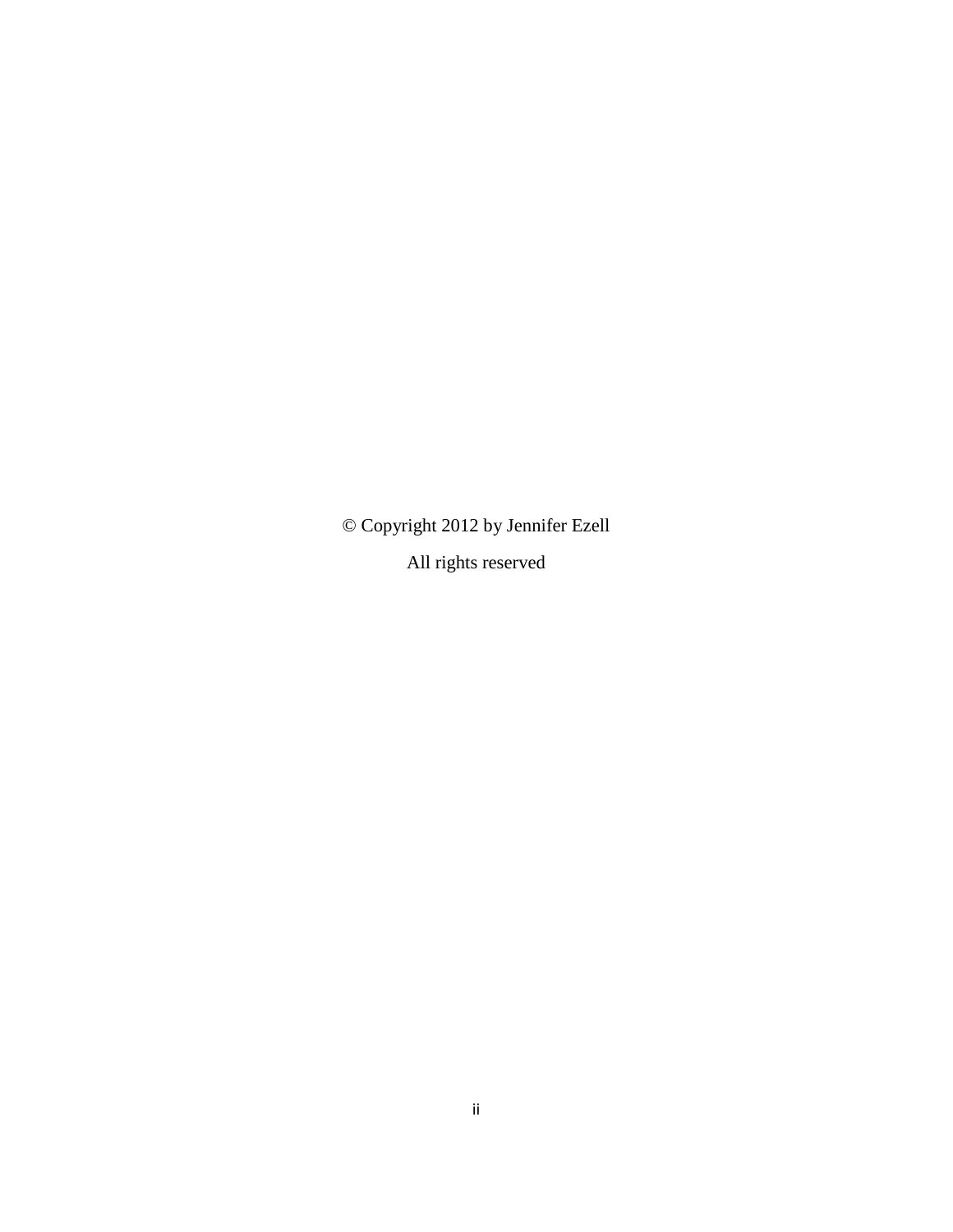## Acknowledgements

I would like to thank my family, in particular my parents, Janis and Randall, for supporting me in all of my endeavors. Without their constant motivation and assistance I would not have gotten to this point. Additionally, I'd like to thank my brother Michael, who always makes me strive for more.

I also want to recognize all of the facility and staff at The George Washington University who helped guide me during this process. In particular, Dr. Richard Grinker, Dr. Alexander Dent, and Dr. Catherine Allen, who were indispensable throughout my research, writing, and editing process.

Finally, I would like to thank all of my friends who served as both sounding boards for my ideas and sources of potential references from which I could draw examples. In particular I would like to thank Jacqueline Hazen, Lizabeth Belfield, Michael Kern, and Kathryn Barca who listened to and commiserated with me throughout the progression of my thesis.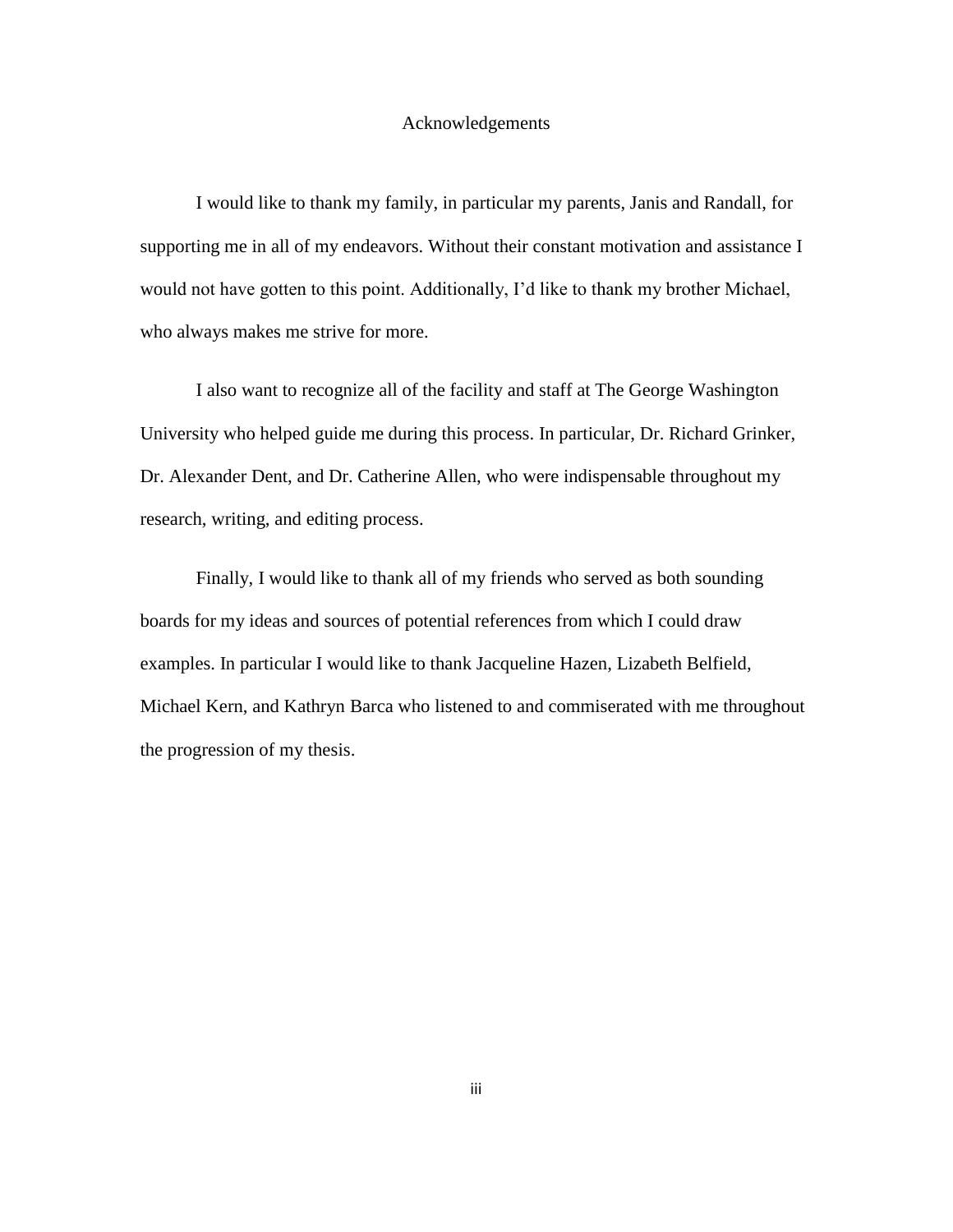# Abstract of Thesis

# **Hitler Walks Into a Bar: The Nazi in American Humor**

Since the rise of the Third Reich in 1933, Adolf Hitler and the Nazi Party have been made the subject of jokes in societies around the world. Performed in both face-toface interactions and the mass circulation of media outlets, such as television, film, and the internet, these jokes have remained a relevant topic of American humor. It is just such instances of Hitler and Nazism in humor that will be portrayed and discussed here. This thesis serves to analyze primary data drawn from American mass media productions of Hitler and Nazi jokes. Specifically looking at their representation in *Family Guy*, *South Park*, *King of the Hill*, *The Producers*, and the internet meme "Hitler finds out," I will perform a discourse analysis that applies prevailing anthropological theories of humor to these contemporary portrayals. This will serve as a means to determine how Hitler and the Nazi Party are depicted as humorous topics and why they are considered funny, paying specific attention to the forms the joke take, their referential nature, and the dialogue they form between the joke creators and audience.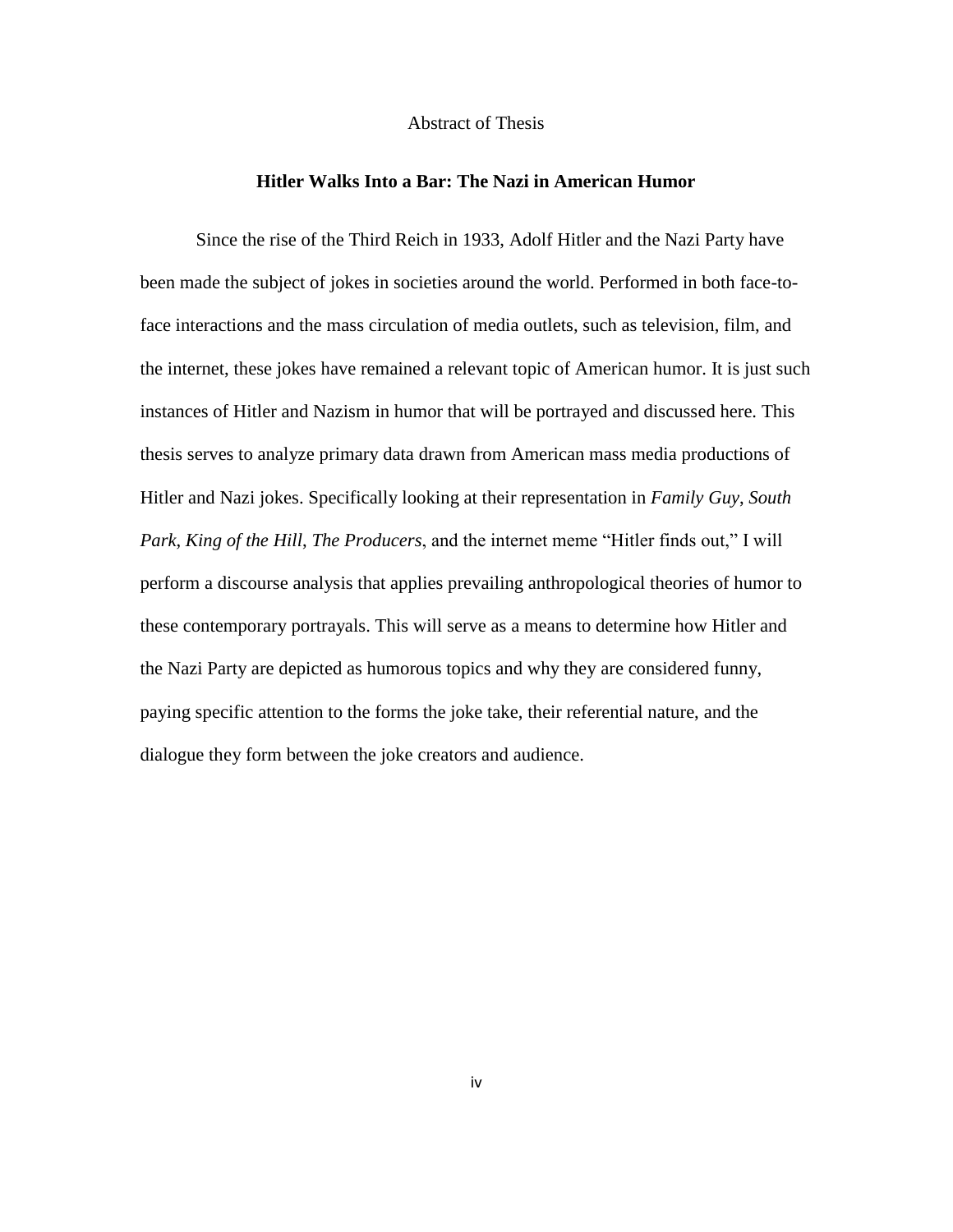# Table of Contents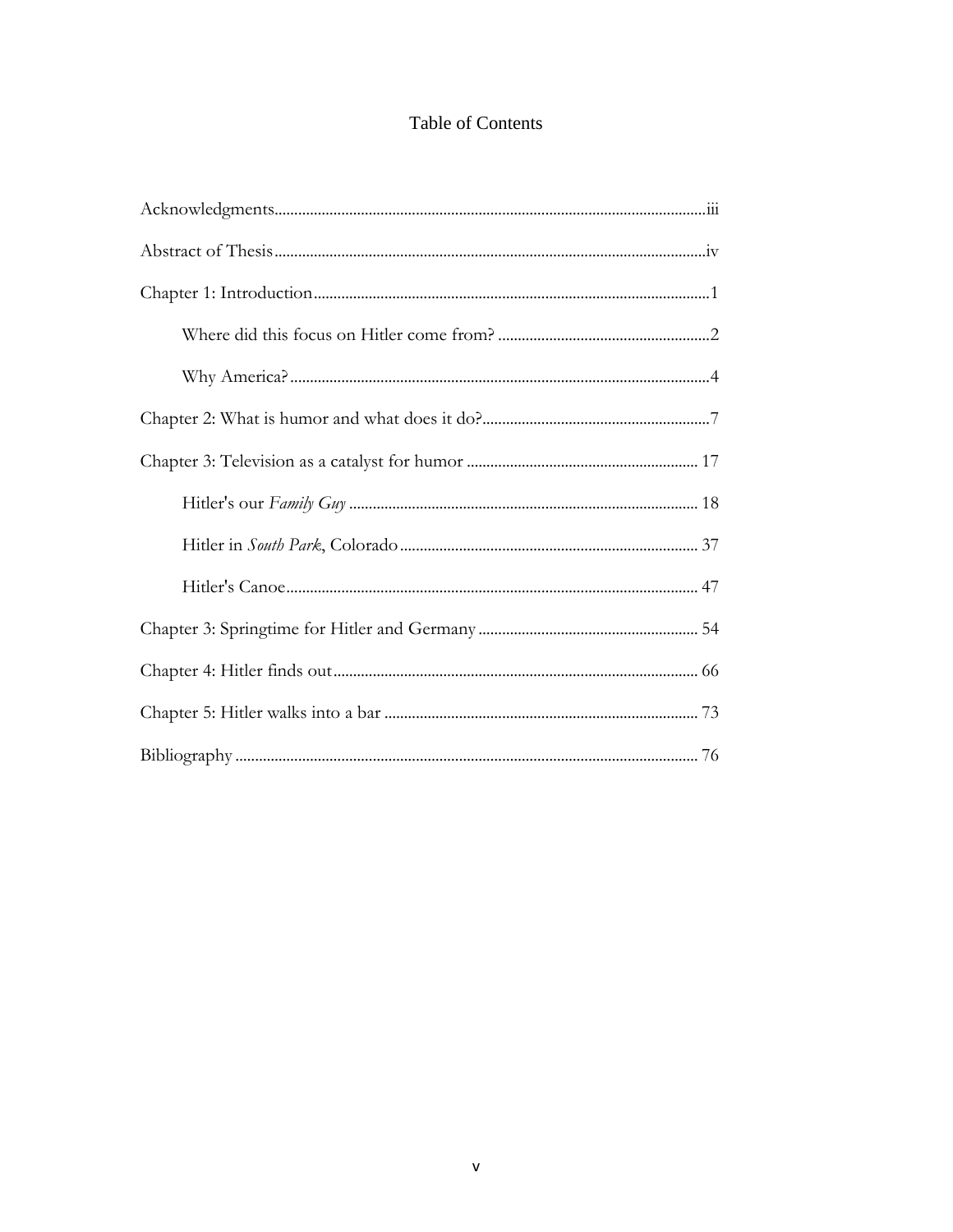### **Chapter 1: Introduction**

"Nothing is so sacred, so taboo, or so disgusting that it cannot be the subject of humor."

(Dundes and Hauschild, 1983:249)

Portrayals of Adolf Hitler and the Nazi Party were displayed on a large scale, in America, prior to the United States' official entrance into World War II and are still prominent in current media and popular culture. Through these forms of representation, the Nazi Party and their associated imagery continues to be distributed to and by the American public. It is through mass media uses of humor and joking that Adolf Hitler and the Nazi party are often portrayed. I will explore American depictions of the Nazi Party and Adolf Hitler, within the context of humor, to demonstrate the discourse surrounding the mass mediation of Nazi Era topics within contemporary America. By analyzing the use of humor, related to the Nazi Party, I will illuminate the methods of such representations that utilize the imagery and historic persona of the Third Reich in contemporary American discourse. Looking specifically at cartoon television, film depictions, and internet memes, I will analyze the contemporary depictions of Adolf Hitler and the Nazi party, paying particular attention to their relationship to existing theories of humor. Among these theories, I will focus on the works of Alan Dundes, Sigmund Freud, William Beeman, and Elliott Oring, utilizing their approaches to humor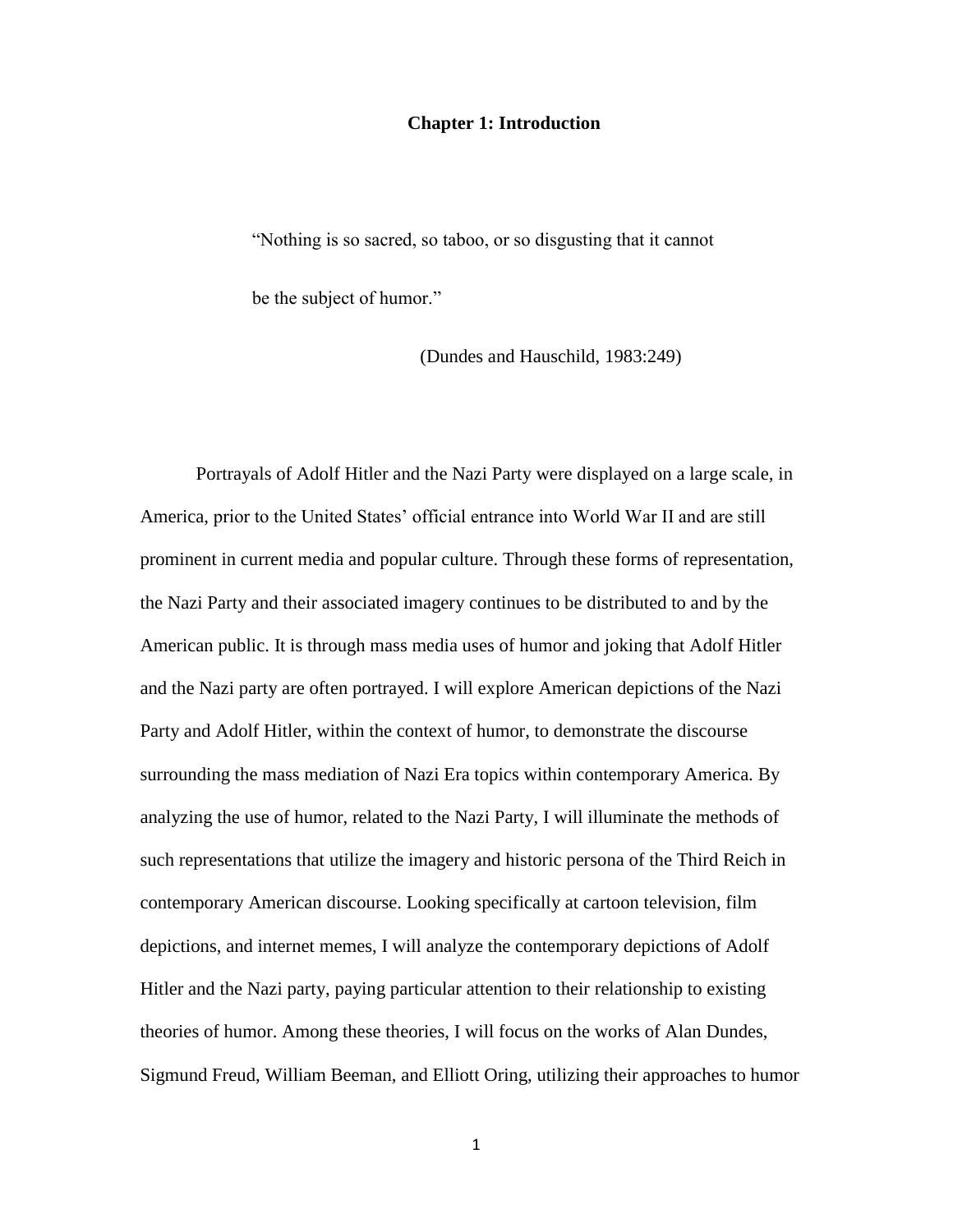as an analytical tool with which to discuss and interpret the contemporary American portrayals of Adolf Hitler and the Nazi Party. As was stated by Alan Dundes and Thomas Hauschild, these topics, and their continued presence in American humor, reflect the open nature of joke telling, in that nothing is out of bounds.

Where did this focus on Hitler come from?

 Hitler and the Nazis are not new topics from which jokes have been derived. During the Nazi reign of power, which lasted from January 30, 1933, when Adolf Hitler was appointed Chancellor of Germany, until May 2, 1945 when the Nazi Party surrendered after the April 30<sup>th</sup> suicide deaths of Adolf Hitler and Eva Braun, humor and joking were utilized as methods of resistance against the Nazi state (Caplan, 2008). In Czechoslovakia, even during the last days of the war, when their food provisions were dwindling and family members had disappeared, Czech citizens continued to utilize joking as a method of subverting Nazi rule. Aleš Dubovský, a Czech historian, claimed that "from the first day the German fascists occupied" their town, there was open resistance through cryptic mouth-to-mouth joke telling (Bryant, 2006: 135). The jokes that were told were the weapons with which the Czech people fought against the strictly structured regime of the Nazi occupation. Such actions allowed the joke participants to preserve their Czech-ness rather than become homogenized into the Nazi German state. Deemed "Germanization," the threat of homogenization to the Czech nation was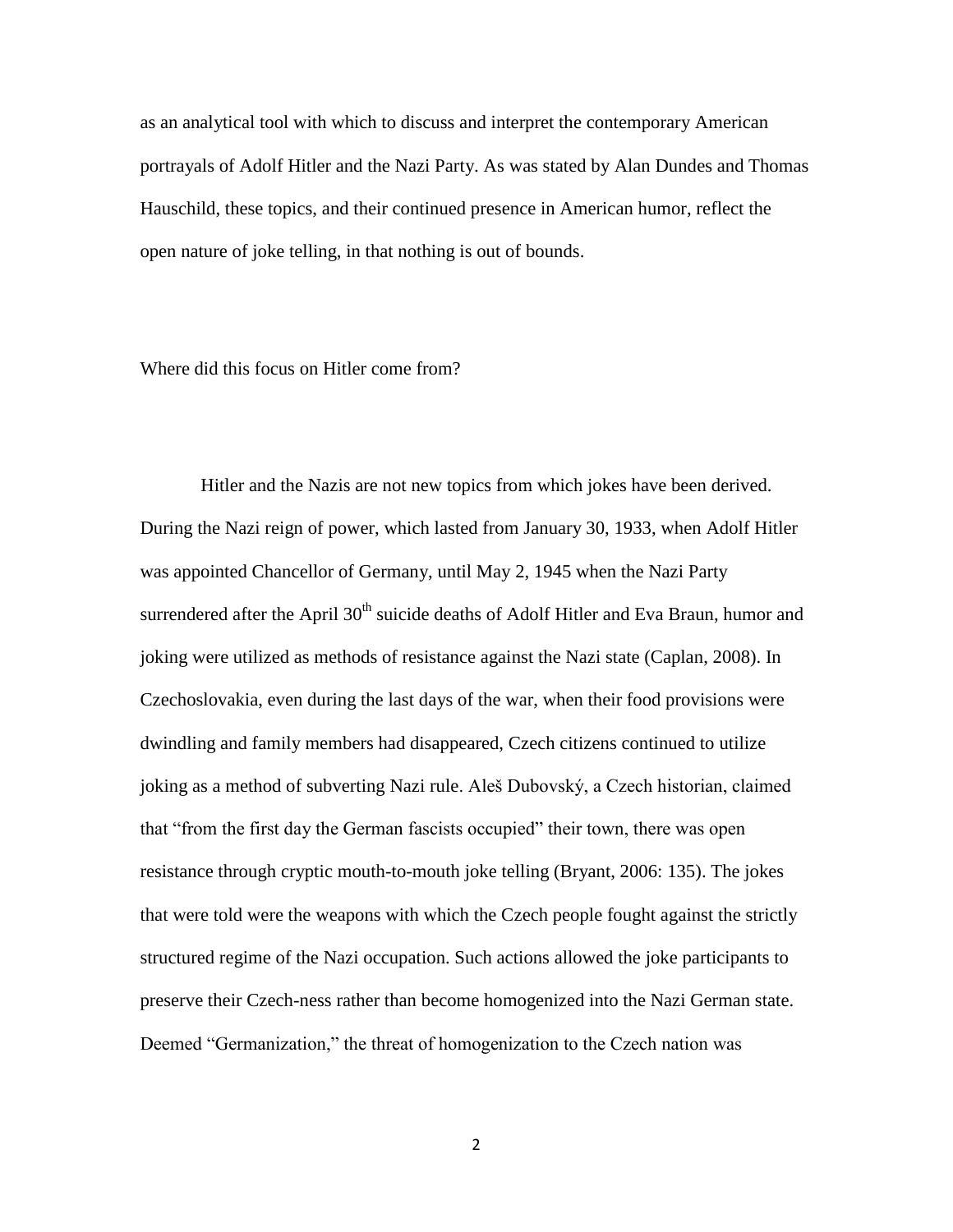combatted through subliminal degradation of their occupiers, utilizing the Czech language (Bryant, 2006).

The general motif of the jokes presented by Czech citizens centered on the topic of a hatred of Germans. Bryant (2006) argues that although the people of Czechoslovakia represented many opposing demographics, their jokes demonstrated their united hatred of the German people. These jokes were a cathartic release for the occupied Czech people, allowing them to "make sense of an absurd world, or at least laugh it away for a few seconds." (Bryant, 2006: 149) Yet, such an explanation of the necessity of humor in order to maintain one's agency does not apply to the American uses of similar humor. Unlike Czechoslovakia, America was not occupied by Germany at any point during the war, and limited their involvement to the indirect assistance of the allied forces before officially becoming part of the war. However, America had already begun their mass media campaign against the Third Reich.

Prior to the war, American media portrayals of Hitler and the Nazis were focused on the role that America had yet to formally take on, that of an Allied power. One notable instance of such a mass media portrayal is the first "Captain America" comic book, on the cover of which the protagonist is shown punching Hitler in the face. This image, produced before the bombing of Pearl Harbor, was a statement by private citizens regarding America's inaction during the current European conflict (Murray, 2011). After the bombing of Pearl Harbor propelled the United States into the war, the media representations of Hitler grew, with the American government itself producing propaganda that denigrated the Axis powers. Additionally, the pre-war effort at home, served as a tool for economic growth. Americans who remained in the United States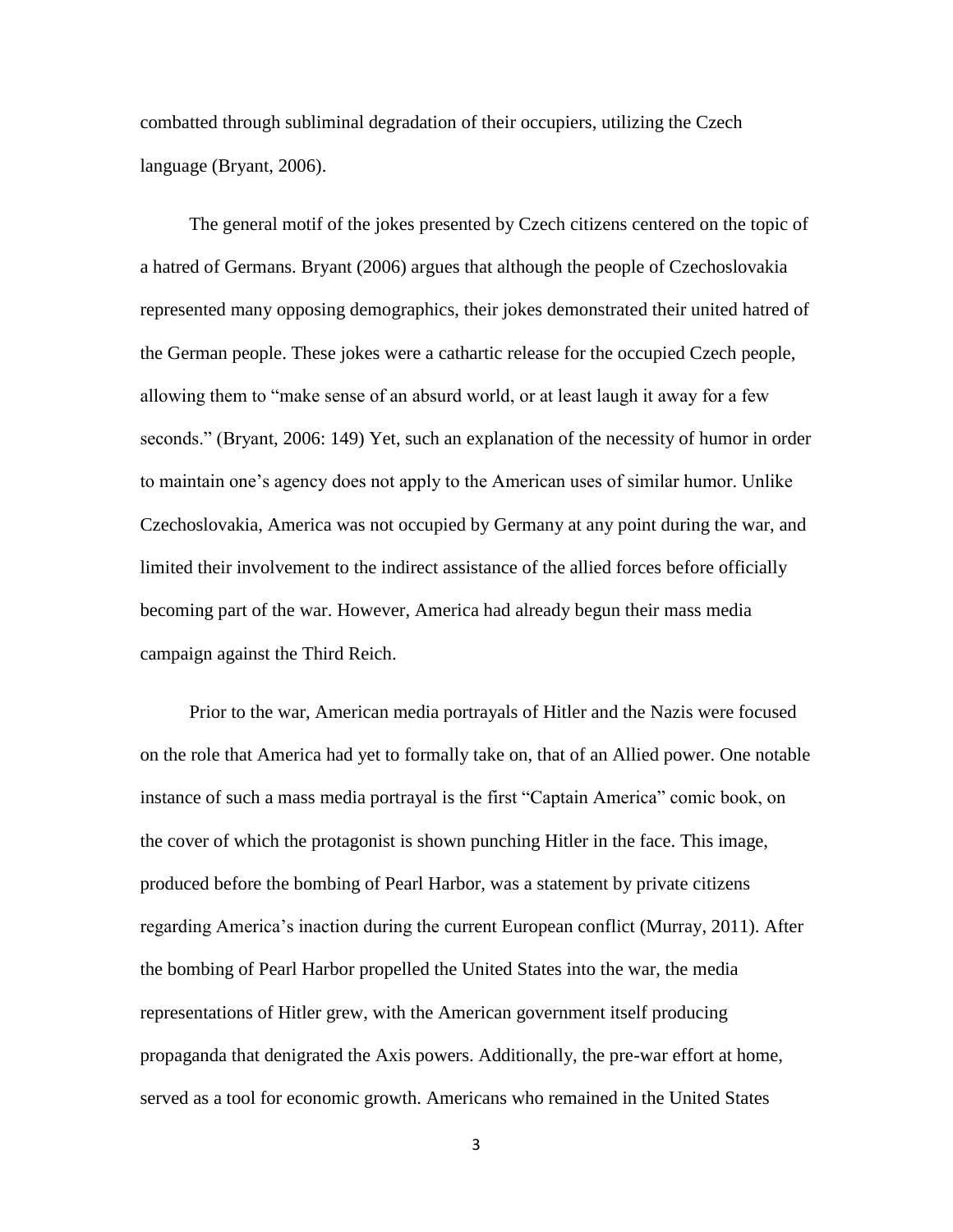during the war were generally comfortable and became richer than before the war (Goldberg, 2012). This comfort contrasts with the standard living situation of the people in occupied areas of Europe, who experienced continued strain on their resources and lifestyles by the outside group. Yet both the American and occupied European groups utilized humor as a means of rejecting the power of the Nazi government.

It was during this time that anti-Nazi and anti-Hitler propaganda grew. The goal of these representations was to create a grotesque image of 'the other.' By placing the emphasis on the differences between the Nazis and the Americans, the United States use of propaganda served to de-humanize their war-time opponents. The representations of pro-American propaganda also relied on mass media as a means of propagating their ideals, including the use of cartoons, newspapers, film, and comic book representations (Murray, 2011). Of particular importance were incentive films that "used songs and humor to capture the attention of the audience" (Murray, 2011:58). These mass media representations from the past served as a fore-runner to the imagery and humor in contemporary American media. Despite this, the question arises as to why the current uses of Hitler and Nazis for humor are necessary, as there is no present need for a wartime propaganda effort that denigrates the Nazi party as they are no longer a ruling power

Why America?

American mass media presents a case study from which the humor references of Hitler and Nazism can be analyzed. While many countries were affected by World War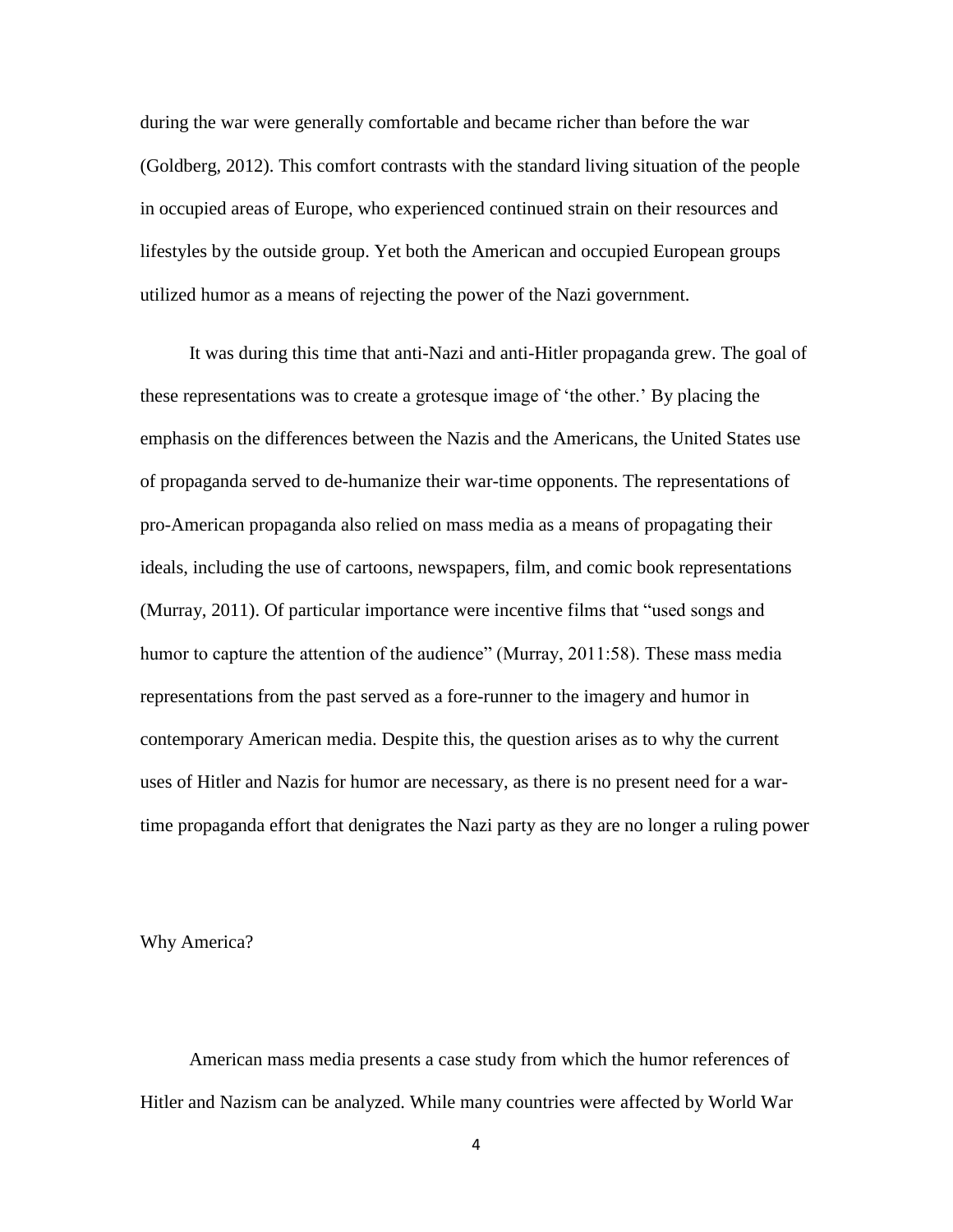II, America continued their media references to the Third Reich and still mediates the topics of Adolf Hitler and Nazism. While the United States has many instances of such media, there are notable cases of other Allied power's representing these topics as well. In 1990, British television channel, Galaxy, picked up and aired the television pilot "Heil Honey I'm Home!" The show was based on the family sitcoms of the late 50s and early 60s. Hitler and Eva Braun lived in Germany in the pre-war years, after Hitler had become the Führer. The first episode, which was the only episode to air, featured Hitler and Eva preparing for the arrival of Neville Chamberlin while attempting to deal with their pesky neighbors, the Goldsteins (Calabro, 1992; Hawkes, 2005). There was a measurable public rejection of this show and it was quickly pulled from the airways. Such a reaction by the intended audience of the program, demonstrates the collective refusal to laugh at certain topics such as these. It is possible that this is linked to the high number of causalities suffered within the United Kingdom during direct attacks on England by German air planes. As such, the relationship between the physical damage sustained within the United Kingdom during the war and the rejection of the mediated humor of Adolf Hitler in modern day England is more direct than that seen in American reactions to similar humor. The speed of and degree of dissent shown to "Heil Honey I'm Home" is lessened in the United States, where parody pieces of Hitler have been a source of humor with less public outcry.

Other countries, such as Germany itself, have criminalized many of the icons of the Nazi era. Yet these icons are regularly used in the American references to Hitler and the Nazi Party, and in some cases are the sole method through which a joke is constructed. Germany's Strafgesetzbuch, or Criminal Code, §86 bans the "dissemination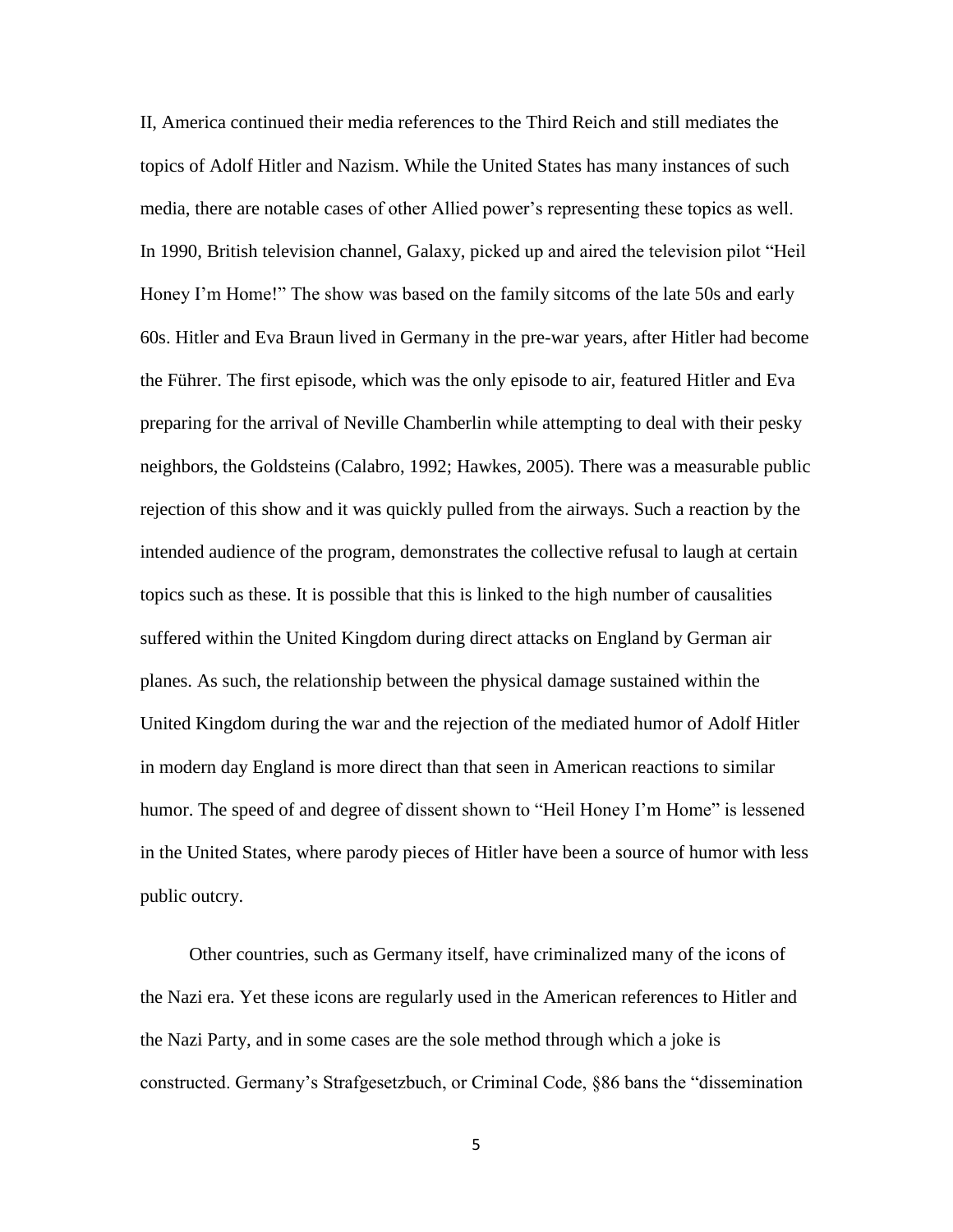of propaganda material of unconstitutional organizations" as well as "using symbols of unconstitutional organizations" (Bohlander, 2008:92). This law is vague in its construction, which allows for the liberal definition of what is unconstitutional and therefore, the more liberal application of it in the German judiciary system. While the law has four types of organizations, the only one specifically named comes in section §86(1) No 4 which states that "propaganda materials the contents of which are intended to further the aims of a former National Socialist organization" are not permissible (Bohlander, 2008:92). While this does state that the intent has to be against the German State, there are clarifications which argue that the production, import, and export of items that contain the symbols of these groups are also punishable under German criminal law. Additionally, Germany has criminalized the public denial or downplaying of an act that was committed under National Socialist rule (Bohlander, 2008). This includes the public denial of the Holocaust in whole or part. These restrictions have resulted in a considerable lack of Nazi imagery within Germany, even when used as a means of eliciting humor, which results in limited data from which comparable humor representations in mass media can be drawn.

The United States has produced a collection of mass media from which one can investigate why there is a prevalence of humor references to Hitler and the Nazi Party. Furthermore, the American constitutional protection over the expression of these references further provides the opportunity to examine the extreme lengths to which these references go and how they maintain a captive audience. The focus on contemporary humor also demonstrates the continued value that is placed upon the history of the Nazi Party and the atrocities they committed during and before World War II.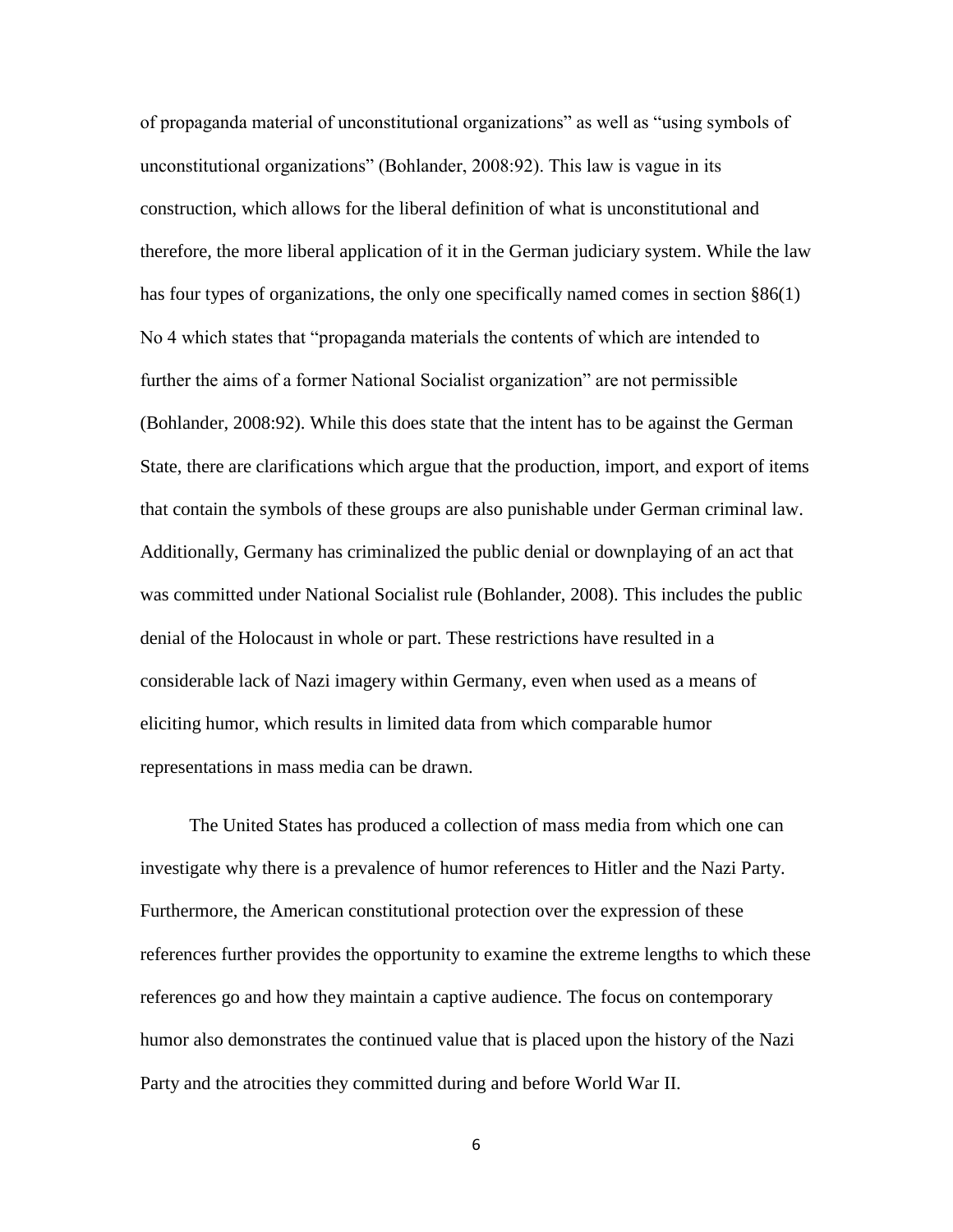#### **Chapter 2: What is humor and what does it do?**

Having established a brief introduction to the topic of American mas media humor about the Nazi Party, I will now present several theoretical discussions of humor itself. Here I will point out the fundamental requirements of humor and how it operates within society. Discussing theories presented by Beeman, Freud, Oring, and Dundes, I will demonstrate how they can be applied to the presentation of Nazi and Hitler humor in America.

William O. Beeman (2000:103) argues that "humor is a performative pragmatic accomplishment involving a wide range of communication skills." Whether it is through buffoonery, ludicrousness, incongruity, or grotesqueness, humor serves as the means through which a joke occurs (Fleet, 1970). In order to achieve humor, any number of techniques can be used; however, the most common is incongruity and it is upon this that I will focus. This term refers to the creation or existence of a frame within a given context, as the action within that frame moves forward, a catalyst of some kind occurs, which reveals at least one other frame. The incongruity occurs as these two frames compete against each other, emphasizing their differences. As the audience attempts to reconcile the competing frames, they experience enjoyment derived from the tension. It is within this tension between frames that humor lies (Beeman, 2000). In many of the instances described throughout this paper, the frames that are competing against each other are also competing against the frame of a larger narrative, often it is the disparity between the plot and what is occurring within the given frame that provide the tension and drives the creation of humor in mass media portrayals.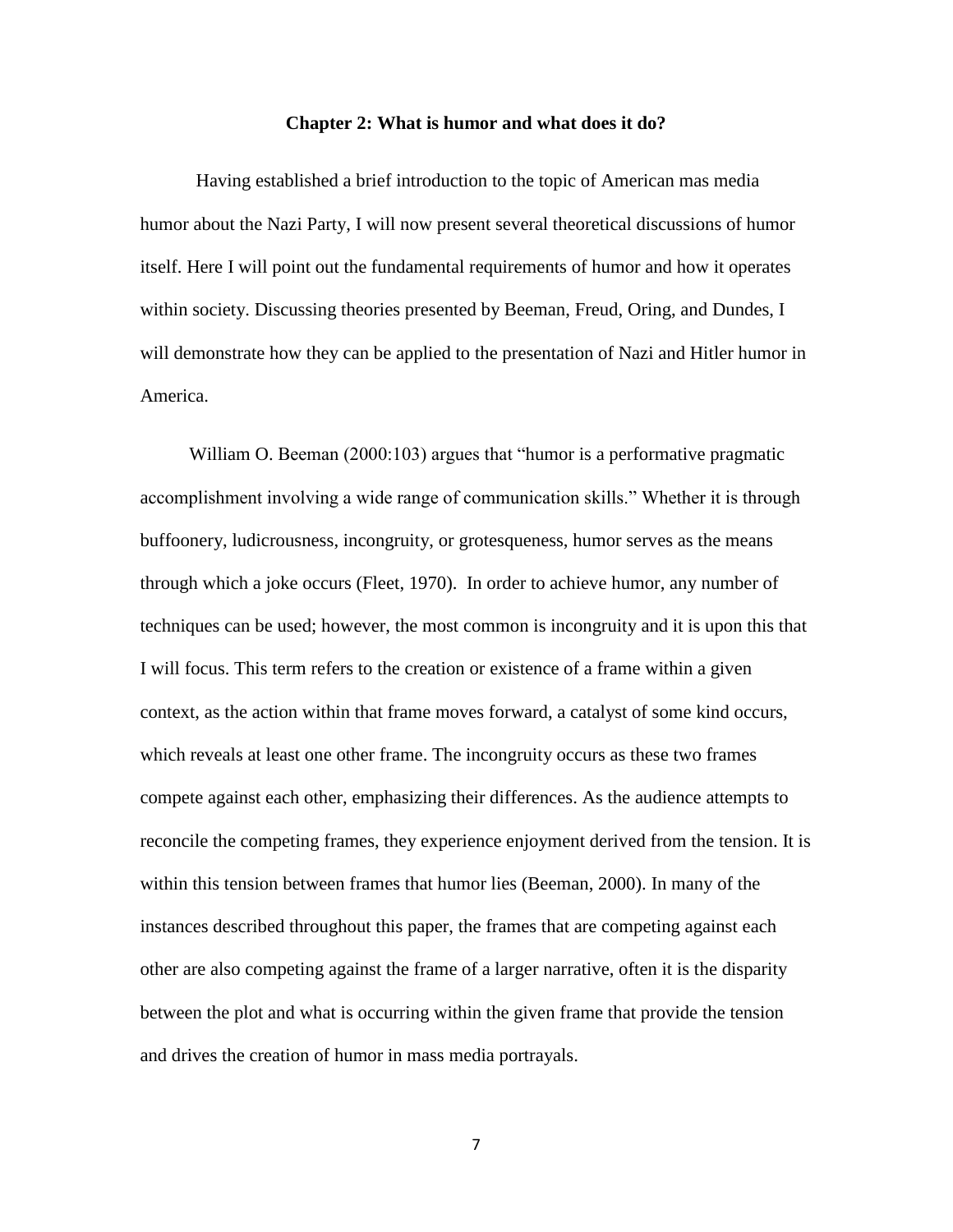Freud (2003) further notes that other jokes revel in the implausible. That jokes which depart from normal thinking utilize the techniques of displacement and absurdity in an attempt to create something which is nonsensical or foolish. This demonstrates that the frames in operation within a joke are so absurd that their ability to coexist in a given moment of time is unrealistic, making the joke obvious for its drastically opposed frames. While others rely on frames that are based strictly in real situations, the ability of jokes to occur without a realistic frame demonstrates the flexibility of joke-making as well as the audience's ability to interpret such unrealistic frames.

Jokes themselves are a means through which the unspeakable is addressed. Those things that are difficult to state through other genres, such as face-to-face conversation, find expression through humor. Alan Dundes (1987) argues that tragedy can be used, by joking, as a means of catharsis or as the joke maker's projection of their own fears. Relating this to the expression "laughing to keep from crying," Dundes (1987: viii) states that many jokes are a means through which joke tellers create an environment which allows for discourse that cannot occur in other genres. Furthermore, jokes themselves deal with the unspeakable by combining the unspeakable universe, or frame, with one that contains the necessary discourse to speak about it (Oring, 1992). The connection between something that can easily be expressed, and something that cannot, provides the joke-teller with the ability to relate the two, making the joke easier for the audience to accept. While this is not always the sole purpose of a joke, it is a method through which discourse of unspeakable things can occur. This plays an important role in the ways in which jokes about Hitler and the Nazi Party's actions become possible. The jokes largely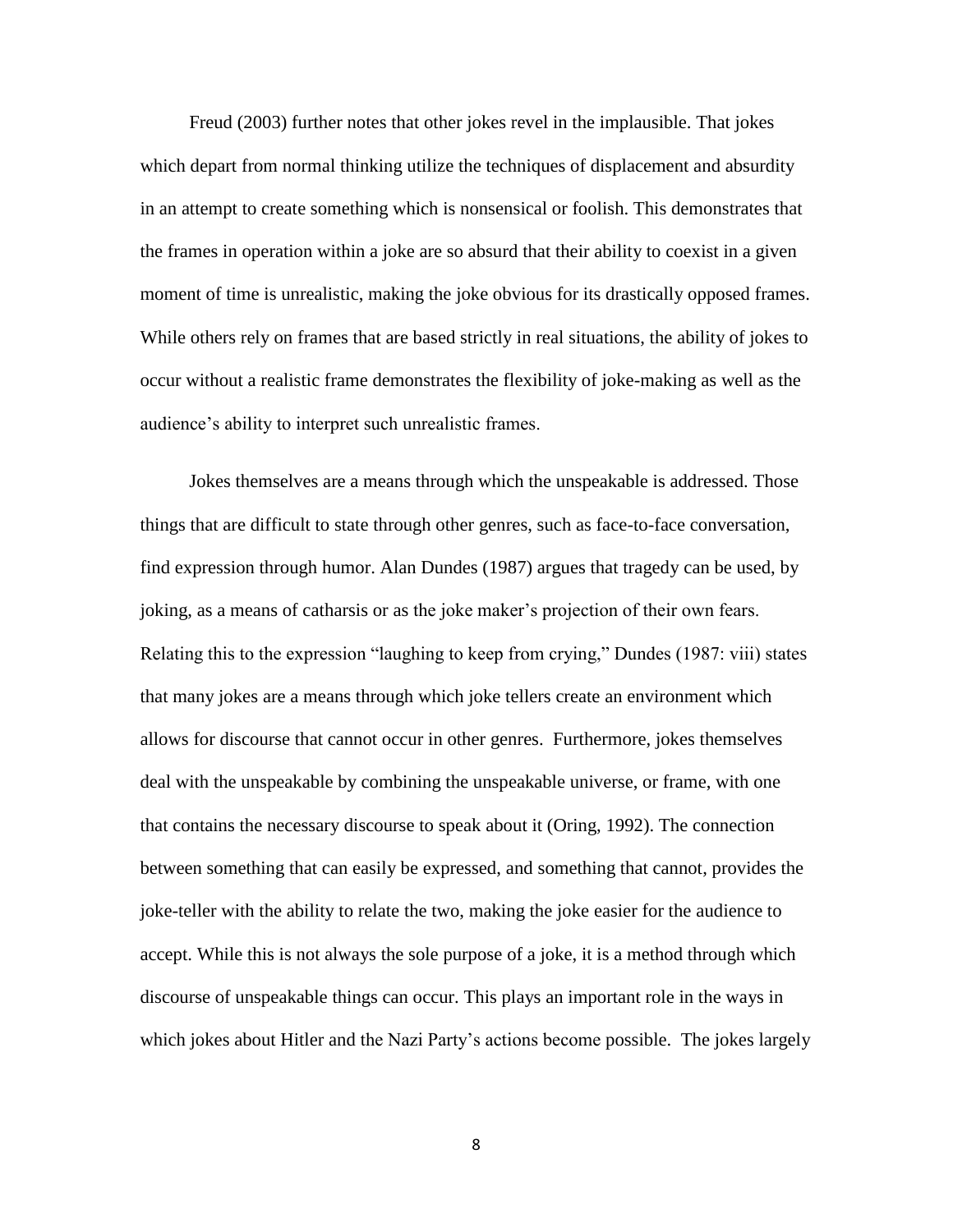utilize historical fact in order to elaborate on the presumably unspeakable actions of the Nazi party.

What is distinguishable about humor, as opposed to other communicative acts, is that it relies heavily on the audience, without which the joke is incomplete, or lost. The mass media demonstrations of humor are singular in that they present the joke, but are unable to confirm the reception by the audience. For example, when *Family Guy* presents a joke, the joke creators cannot be fully cognizant of every audience member's reaction to it and whether it is successful or not. Furthermore, it may be successful in some ways, but fail in others. The intentionality of the creators of the joke may not be perceived by the audience in the same way (Austin, 1975). In such a case, the creators of the joke may have intended for the audience to laugh at their reference to Adolf Hitler and Eva Braun's suicide. Yet, the audience may not find the joke funny. Their reception of it may be poor for any number of reasons, such as a bad understanding of the actual history of Hitler's death, or a close family member's recent death. This shows that intentionality doesn't always align with reception, yet for a joke to be successful it must present an audience with the opportunity to evaluate and critique it. However, the fact that a joke is presented at all, serves to fulfill at least part of the act of creating humor.

Within any individual instance of humor, Beeman (2000) argues that there are four stages that occur, of which the creator of the humor as well as the audience for whom it is intended, may or may not be aware. The first of these is the setup, during which the context of the given situation is presented and it's frame is established. The second stage, the paradox, is the time in which another, or several other, competing frame(s) are introduced. The third stage is the dénouement, the moment when the frames that are in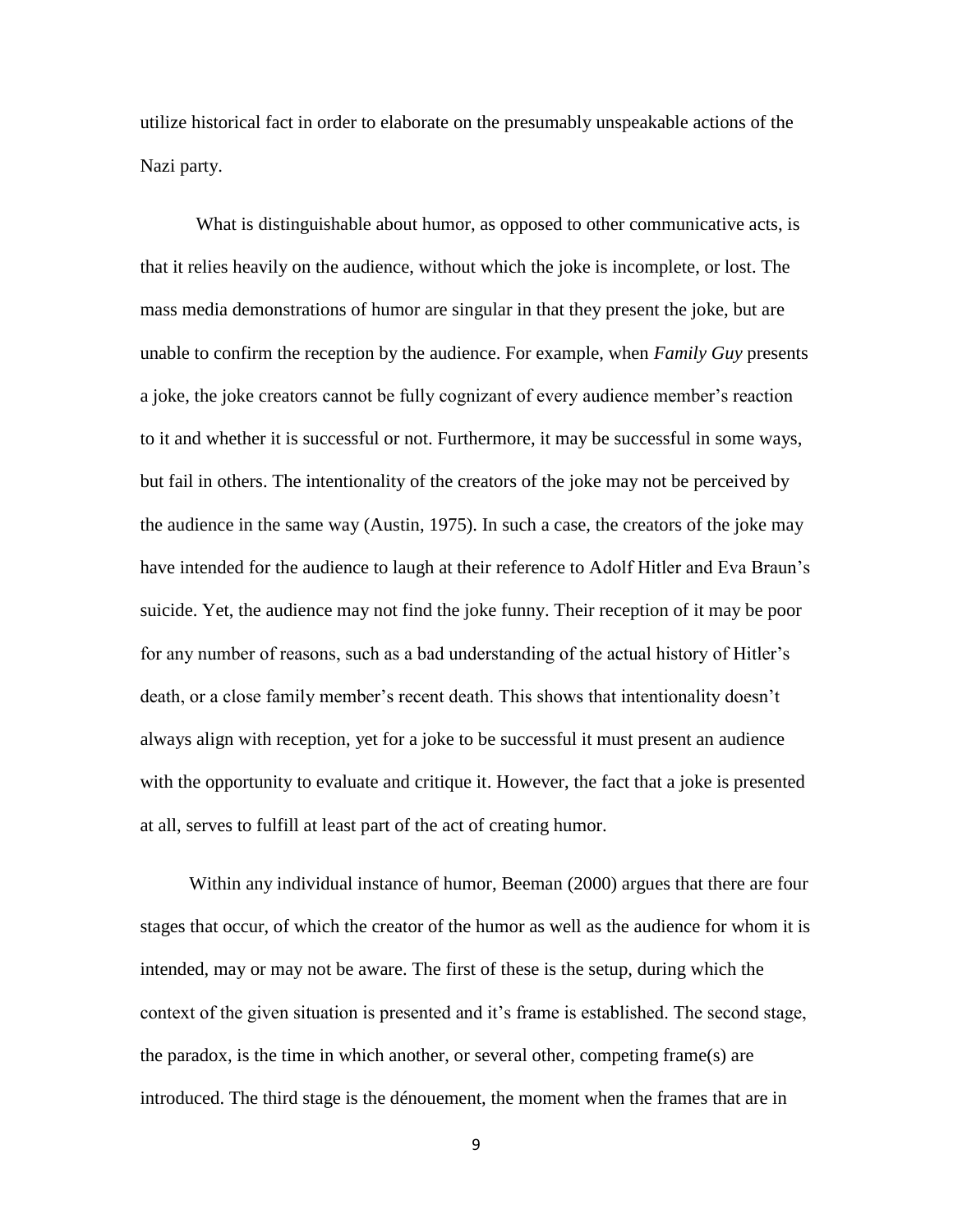existence become known for their distinctness and begin to compete. It is in this stage that the tension between frames is first discernable, although it may not always be perceived by the audience at this time. The final stage is the release. This comes with the audience's understanding of and enjoyment of the situation. It is in this stage that the completion of the humor occurs (Beeman, 2000).

I would argue that the failure of humor can occur in any of the four stages presented above. For the creator's part, the failure can begin in the first stage. Were the initial frames to be improperly established, the rest of the joke may fail. The creator of the humor must properly execute stages one through three, but cannot determine the outcome of the joke within stage four. Furthermore, if the audience is incapable of distinguishing the newly introduced frame, then they are not capable of perceiving and distinguishing the tension that the competing frames cause. Because of this, they are also not able to enjoy the humor when the fourth stage, release, occurs.

The potential failure of humor also distinguishes the role of the creator of humor and the audience to which it is directed. The audience must be able to interpret the frames of reference that are at play within a given situation while the creator must be able to effectively produce the frames. If the audience is unable to extricate the frames at work, they cannot detect the tension that is occurring, causing the enjoyment of it to also be lost. Furthermore, while an individual may be able to interpret the frames and follow the steps outlined above, they may not reach the enjoyment phase of the humor. There are several reasons why this may occur. Freud (2003) alludes to the fact that humor may fail because its performative aspects are not accomplished properly. This may be the result of the joke's creator failing to establish the frames and their discord to the proper extent at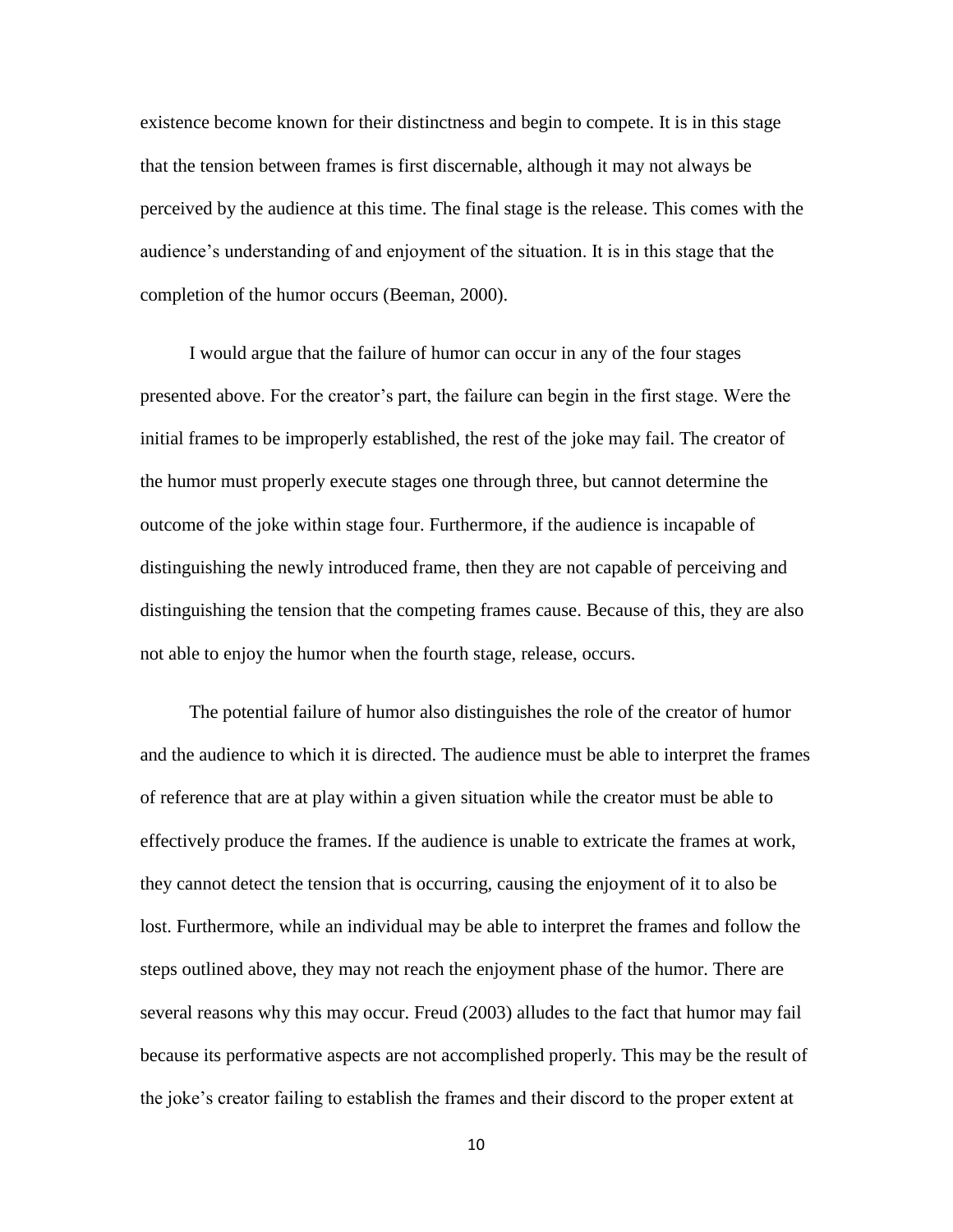which point it is appreciable by the audience. In such cases, the audience's ability to interpret the joke is hindered.

Additionally, jokes may not work because they are found to be too aggressive towards someone in the audience, or someone that the audience knows. These jokes are, therefore, deemed offensive. While the joke creator did not fail in the creation of the joke and the interpreter, the audience, did not fail in their interpretation, the joke is unsuccessful because the audience chooses to not be affected. However, the same audience may be offended by a particular joke, but be taken off guard by the dénouement and find themselves laughing, despite the fact that they find it offensive. In such a case, the humor is successful, despite the conscious wishes of the audience (Beeman, 2000). A joke may also be unsuccessful because of the limited scope from which it is derived. Someone who is unconscious of the frames of reference used within a joke would be unable to distinguish the tension therein presented. The success of the joke relies on both the execution by the creator and the reception and understanding of the audience. This cooperative system serves to demonstrate the value of humor in a communicative relationship between two or more individuals. Because jokes rely on relationships, a joke can only be deemed successful if it involves more than one person.

While some jokes rely on their timely association with the current moment, such as political jokes and references to popular culture, others must be removed from their historical moment, as some might find the topics too raw and choose to reject the humor. However, because jokes do have the ability to express what others find inexpressible, they may reach beyond historic limitations and still be created. Holocaust jokes were not as common just after the war's end, yet became more popular in the 1970s and 80s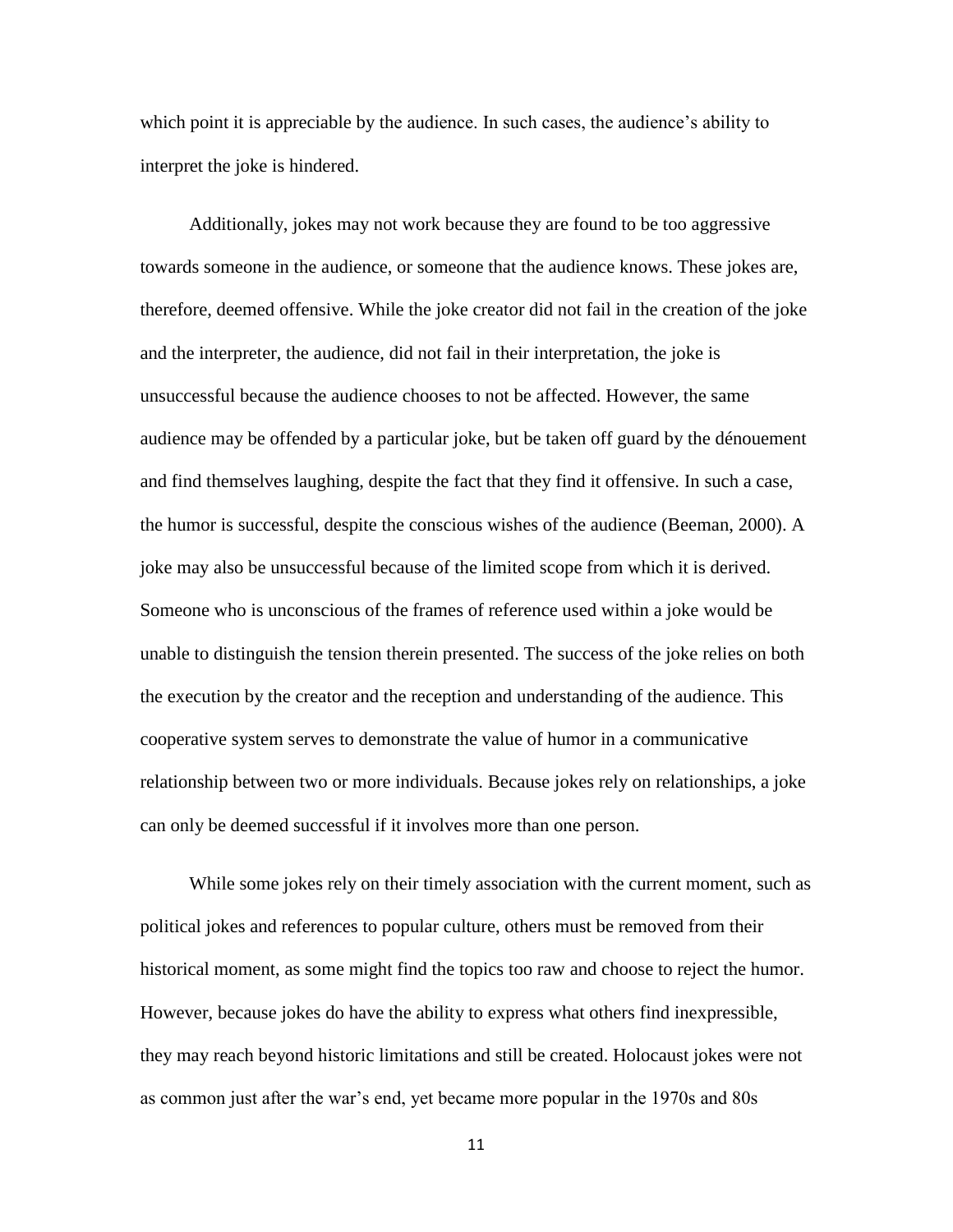(Dundes, 1987). Other jokes though, did emerge just after the historical moment they refer to. In particular, those jokes that were based on the Challenger explosion of 1986 emerged quickly after the event. While some ridiculed them and deemed the jokes tasteless, Willie Smyth (1986) argues that they are merely a progression of topical joking riddles that appear quickly and then give way when new events emerge. Such joking is situated in the moment it is referencing and eventually die-out in favor of other events that are at the forefront of a society's consciousness.

Freud (2003) argues that while jokes may exist unto themselves for pleasure alone, there may also be other motives behind joke-making. He contends that not all people are capable of making a joke; therefore, it is relegated to those who are described as witty. Secondly, a joke is not made for oneself alone, an audience is necessary for a joke to be completed and received, as was just discussed through Beeman's (2000) work. I would add another reason that jokes exist. In particular, the jokes that are produced within the mass media exist as commodities (Marx and Engels, 1978). The presentation of humor in a given situation strives for a return, either through laughter, or in the case of mass media, through financial gain. Their exhibitions to the public, as well as their reception, serve as indicators, to the joke's creators, of the success of the commodity. Without success in some form, the creators of the humor would need to re-evaluate the humor itself. Mass media is created to be a consumable product for the public, if the product is not received by the audience, then the commodity must change or it will become obsolete. The creators of the shows that feature Hitler and Nazi jokes are aware of the nature of their depictions and must cater to the audience in that way. As the shows progress, the acceptance of the depictions by the audience, demonstrates the audience's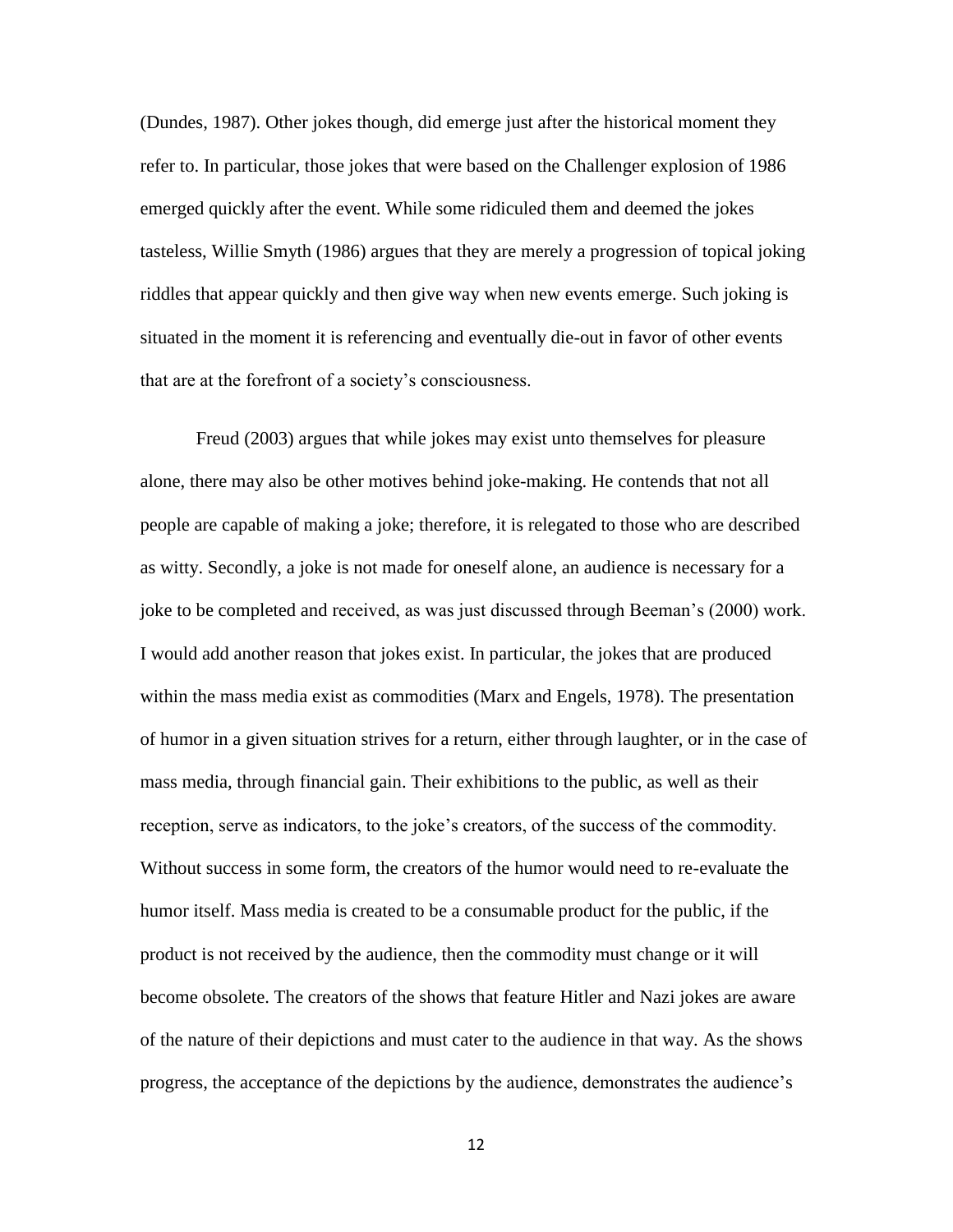ability to perceive, interpret, and enjoy the jokes at all stages, which establishes the showas-commodity as a viable creation that will ultimately yield a return on itself.

Jokes are also created in order to relieve tension and to serve as a coping mechanism (Oring, 1992). Humor, if accomplished correctly, should result in enjoyment. Alan Dundes and Thomas Hauschild (1983) argue that those jokes that focus on one particular ethnic group or event are designed to be an expressive outlet. At times this may be the expression of aggression, but at others there may be a basic psychic need for a joke to be created. They contend that anti-Semitic jokes, which Dundes and Hauschild (1983) studied in Germany and the United States, are reflections of the continued anti-Semitism that can be found in Germany and elsewhere. Based on the patterns that emerged, they argued that, joking allows the tension between ethnic groups to be expressed in a way that limits the malice that face-to-face discourse would present. One joke they collected from an informant in Germany, in 1982, went like this; "How many Jews will fit in a Volkswagen? -506, six in the seats and 500 in the ashtrays" (Dundes and Hauschild, 1983:20). A similar joke was recorded in California in 1980. Their findings result in the conclusion that the telling of jokes of this kind serves as a coping mechanism for society to address that which cannot be easily discussed. This argument recalls the earlier statement of Elliott Oring (1992), who noted that jokes force an interaction between the unspeakable and the pre-established frame in a way that allows people to address the unspeakable.

This argument can be applied to many of the Nazi and Hitler jokes that prevail in American popular culture today. That we, as a society, make and consume these jokes in order to discuss the atrocities of the past while vilifying those people who caused the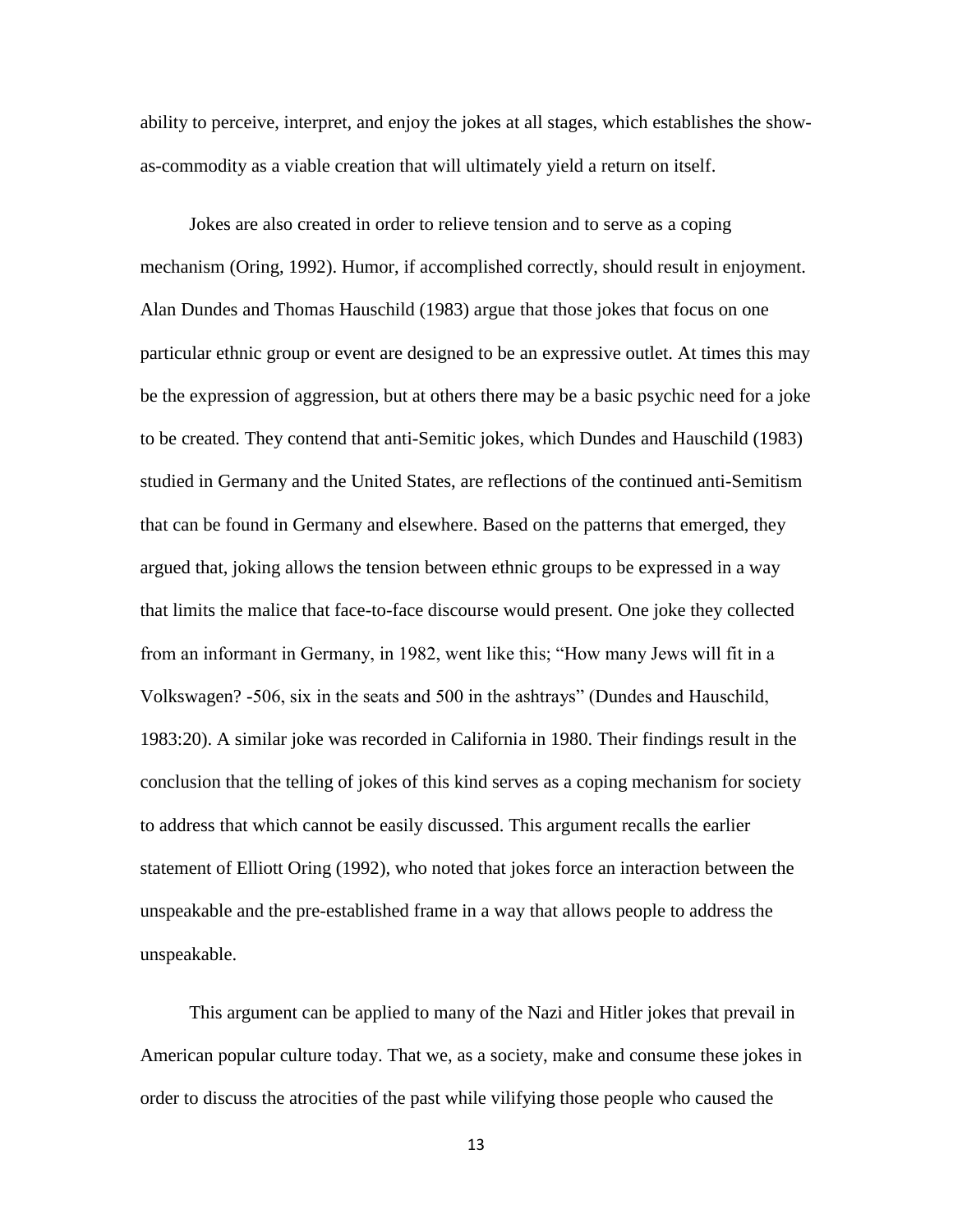damage in the first place, demonstrates a consciousness that is only accessible through humor.

Furthermore, many jokes that use the Nazi Party and Adolf Hitler as their subject matter attempt to find amusement through the disparagement of this group and person. Disparagement humor "both 'diminishes' and 'reinterprets' its subject" and does so through the belittlement of the humor's target (Ferguson and Ford, 2008:284; Fine, 1983). In part, it is theorized that such humor derives from a desire to express the feelings of superiority over an individual or a group through degradation humor. While these are generally thought to be hidden feelings, which are then brought to the surface, I believe that they can also be reaffirmations of feelings that are explicit. Considered a method of self-esteem enhancement, these jokes tend to target specific groups in strict comparison to others (Ferguson and Ford, 2008). Such enhancement of self is seen in many occurrences of humor where Nazis are the specific target of denigration. In these instances, the American audience is elevated in status compared to the Nazi collective, which is being belittled. However, in other cases, the humor arises in the Nazi use of marginalization of another group, such as the Jewish community, which served to demonstrate the power of the Nazi party. What can be distinguished here though, is that while the Nazi party is shown as strong, the audience for the joke is American, and despite the Nazi power, the historical reference reflects upon America, and their subsequent success during World War II, which puts them in the ultimate position of superiority above both the Nazis and the group that was the subject of Nazi belittlement.

It should be noted that such jokes are perceived to be a reflection of the feelings of a group as a whole towards another group. They are not reflective of a single individual's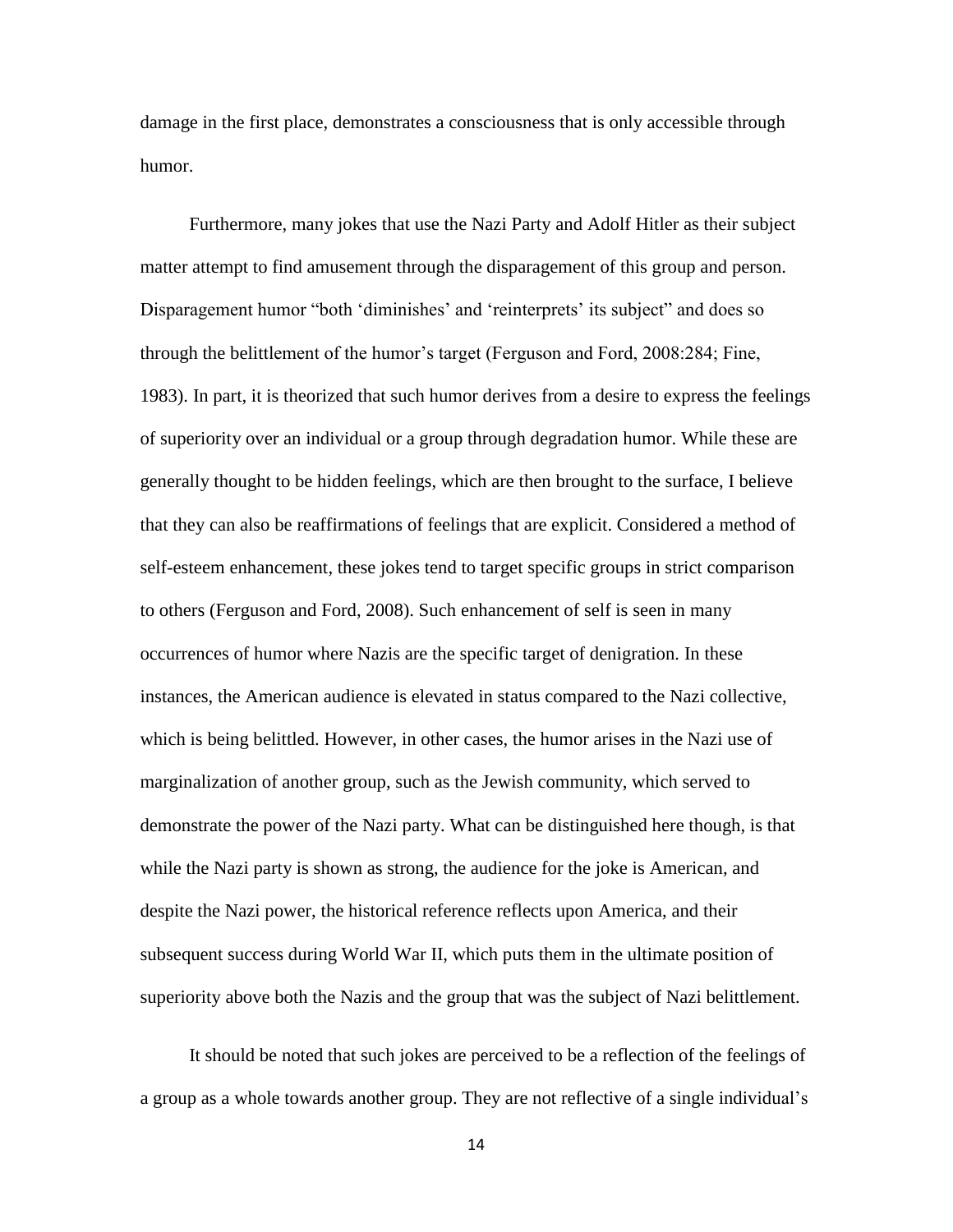feeling of superiority, as that would alienate the joke creator from the audience that is believed to be represented by the joke (Ferguson and Ford). This hierarchy of superiority relates directly back to the duality of humor, that it must involve a joke creator and an audience. In this instance, the joke must be perceived and accepted by an audience that is also elevated to a higher status because of their portrayed power over another group. One could argue that the success of anti-Semitic jokes stems from this idea. That the Jewish people were unable to defeat the Axis powers themselves and needed assistance from the Allied forces, and that this is depicted through humor, shapes the status of the Allied forces and creates a hierarchy in which, the Jewish people are perceived to be lower than the Allied fighters. This is reflected in some of the jokes used in American mass media today as well.

Humor can also be derived from self-deprecation. Because humor creates interaction between the joke originator and the audience, such instances of selfdeprecation are generally directed at a group that identifies with the creator of the joke itself (Juni and Katz, 2001). In many instances of this type of humor, the originator of the joke- as well as the audience have been victims of oppression. These jokes generally focus on ethnicity and form responses to ethnic humor. Because not all people are able to create humor, the ability to laugh at one's self demonstrates the level of wit which allows the creator to supply the joke as well as denigrate himself through it.

The theoretical concepts described here can be applied to the humor that is produced and utilized in today's American mass media. Below, I will examine several instances of humor that convey aspects of these theories. By applying them, I hope to demonstrate the consistent nature of Hitler and Nazi Party jokes despite the variety of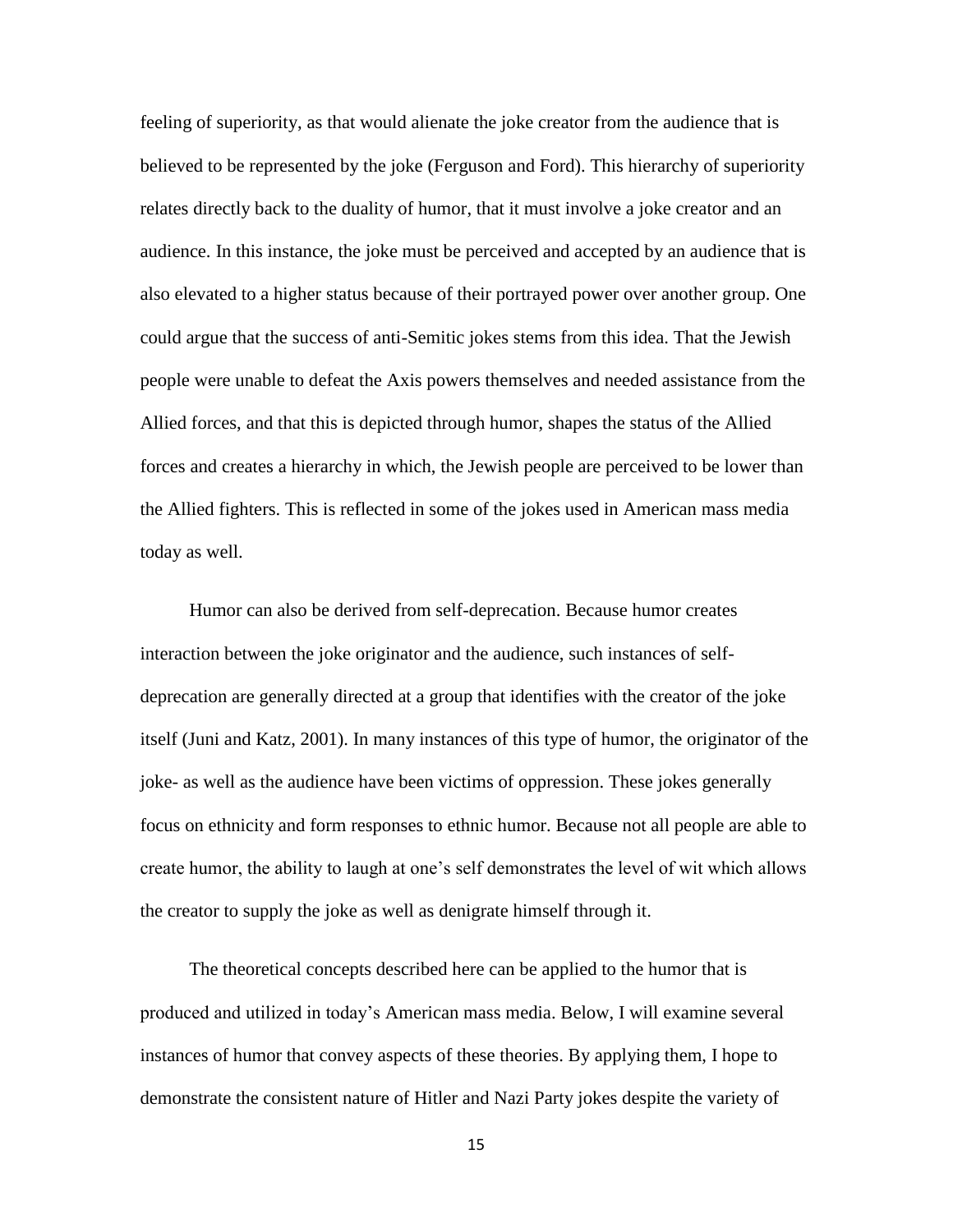discourse types that is applied to them. I also wish to demonstrate the value of frames and reference in creating humor. By focusing on the relationship between the creator of the joke and the audience for which it was intended, I will demonstrate the systematic nature of humor and its reliance upon a relationship between the individual and society itself.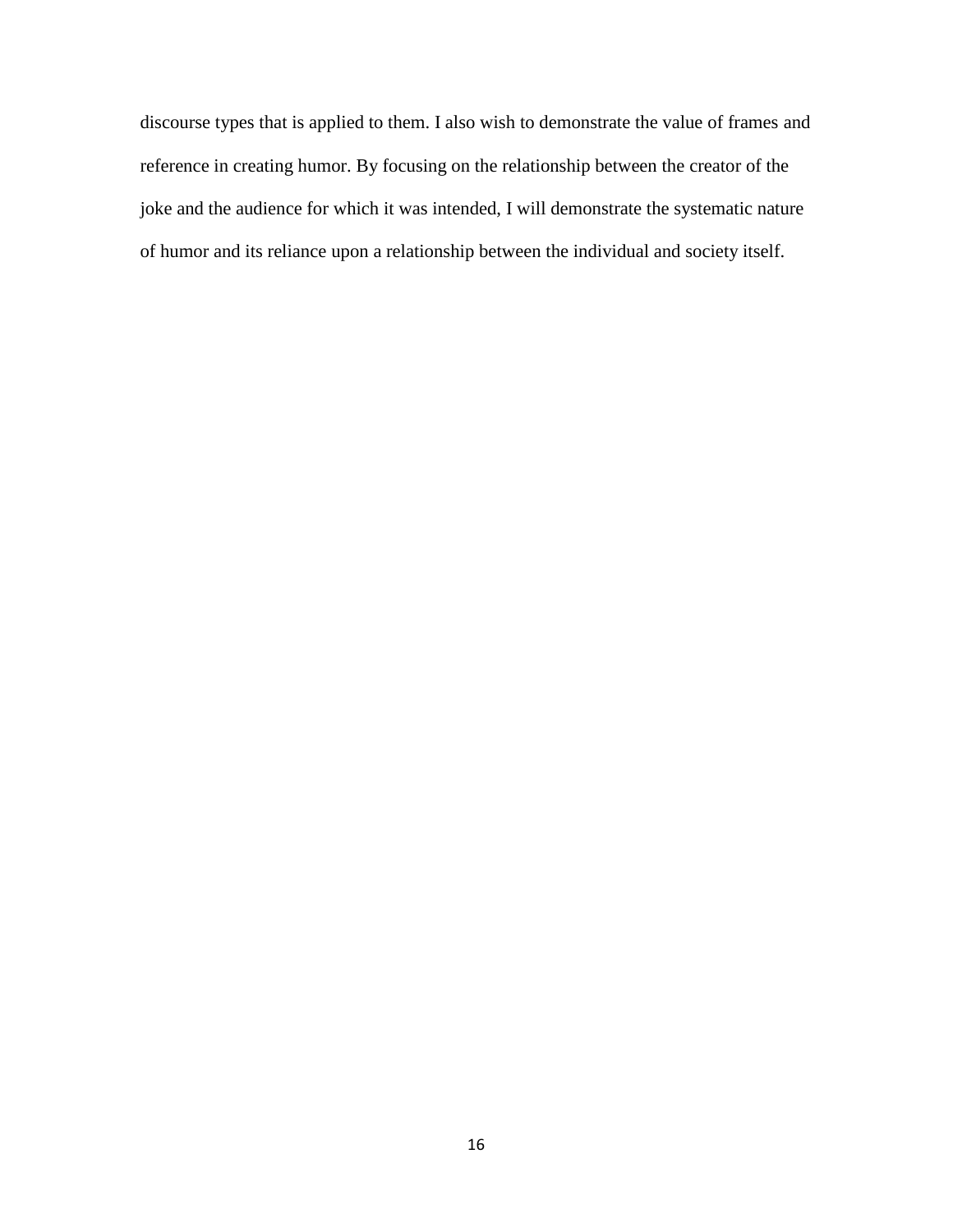## **Chapter 3: Television as a catalyst for humor**

Having established the role of Nazi and Hitler humor in American mass media as well as the prevailing theories about humor itself, I will now move towards a more specific representation of such humor through the mediation of television. I will briefly present a history of American television, followed by the presentation of the cartoon genre through which many representations of Hitler and the Nazi Party are mediated.

After the end of World War II in 1945, America began to experience an economic revival, particularly of industries that had been relegated to war-time efforts and were now able to revert back to their original products. Items such as the television became more abundant and by the end of the forties, they were becoming even more affordable (Goldberg, 2012). This provided a greater opportunity and exposure of the American people to mass media. As time passed, the American public was introduced to new television programing, including animated television

In the fall of 1960, the first prime-time animation show began. *The Flintstones* followed in the vein of the full length films of Walt Disney Studios and Warner Brothers, which saw an increase in popularity during the 1950s (Booker, 2006). The movement towards prime-time animation opened the way for more adult oriented humor to be presented through the medium of cartoons. Topics that were deemed unfit for children began to appear in prime-time shows. The tendency to push boundaries stemmed directly from the creation of *The Simpsons* in 1989. High ratings and a large viewership resulted in other prime-time cartoons being created, reenergizing the genre in American media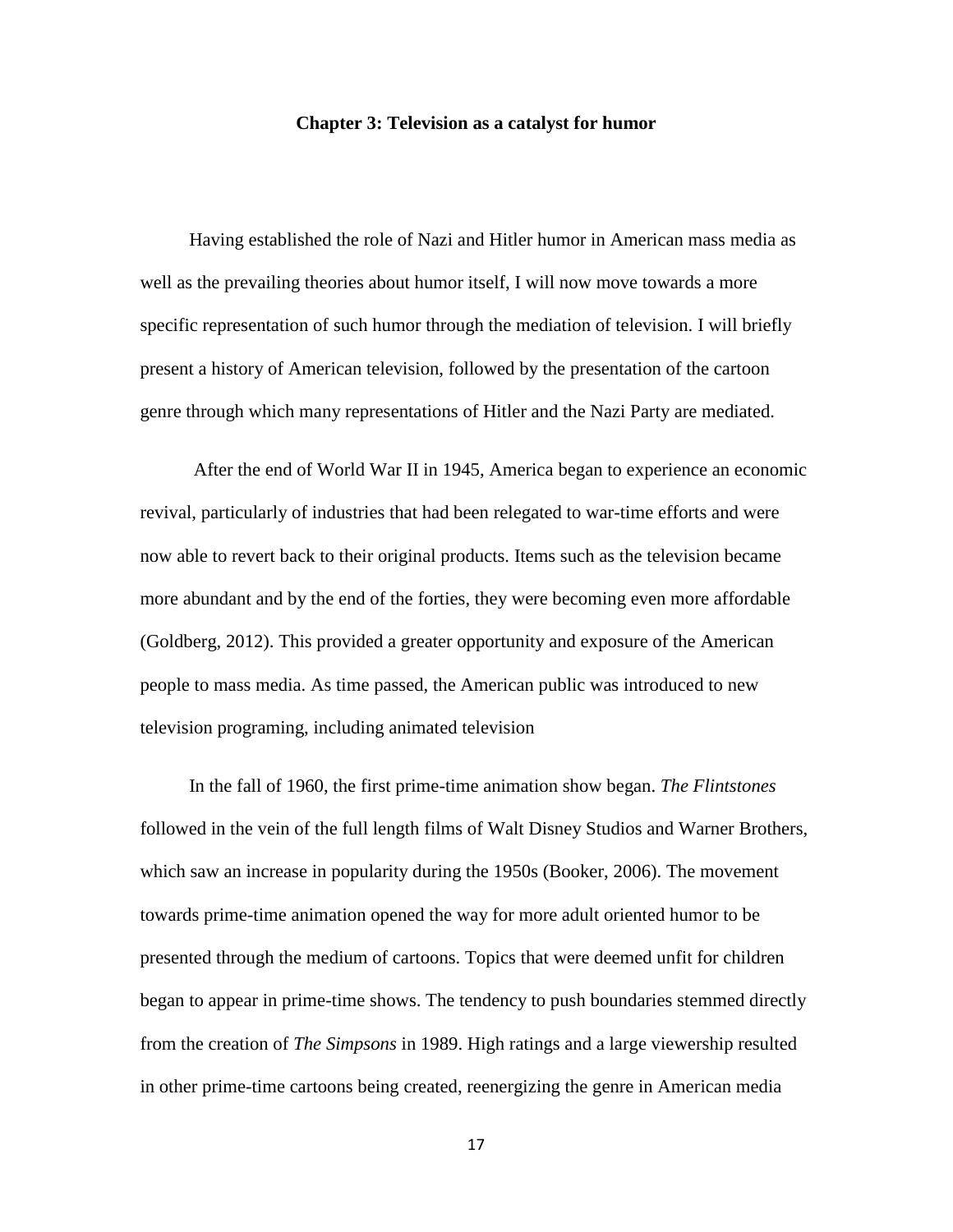after a post *Flintstones* decline in popularity. In this paper, I will discuss three shows that derived directly from the prime-time legacy of *The Flintstones* and The *Simpsons*: *Family Guy*, *South Park*, and *King of the Hill*.

Prime-time cartoons allow adult oriented humor to be directly displayed for their audience; this permits jokes that may be too difficult or inappropriate for a child to understand to be aired when less children will be watching. Shows, beginning with *The Simpsons*, have utilized the topics of Hitler and the Nazi Party in order to elicit laughter from their adult audience. Because audiences have continued to watch the shows and similar jokes have appeared in many episodes, Hitler and Nazi jokes have continued to be relevant within American cartoons. The three cartoons discussed here; *Family Guy*, *South Park*, and *King of the Hill*, follow in the vein of World War II propaganda films like Disney's *The New Spirit* and *Fall Out-Fall In*, adapting the representations of Adolf Hitler and Nazis in order to elicit laughter from their intended audience (Murray, 2011). I will present several selections of the instances of Hitler and Nazi references in these cartoons and apply appropriate theories about humor to their use and representation, demonstrating the effectiveness of the aforementioned theories in analyzing humor that utilizes Adolf Hitler and the Nazi Party as its subject manner.

Hitler's our *Family Guy*

I will begin my analysis of the humor by presenting examples of the primary data collected. These examples were derived from mass media produced television shows and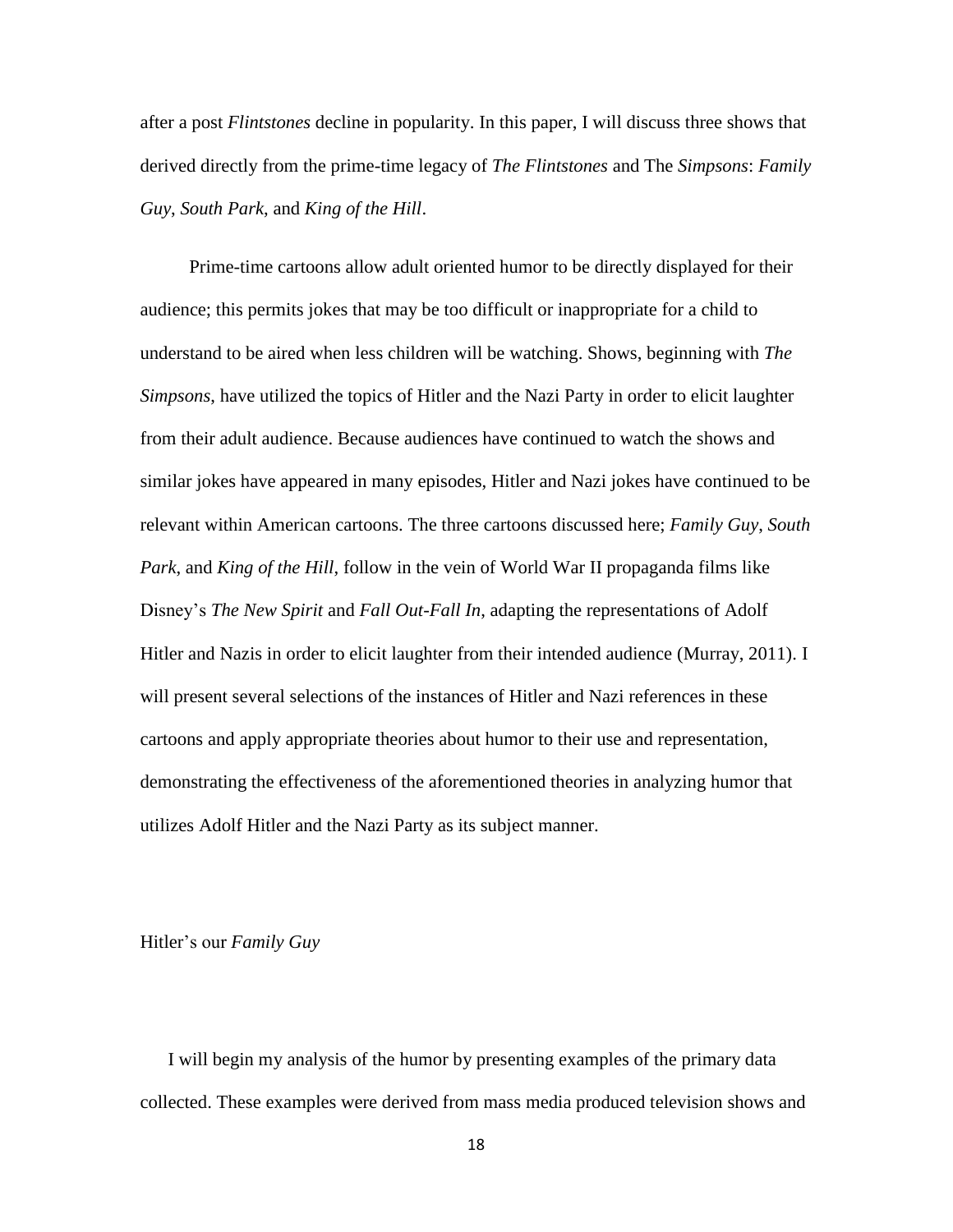film productions. In analyzing these, I will look first at how the joke is presented and what its context is. I will also address the specific visual and auditory references used to create the structure of the joke. Next, I will analyze why the joke was humorous in and of itself utilizing the theoretical constructs already described.

Before going further though, it is necessary to discuss the role of genre in mass mediation. Bakhtin and Medvedev argue that genre has been defined as "a certain constant, specific grouping of devices with a defined dominant," the "most important determining component of any work" (Morris, 1994: 175, 93). As such, genre is the form works take and the individual elements used in each work relates directly back to the genre in which it was originally situated. Bakhtin elaborates on genre when discussing finalization, stating that while an individual composition may be finalized, thematic finalization isn't possible (Morris, 1994). Therefore, the works I will discuss here are a component of an individual work that is directed by the genre of prime-time cartoons. By analyzing particular sections of the works, I am decontextualizing the scenes and demonstrating their use of humor that is directly linked back to the genre from which it originated. Furthermore, the removal of these scenes, through decontextualization, keeps their particular genres intact and relates back to the processes of seeing the scenes and conceptualizing them as their genre would dictate (Bauman and Briggs, 1990; Morris, 1994). The discussion of genre is necessary in order for the scenes to remain affiliated with the rules governing the prime-time cartoon genre, from which they are derived. This relates directly to the means through which the jokes are presented and received by the audience, allowing for the reception of humor to be completed.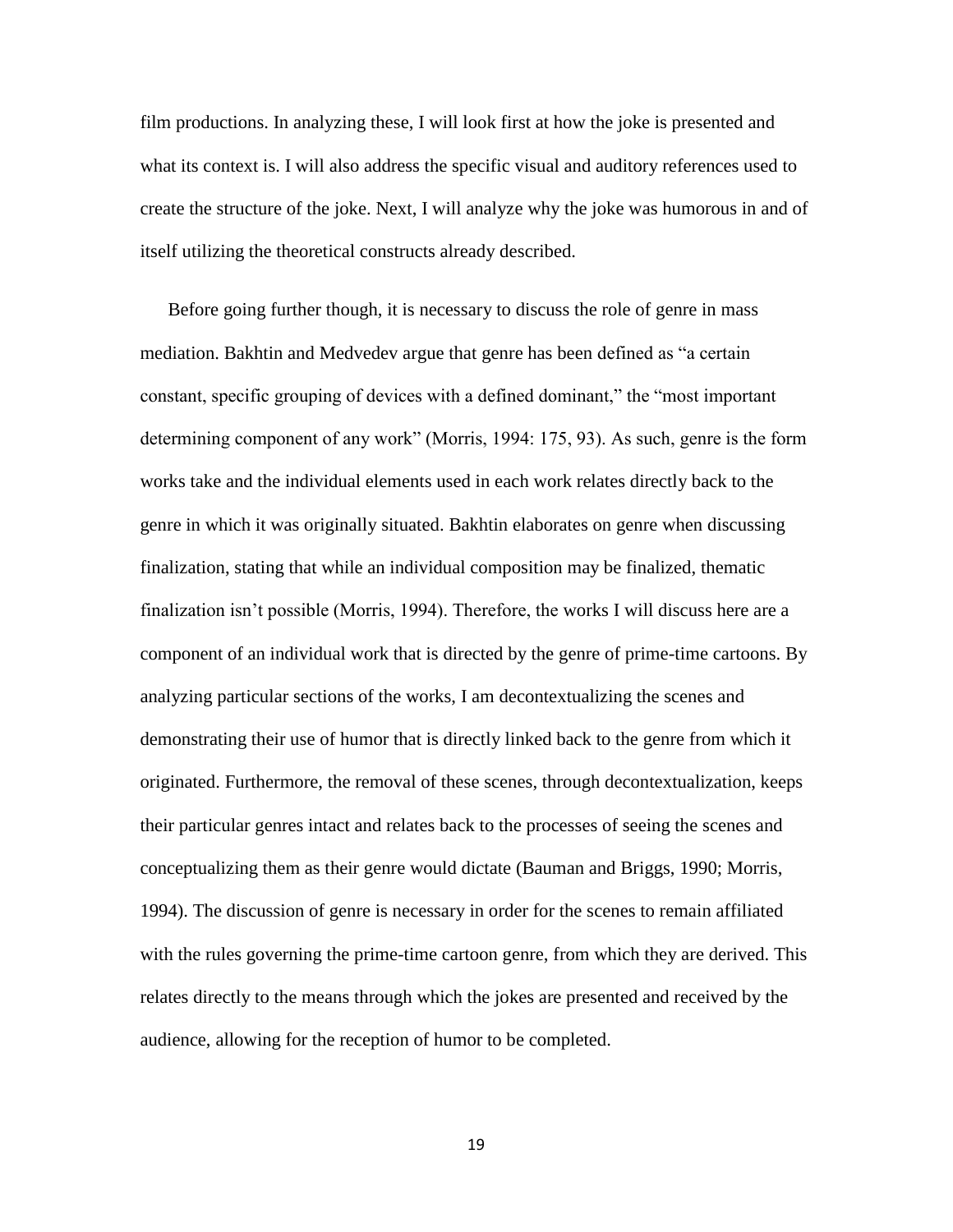*Family Guy*, which first aired on Fox in 1999, was created by Seth MacFarlane (Booker, 2006). The show utilizes the traditional family sitcom structure established by its predecessor *The Flintstones*. Throughout each episode, scenes drastically shift from reality to dream-like scenarios. It is during these times that most, although not all, of the show's Hitler and Nazi references occur. Peter Griffin is the main character of the show. The father of the family, his actions usually result in unexpected trouble. His wife Lois is portrayed as the reasonable voice in the family, although she does deviate occasionally into the unreasonable. The two have three children: Meg, the oldest, Chris, the middle child, and Stewie, a baby who talks in an elevated language and is only occasionally understood by the other family members and series characters. Finally, they have a dog Brian who is also able to talk and communicate easily with all of the show's characters. In particular, Brian's relationship with Stewie drives many of the show's plots as the two often get into trouble together.

In the very first episode of Family Guy entitled "Death Has a Shadow," the family is dealing with Peter Griffin's unemployment. Fired after he fell asleep at his toy factory job, Peter eventually resorts to going on welfare in order to hide his job loss from Lois. A discrepancy at the welfare office results in Peter receiving thousands of dollars more than he should. Peter uses this money to get things for his family. Earlier in the episode, his daughter, Meg, asked her mother, Lois, if she could get collagen injections while Lois said no, arguing that most of the world's problems stem from poor self-image, Peter agrees to pay for it with his welfare money. Just after Lois' earlier rejection of Meg's request the scene cuts away to a building labeled "Das Gym." As oompah music plays in the background a skinny and weak looking Adolf Hitler is shown attempting to lift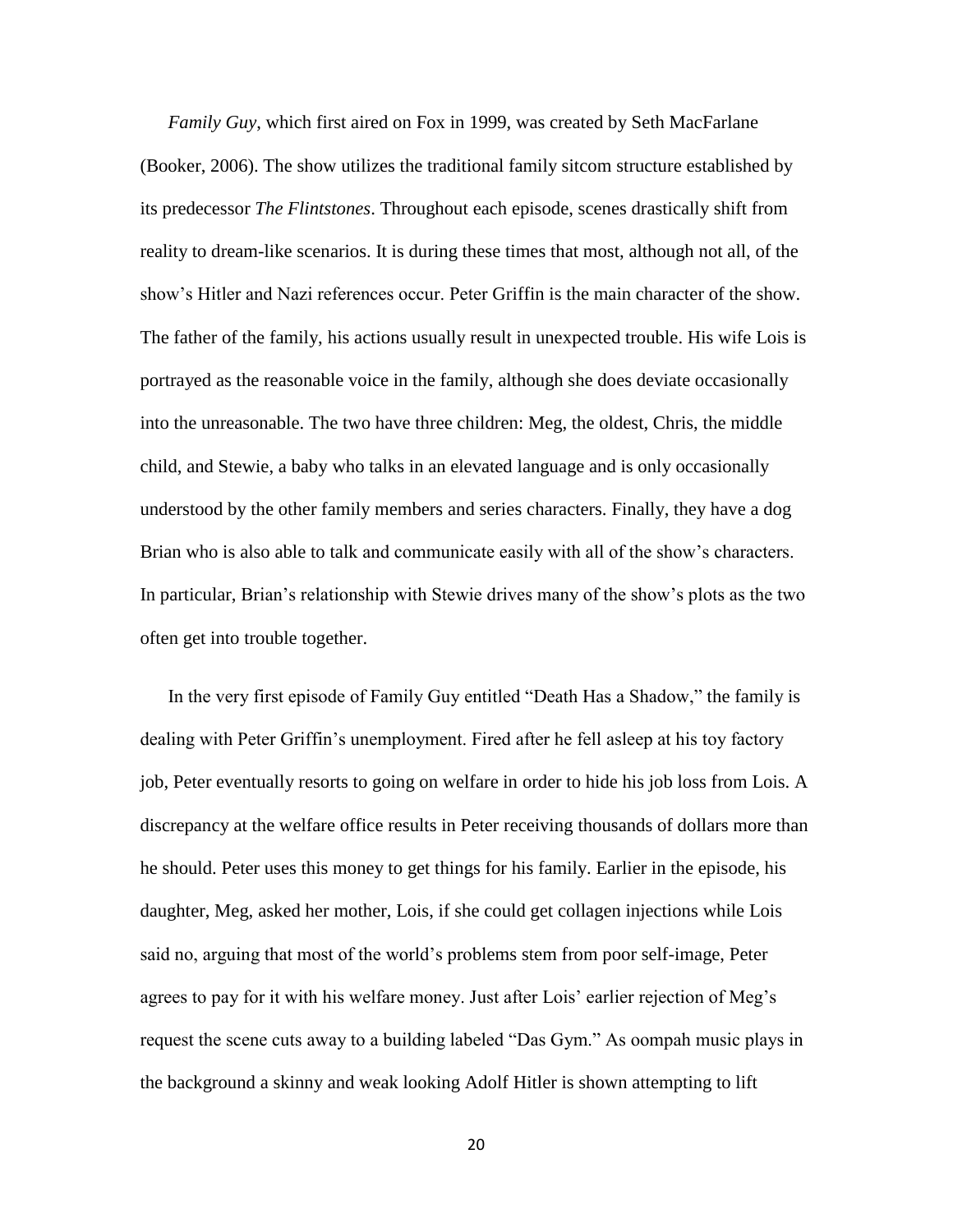weights. While he struggles, a muscular man wearing a Star of David necklace and orthodox Jewish beard and hat is shown on the other side of the gym. Adolf, depicted alone, sees the other man being swooned over by two attractive females and becomes enraged, grimacing and scowling in frustration (Shin, 1999).

The humor in this situation is derived from the comparison of body image and popularity with Adolf Hitler's actual actions during World War II. The frame shift from the Griffin's home to a fictional gym represents a shift in time and place. Furthermore, the imagery attempts to trivialize the reasons behind the Holocaust, while also depicting Hitler himself as a weak, jealous man. This imagery is an attempt to explain why Hitler would want to exterminate the Jewish race. Although this explanation of Hitler's actions is inaccurate, the cartoon's creators have demonstrated the possibility that jealousy and anger were the catalysts to the mass extermination of Jews during the Holocaust. Furthermore, by establishing this implausible frame so early on in the series, roughly one and a half minutes into the first episode, the show's creators are constructing a point of reference to which they will continue to return as the show airs new content. This forms the expectations of the viewers, allowing them to establish a clear frame within which all other *Family Guy* episodes will function, it also demonstrates the nature of the primetime cartoon genre as being able to portray implausible concepts as reality.

Family Guy's second episode, "I Never Met the Dead Man," also features a joke aimed at Nazism. In this episode Peter has damaged the Quahog Television satellite, causing a complete black out of television in the town. Peter, though he goes through severe withdrawal from the lack of television, eventually realizes that there is more to life than just TV. He begins to spend more time with his family by fishing, cloud watching,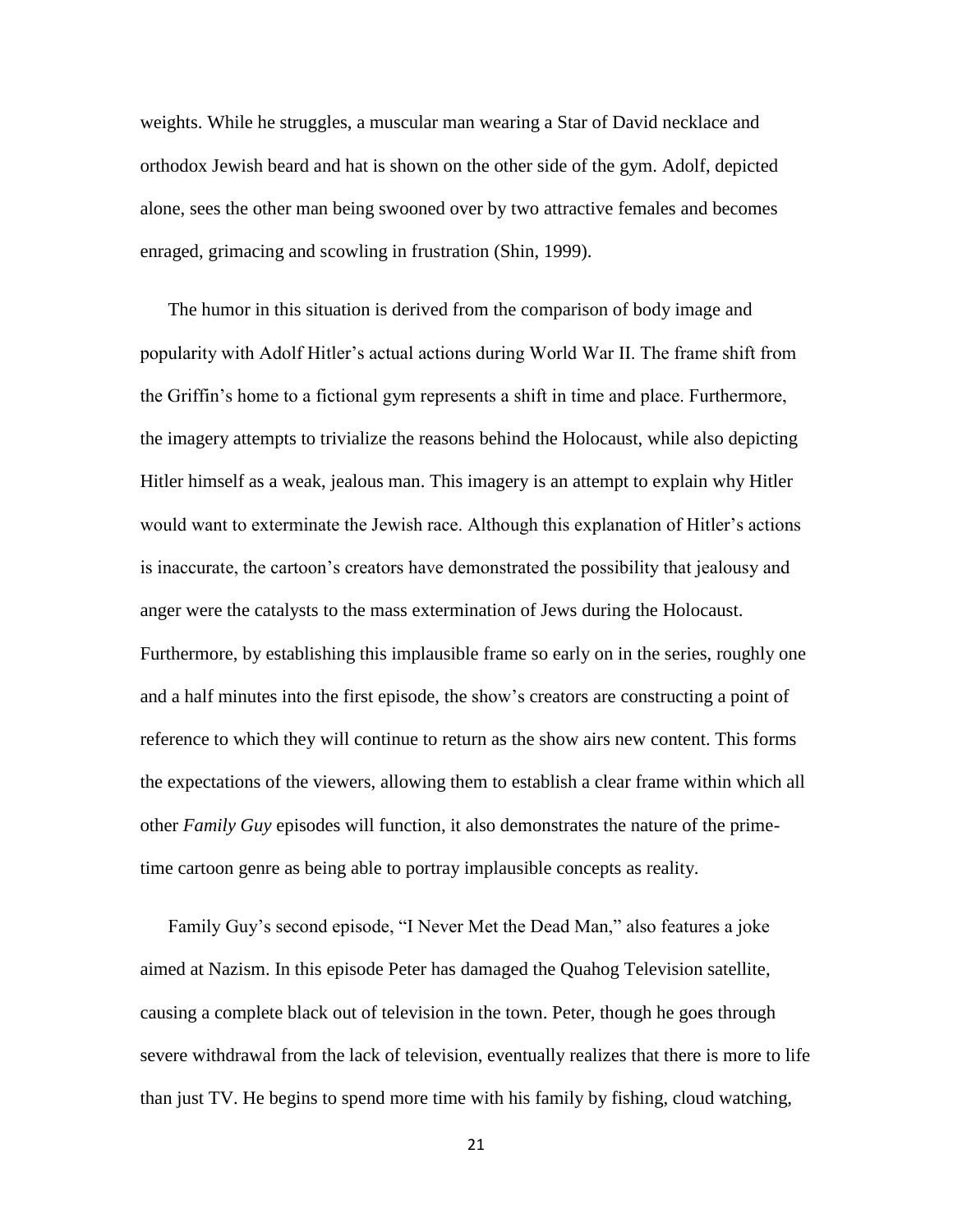playing basketball, and going on a picnic. At the end of the day the rest of the Griffins are exhausted from their activities. Seated on the family couch, they are talking when the television finally turns back on. Peter enters the room dressed in German Lederhosen, asking who is ready for the local Bavarian Folk Festival. The family, who are too tired from their earlier activities, refuse to join him. William Shatner then appears at the Griffin's door and Peter invites him to the festival. The two, leave the Griffin household and the scene shifts to the Bavarian Folk Festival.

At the folk festival an oompah band is playing on the stage when several festival booths are shown directly across from them. The booths are occupied by two meat distributors, one with a sign that says "German Bratwurst" and the other whose sign says "Polish Sausage." Dressed in lederhosen, the German booth operator quickly looks at the Polish operator, who appears nervous. After several glances, the German man picks up a bratwurst from his stall, goes to the stall next to his and hits the Polish man on the head, knocking him out. He then covers the "Polish Sausage" sign with a new one that says "German Sausage." As the scene pans to the other side of the Polish booth it shows a man standing behind another booth bearing a sign that say "Czech Wieners." The German man repeats his quick stares at the Czech man who also looks frightened. The scene then cuts away to Peter and William Shatner at the festival talking (DiMartino, 1999).

This scene plays on the continued perception of German citizens as Nazis. Rather than being set in the past, it is situated clearly in the present which establishes a frame from which the audience can build. This continues to perpetuate the concept of German acceptance of and participation in Nazi activities. Furthermore, it reflects upon the sequence of Nazi power assertion, referencing the Nazi invasions of Poland and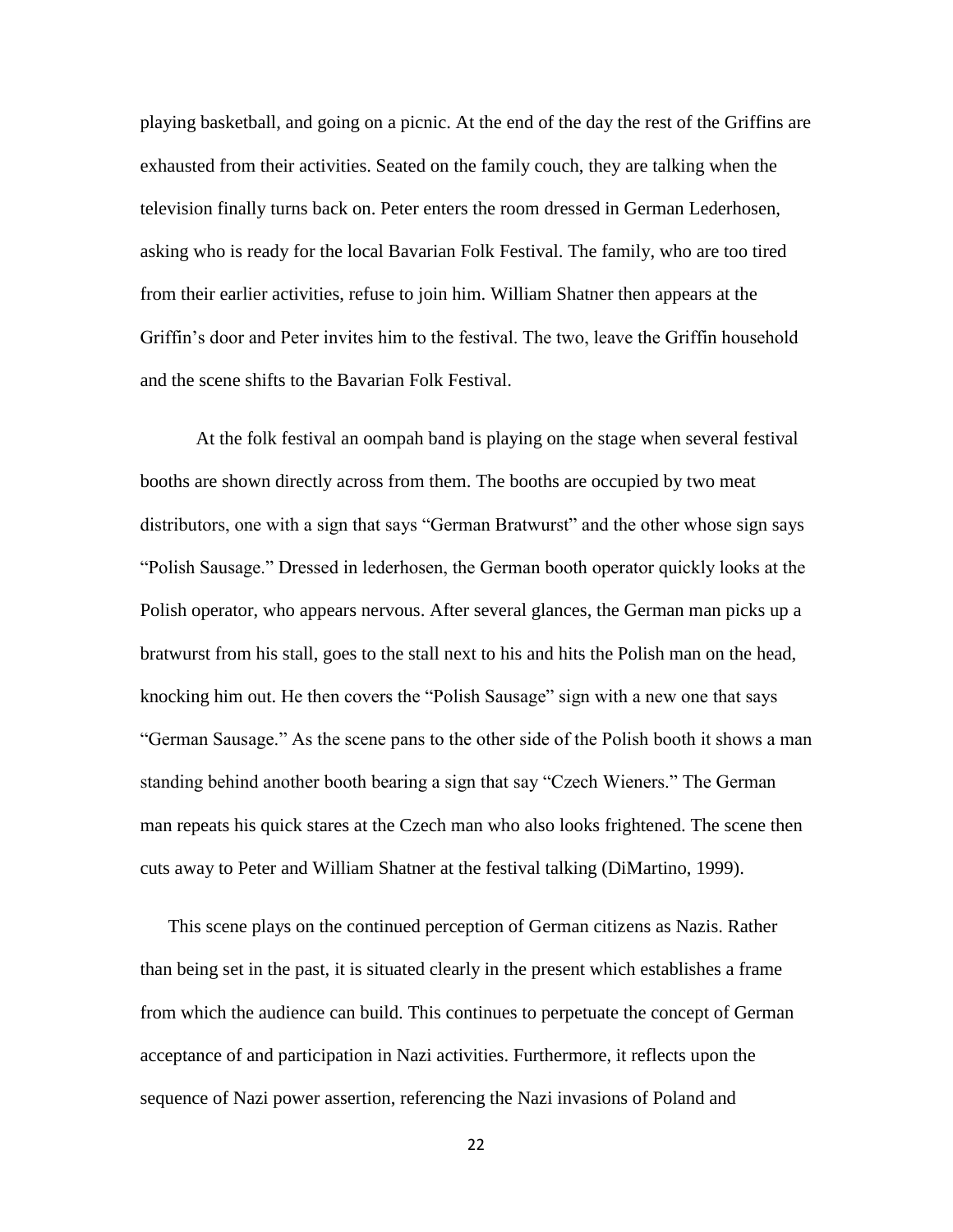Czechoslovakia. While Germany actually invaded Czechoslovakia first in March 1939, then Poland in September of the same year, the cartoon is still able to make the point that German power assertion was deliberate and overt (Caplan, 2008). This scene is accomplished with no dialogue. The imagery of the situation serves as the frame which establishes the scene's humor. Here, the lack of discourse is necessary for the joke to operate in a covert manner, reflecting the covert power seizure by the German man which serves as a commentary on the Nazi seizure of power. Furthermore, the scene assumes the audience is able to reference the history of World War II. Without this capability, the joke is unsuccessful because of the failure of the audience's perception of historical fact. By creating this boundary between those who are knowledgeable and those who aren't, *Family Guy* is alienating the joke from some of their audience. This relates directly to the belief that the success of humor is reliant on the audience's ability to perceive the competing elements of a joke as well as the references made within the joke. If they are unable to do so, they will not understand the humor that is at work in the joke itself.

In their third season, episode twenty, *Family Guy* aired a special episode entitled "Road to Europe" during which Stewie and Brian travel through Europe. At the beginning of the episode Stewie becomes infatuated with a children's show called "Jolly Farm Revue" which is filmed in London. When Peter and Lois leave town, Stewie takes the opportunity to travel to London and see the show with which he has become obsessed. Brian, after finding out that Stewie is gone, goes after him. Unfortunately the flight they caught ends up going to the Middle East instead of London. Through further errors the two end up in Munich, Germany before eventually getting to London.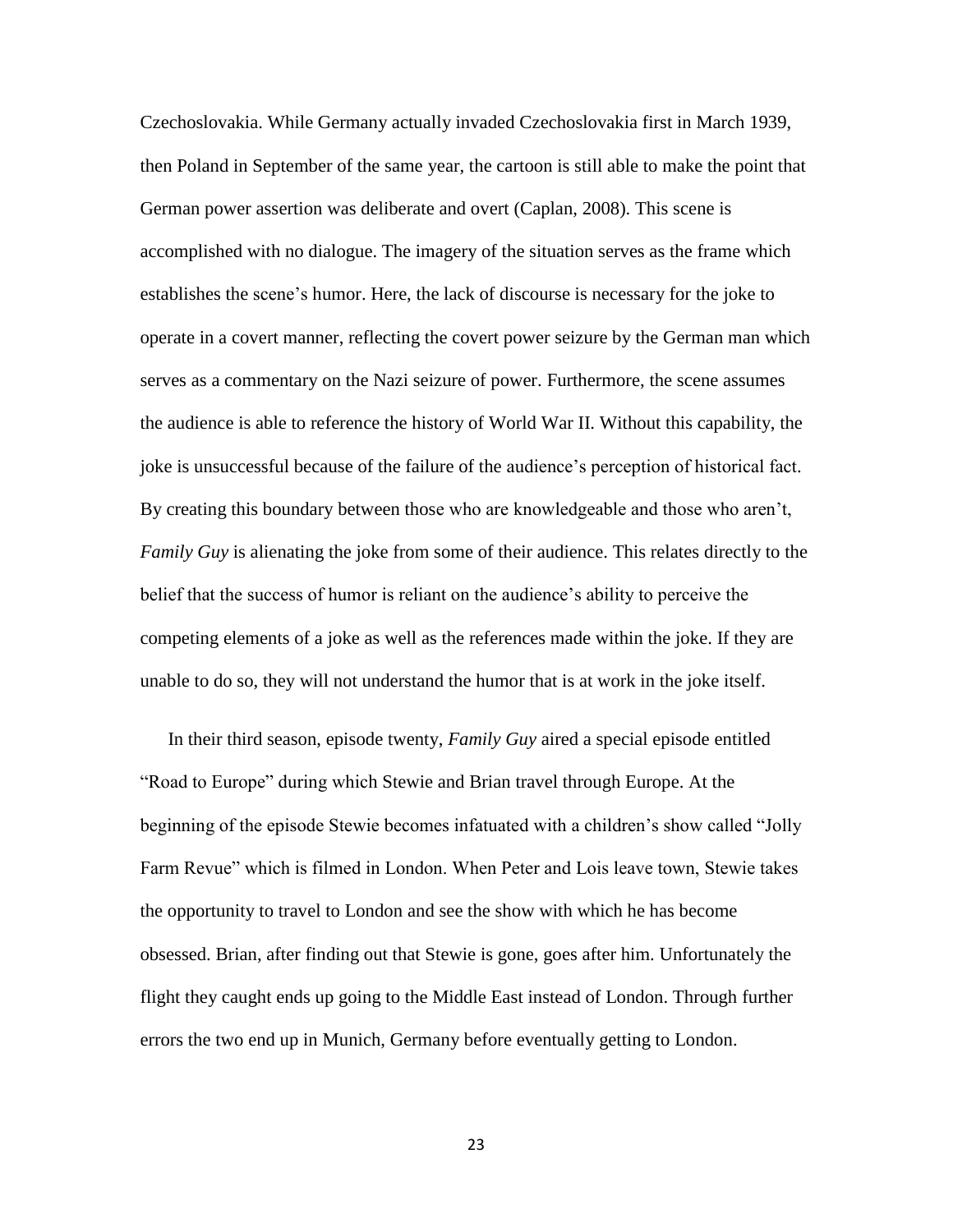After arriving in Munich, they decide to take a ride on a tour bus. Their tour guide is a German man with blonde hair and blue eyes, referencing the Aryan ideal. As the tour progresses, Brian notices that the pamphlet they were given is missing the years 1939 to 1945 and tells their guide. The guide becomes upset and tells Brian that everyone was on vacation. Trying to carry on the tour, the guide begins to discuss other aspects of the city, Brian doesn't allow this and continues to question him about Germany's invasion of Poland in 1939. The guide argues that Germany was invited to Poland and continues to look uncomfortable with the conversation. As Brian presses further, the guide becomes even more upset, stating that he "will hear no more insinuations about the German people" and that "nothing bad happened" (Povenmire, 2002). He then begins to speak in German while raising his left arm in the Nazi salute. The guide states "*Sie werden sich hinsetzen. Sie werden ruhig sein. Sie werden nicht beleidigen Deutschland.* (You will sit down. You will be quiet. You will not insult Germany.)" (Povenmire, 2002). The scene then shifts to show the startled faces of the tour bus riders. Uncomfortable, Brian switches the topic to point out a beer hall. The guide follows this change of topic and discusses the historic beer halls of Munich (Povenmire, 2002) .

This is the first *Family Guy* episode to place a main character in Germany with the express purpose of making a joke about Germany's Nazi past. As with "I Never Met the Dead Man," this episode makes a joke out of the argument that the German people are still Nazis. Furthermore, it also references the history of Germany's conflict with other countries, namely Poland. Additional reference to German policies regarding Aryan appearance is seen in the physical appearance of the tour guide. This is also one of the few *Family Guy* episodes that chose to utilize the German language in order to further the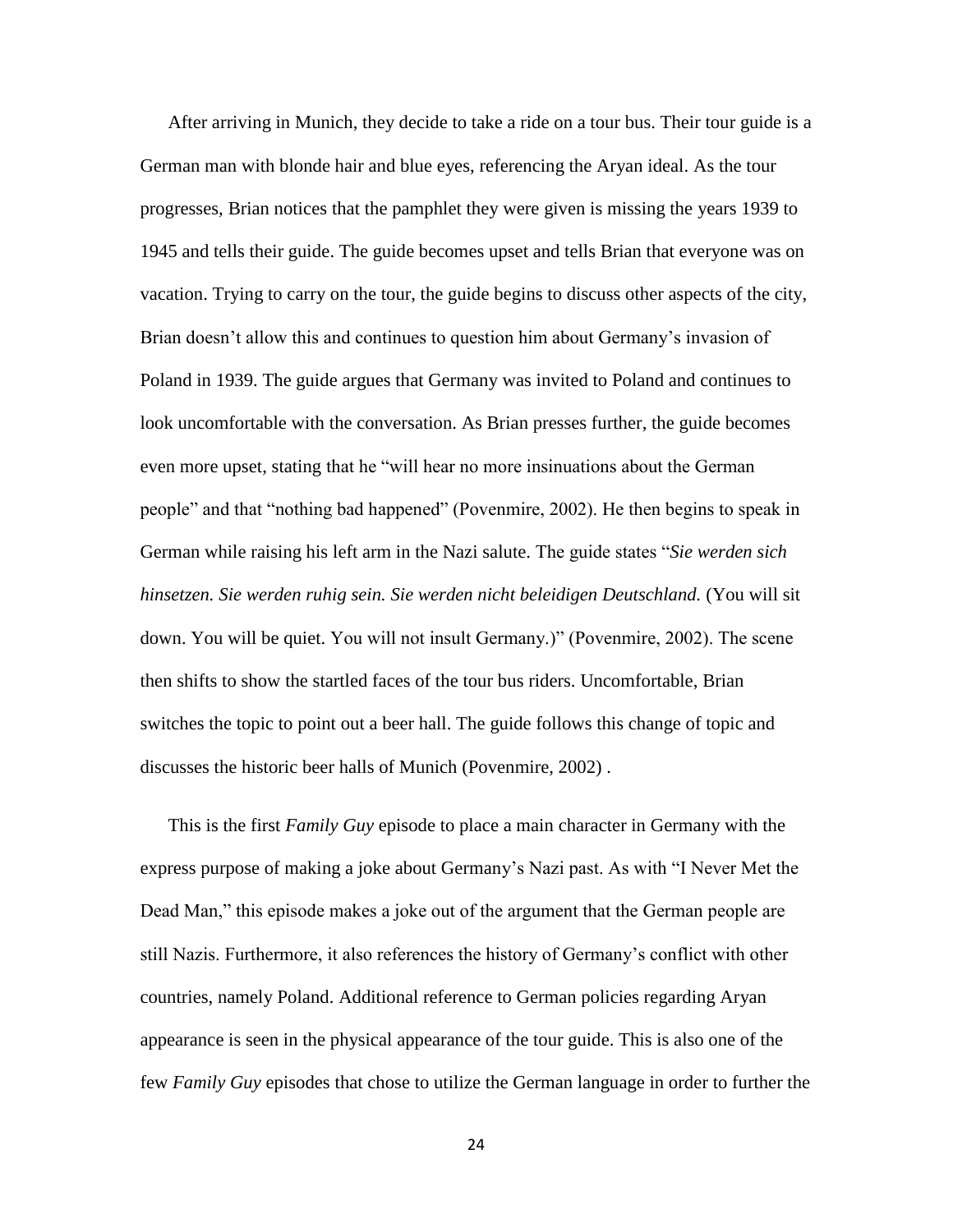joke. The use of this language shift serves to alienate a part of the audience who can't speak German as they will be unable to successfully complete all the steps of the joke. By dividing the viewers into those who can and cannot understand the dialogue, the show creates two different jokes at the same time. For those that can speak German, the joke continues to reference Nazi ideology and the potential denial of Nazism by modern Germans. The audience members who don't speak German are lead to believe that his rant takes a more radical turn by the change in language. This allows them to fill in the rest of the conversation, providing the audience with imaginative space in which to decide how the joke ends. By giving the audience this lee-way, the show is also giving them the chance to participate in the joke, not just handing them the punch-lines directly. This enhances the intellectual connection between the audience and the show overall, providing the viewer's with agency in completing the joke. Furthermore, the episode epitomizes the ability to express the unspeakable, which is the concept that Germany remains anti-Semitic today and maintains pro-Nazi political leanings.

In "8 Simple Rules for Buying My Teenage Daughter," which was aired in season four, episode eight, *Family Guy* presents another humorous reference to Hitler. In this episode, Stewie, who has fallen in love with his babysitter Liddane, is upset to find that she has a boyfriend and does not feel the same love for Stewie that he does for her. Dismayed by her rejection, Stewie argues that they were supposed to be together forever, like Eva Braun and Hitler. The scene then cuts to Hitler and Eva in their Berlin bunker during the last days of World War II. As Hitler and Eva sit together and prepare to ingest lethal pills, bombs are exploding around them. The two agree to consume the poison together and begin a countdown. On three, they both put the pills towards their mouths,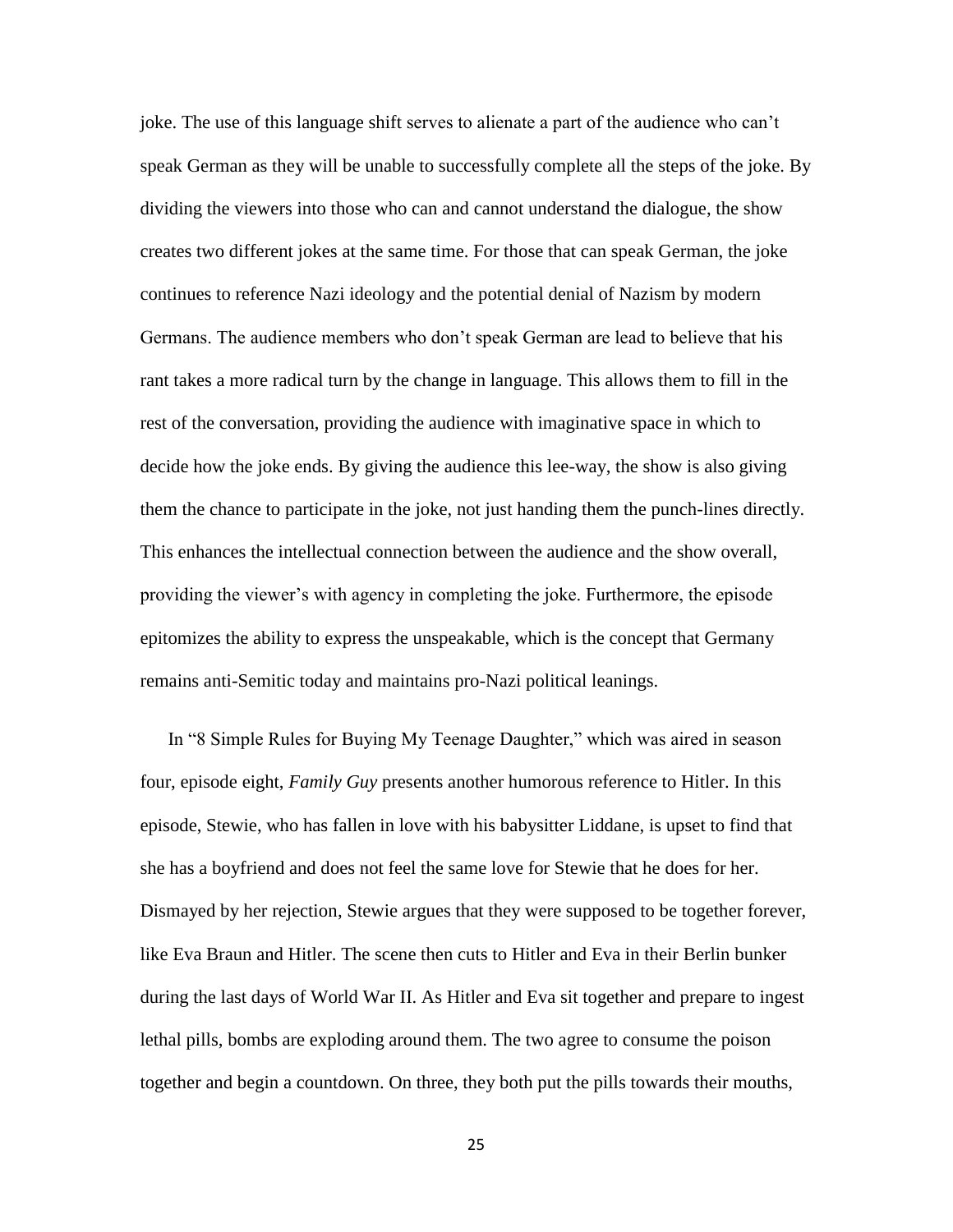but don't bite down on them in order to release the poison. They laugh and point at each other, accusing the other of not completing their side of the bargain. On their second attempt, they both again stop short before ingesting the pills. As they continue to laugh, Eva jokingly contends that Hitler wants her to kill herself, but won't do it himself. The two exchange accusatory "you suck" statements directed towards each other in a mocking fashion, then the scene ends and returns to present-day Quahog, Rhode Island, where *Family Guy* is set (Colton, 2005).

This episode centers its humor on factual evidence related to World War II. It is known that Hitler and Eva Braun committed suicide during the final days of the war by ingesting cyanide and suffering from self-inflicted gunshot wounds (Caplan, 2008). Stewie's comparison of his love for Liddane and the love that Hitler and Eva Braun had serves as a point of departure from which the show could move to the depiction of the two. It also serves as an initial framework upon which the depiction of Hitler and Eva is set. The use of this moment in time as a demonstration of their love adds to the emphasis of how intense it was. That the two would willingly die for each other serves as an argument for the depth of their connection. However, because *Family Guy* depicts this final act of sacrifice as an attempt that is failed on both parties' parts, it forces the audience to question the authenticity of the pair's love. Furthermore, it causes the audience to reflect on the audacity of the actions the two took as to why they would want to take their own lives. It also demonstrates the conflict between the historical framework that was established in the cartoon and that which actually occurred during the war. The humor of this situation is derived from not only the inaccurate comparison that Stewie makes, which is evident by Liddane's lack of feelings for him, but also the questions that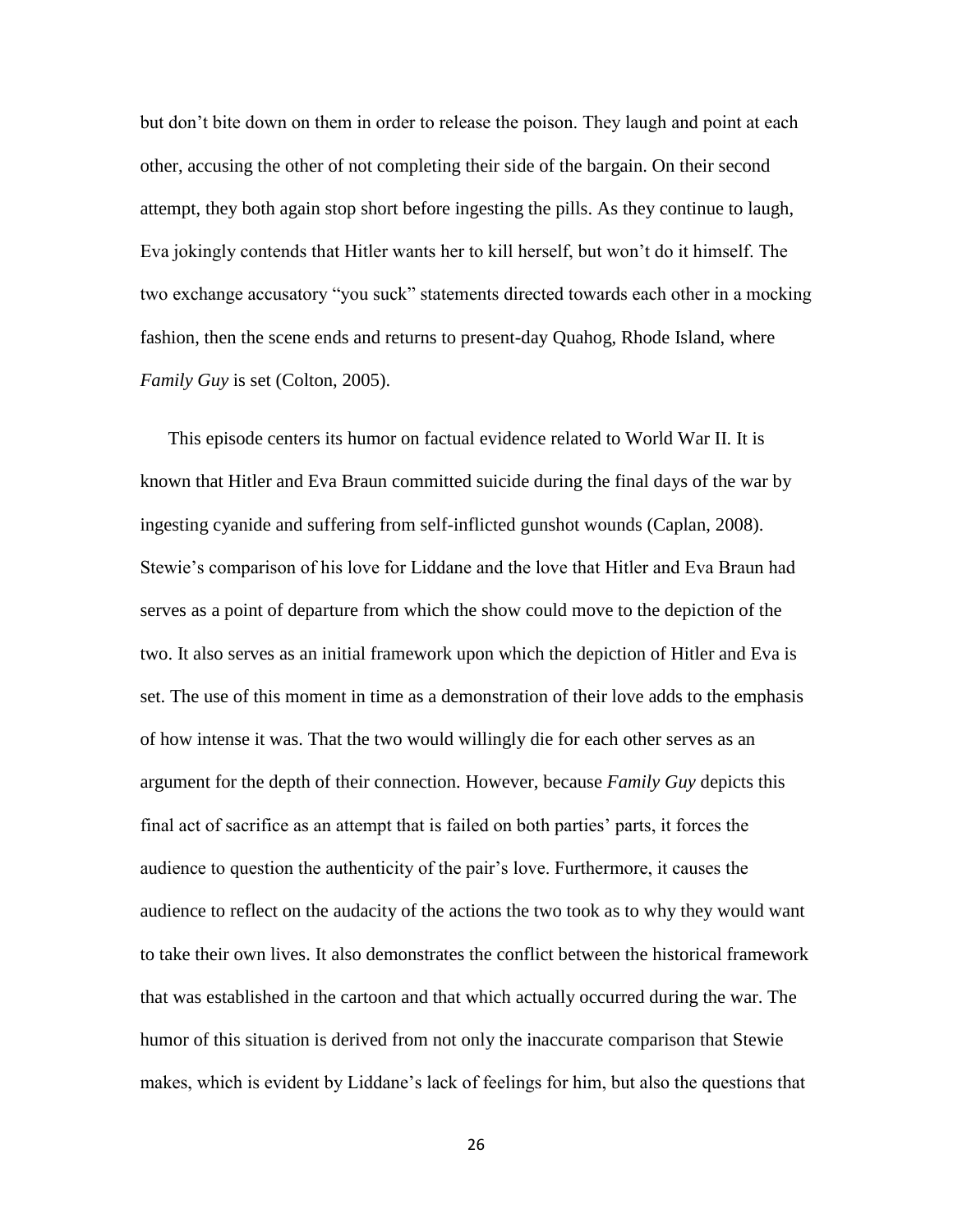come up regarding the real feelings of Eva Braun and Adolf Hitler in their final days together. That the two were depicted as hesitant to die, yet eventually do commit suicide, presents the joke maker's thoughts about their relationship and establishes the competing frames that result in the humor of the scene.

In the same season, episode 27, entitled "Untitled Griffin Family History," another story of Hitler and Eva Braun's death is depicted. The Griffin family, who has retreated into a safe room in their attic because of a home invasion, are slowly being overcome by water that is filling the sealed room. Meg has been sent through a vent to find help and Peter has been distracting the rest of the family with stories about his ancestors. He begins to tell the story of Peter Hitler, Adolf Hitler's brother. Peter Hitler is depicted as a bumbling oaf when compared to Adolf. The audience is shown that Adolf's focus on work and an upcoming rally have him somewhat preoccupied. As the scene plays out, Adolf Hitler begins to make a speech to the German people. Peter Hitler continually cuts across him during the speech to make exclamations like "Ohh yeah" and "Yeah, Germanator, I'll be back" (Moncrief, 2006). Adolf Hitler, upset at Peter's actions, confronts him and tells him to move out. Peter, who has been playing with a gun, tries to convince his brother to let him stay. As the conversation continues, the gun Peter is holding goes off and Adolf is shot dead. Eva Braun, having heard the conversation and having seen Peter kill Adolf, runs over and yells at him. Suddenly, the gun goes off again and Eva is shot. Peter Hitler, quickly looks around, and then places the gun in Eva's hand. He backs away and the scene shifts back to the present (Moncrief, 2006).

This scene offers an alternative death story for Hitler and Eva Braun, one that features a derivative of the show's main character, Peter. The scene is based partially in reality,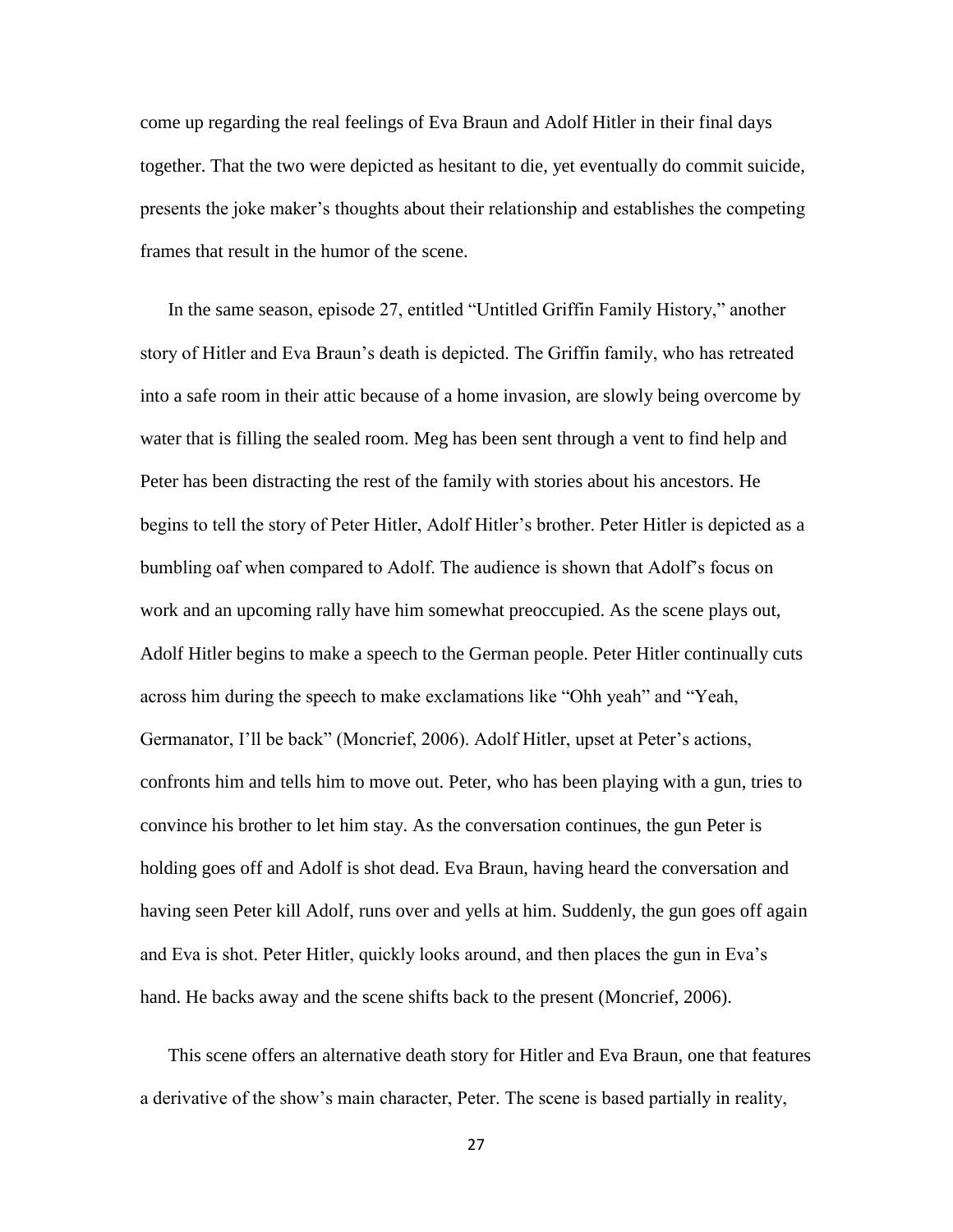focusing on Hitler's speaking ability and relationship with Eva Braun. This sets up a historical framework of reference. However, the majority of joke relies on the fictional situation that is used to create a frame that competes with that reality. Peter's relative being the brother of Adolf Hitler begins the joke, as it would further imply that the present-day Griffins are, in fact, related to Hitler as well. Furthermore, the intentional opposition between the personalities of Adolf Hitler and Peter Hitler serve to demonstrate potential familial dynamics which could occur in any number of locations and time periods. The added reference to modern popular culture, with Peter's "Germanator" statement further distinguishes the incongruities that are in action in the sequence and pits the frames against each other. That Peter Hitler is ultimately the one that kills both Eva and Adolf reflects on the present-day Peter Griffin positively. The argument here is that, while his relative was related to Adolf Hitler, he was also the one that caused his death, completing a service to the world as a whole. This scene relies on the fictional changes that happened in order to present an altered reality of Hitler and Eva's deaths, placing the cause of the death on Peter Hitler's shoulders, which directly relates back to Peter Griffin's family and equates them with killing Hitler. This implausible retelling of history, as well as Peter Griffin's insistence that it was reality, creates the humor in the scene.

In a quick scene from season five, episode fourteen, "No Meals on Wheels" we see Peter utilizing an image of Adolf Hitler for his own purposes. Upset that his Jewish neighbor, Mort Goldman has been borrowing so many items and not returning them, Peter creates a scarecrow to place on his front lawn. The scarecrow is wearing a black Nazi uniform with a red, swastika armband, has black hair and a small black mustache.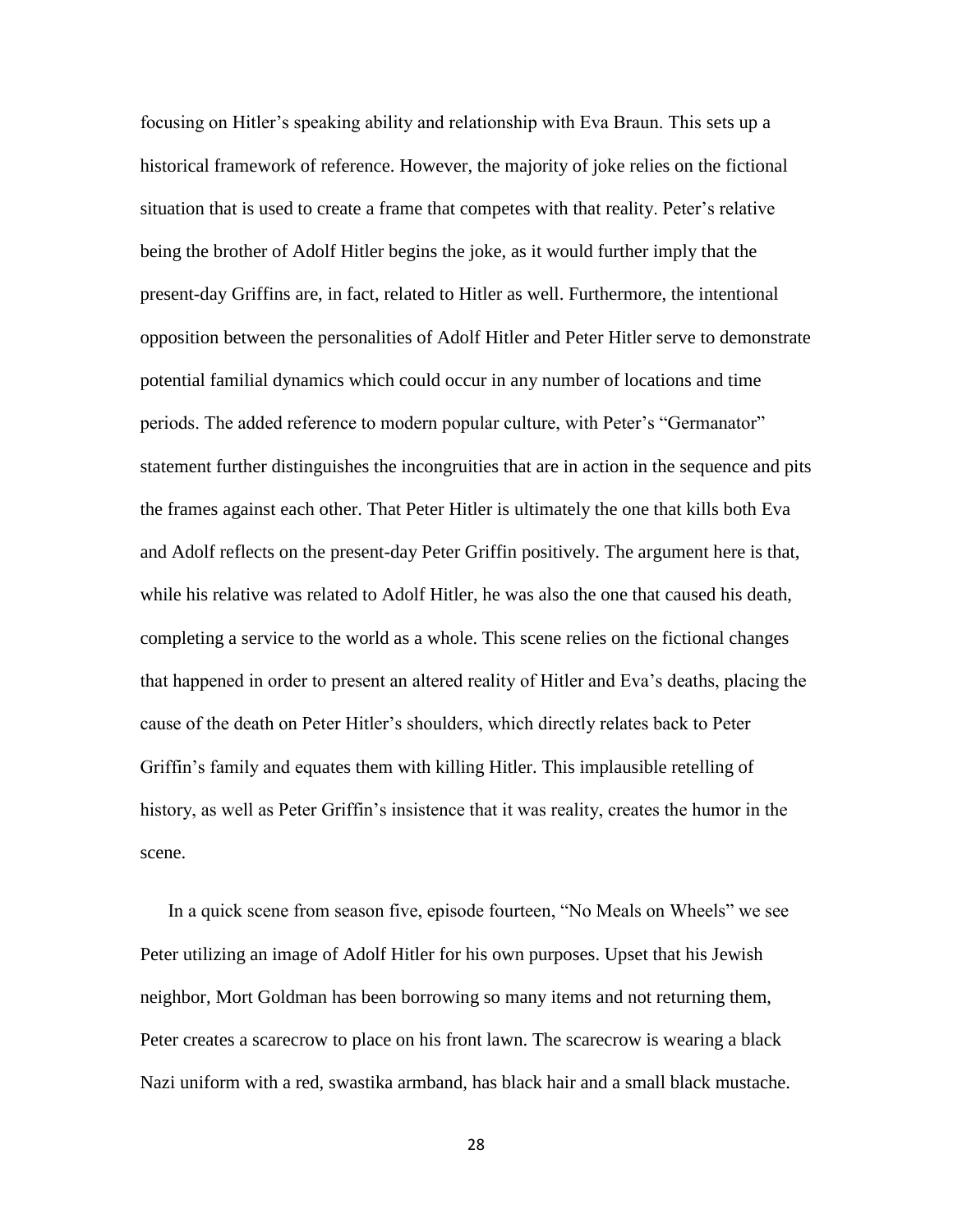Lois asks what he has made and Peter claims that it is a scare-Jew. Disagreeing with this, Lois argues that it is racist and they can't leave it in their yard. As she says this, Peter hushes her and they rush inside because Mort is approaching. As Mort nears the house, he begins to say that he is returning something of the Griffins. He suddenly sees the scare-jew and yells "Ohh my God, its Hitler!" He turns and runs, continuing to say "He's back. He's back" (Colton, 2007).

This scene, as well as many of the episodes that feature Mort, demonstrate the humor behind the image of the modern schlemiel (Wisse, 1971). Wisse (1971) argues that these characters allude to the false weakness of the Jewish community, even amongst their members today. The schlemiel is the embodiment of the perceived weakness of the Jewish culture. Through comedic representations of the schlemiel, the audience is supposed to believe that he is emphasizing his weakness in order to hide his true strength. However, this serves only as a misdirection, wherein reality the schlemiel is just as weak as he appears. *Family Guy* capitalizes on this identity and fashions their Jewish character Mort Goldman off of this concept. His inabilities are heightened by his comparison to other characters in the series. Furthermore, he epitomizes the conceptions of a stereotypical Jewish figure, weak, fearful, and reliant on others, therefore his image and actions are representative of all other members of his ethnic group. This leads to instances of self-deprecation, which extend beyond him and are applied to all other Jewish people (Wisse, 1971).

In this scene, Mort's fears stem from the potentiality that Hitler could return and continue his efforts to exterminate the Jewish population. While this is clearly not possible, it does bring up the concern that Hitler's actions could be repeatable by another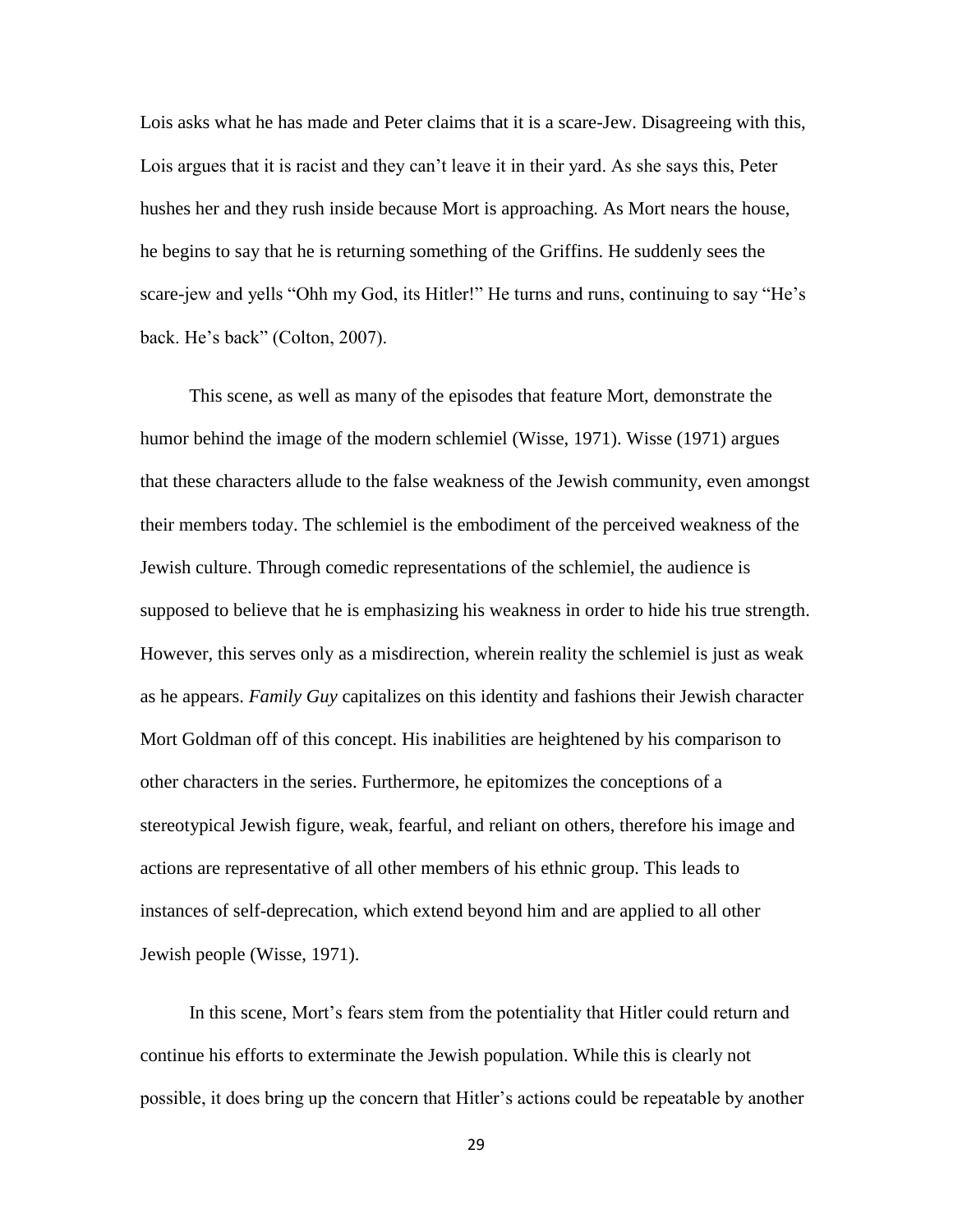person and aren't entirely relegated to the past. Furthermore, the absurdity of the situation serves as a means through which the humor can be related to the viewers. By setting up the framework of a typical day in the suburbs, then including the reference to Hitler and his relationship with the Jewish community, the creators of this joke are establishing two competing frames of reality, successfully constructing tension between the frames, which allows for humor.

Mort plays a vital role in another Family Guy episode entitled "Road to Germany." This season seven, episode three plot features Mort time traveling to Poland accidentally. When Stewie realizes that Mort has inadvertently used his time machine, he and Brian go back to find him. They locate Mort at a wedding in Poland on September 1, 1939. As they are celebrating the wedding of Mort's grandparents, the scene cuts to a depiction of the German Army Headquarters where the German military has just received a letter from the Führer that states "Proceed with Case White: invasion of Poland P.S. got your last message. LMAO!!" (Colton, 2008) As the wedding celebrations continue, the German air force enters their planes, which are decorated with swastikas, and begin the trip to Poland. When bombs and gunfire reach the wedding party, Brian realizes the date and its historical significance and alerts the others. They quickly decide that they need to flee Poland. After setting up the time machine pad in order to return to the present, they soon discover that it is broken.

The group decides that they must take Mort to England as it is the only safe area for him at that time. As they attempt their escape, Mort is forced to go undercover as a Catholic priest. Unable to maintain the façade due to his lack of Christian knowledge and inadvertent Yiddish phrases, the group is eventually found out. One soldier calls Mort a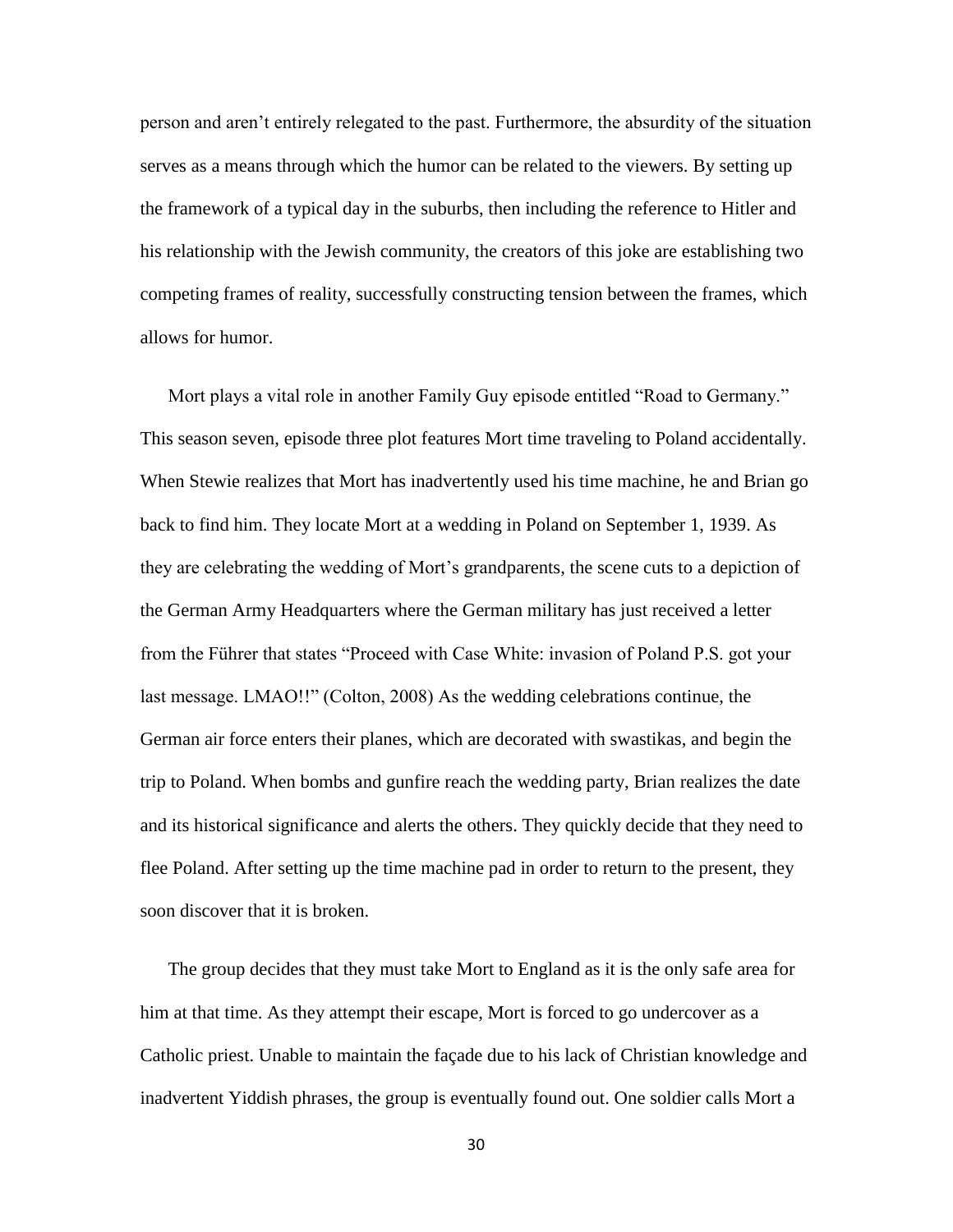"filthy Jew" to which Stewie replies that he "should be glad [his] human resources person was not around to hear that." (Colton, 2008) This bides them some time and they quickly rush off in a stolen motorcycle and side-car. After next stealing a German U-boat and diverting another with a newspaper that features an image of Hitler shaking hands with Mickey Mouse, the three eventually make it to England. At this time, Stewie tries to set up the time machine, again it doesn't work and Stewie realizes it is because they need more uranium, off of which it runs.

Unfortunately it is quickly realized that the only place to find uranium is back in Germany. Stewie is surprised to hear this and Brian tells him that Germany is building weapons of mass destruction. Still confused, Stewie asks why, if America knows they are doing this, do they not just go in and kick their German's asses? Brian states that it is because Germany doesn't have any oil. Stewie, understanding the reference to the present-day's struggles in the Middle East applauds Brian for his statement.

In order to get to Germany, the three, pretending to be British, join the Royal Air Force. Once they reach Berlin, Mort argues that it isn't so bad. In an effort to show him how offensive the Germans are Brian shows him a picture that depicts a Jewish person, arguing that their vision of what Jewish people are is inaccurate and racist. However, when the picture is shown to the audience, it is a clear likeness to Mort himself. Eventually the three find where the uranium is being housed. They attack three Nazi soldiers and take their uniforms in order to invade the uranium bunker. When Stewie lifts up his lapel, there is a campaign pin there for McCain/Palin. As they walk into the lab, Stewie takes a marker and paints a black moustache and hair on himself in order to attempt a Hitler disguise. With this camouflage, the three are able to take the uranium. As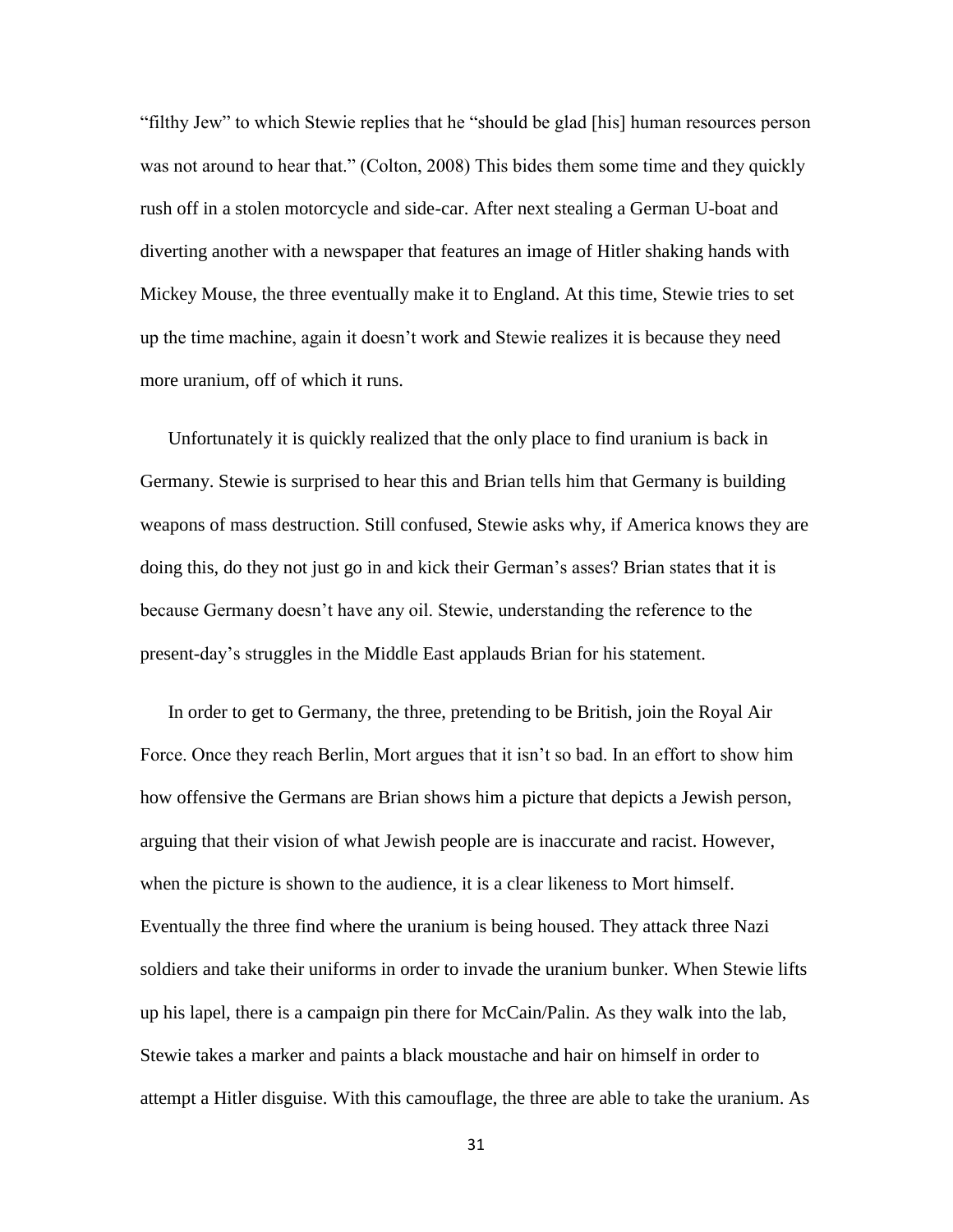they prepare to leave, the real Adolf Hitler appears. Stewie stands in a doorway and pretends to be Hitler's reflection, but eventually gives up and blows a raspberry in his face. The three ultimately escape the Nazi threat and are able to travel back to the present day. In Quahog, they arrive just before Mort finds the time machine. Stewie, attempting to erase present day Mort's memory, destroys the time machine and the time traveling Mort, resulting in Mort Goldman's obliviousness about the events that occurred during the episode (Colton, 2008).

This single episode features a plethora of historical and humorous references to Hitler and the Nazis. The use of Mort as the actual time traveler serves to reiterate the image of the schlemiel and his apparent helplessness and naivety in the situation, while also allowing Mort to represent the entire Jewish population. Mort's actions, paired with those of Brian and Stewie, serve to demonstrate cleverness and trickery that goes beyond the Nazi ability, as is proven by their eventual escape. Through this representation, the entire Jewish population is shown to be revolting against Hitler's actions.

Again this scene can be characterized by a mixture of historical fact and creative fiction. The mixing of these two frames serves as the main catalyst to the humor that follows. Germany's invasion of Poland, which is a topic often addressed in *Family Guy*, and was discussed earlier, is set in reality, while Hitler didn't necessarily send a message containing the phrase 'LMAO,' the invasion was completed and violently so (Caplan, 2008). Additionally, the relationship between the British and the German forces, as well as the German attempts to create weapons of mass destruction are all historically documented and widely known aspects of World War II. However, the incorporation of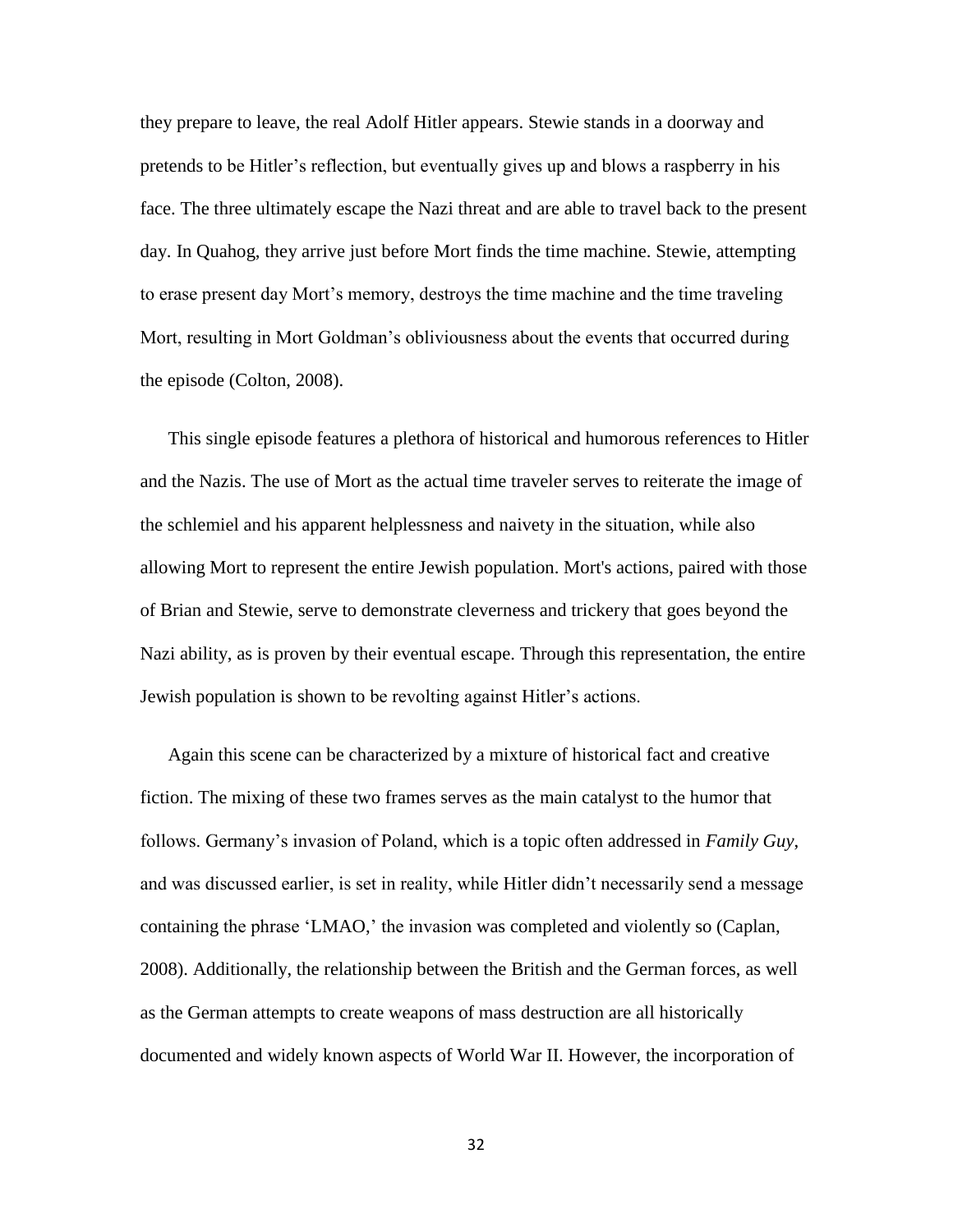fictional scenes, such as Hitler's encounter with Stewie and Mort's attempts to pretend he is a Catholic priest, demonstrate a deviation from the truth in order to create humor.

Additionally, the incorporation of present day situations and a demonstration of how they relate to the past is a means of connecting these two time periods and stressing that connection to the audience. By tying together the details of the Nazi era to activities in the present, *Family Guy* is referencing something that is more easily accessible to their audience, and it is utilizing the parallel nature of the two instances to increase the humor of the situation. Stewie's reference to the typical, contemporary work-place human resources department demonstrates the competing frames of past and present to the audience, emphasizing the humor of the situation. Furthermore, the fact that the United States would willingly enter a country that has nuclear weapons now, yet allow Germany to develop them without interruption during World War II also serves to demonstrate the double standard of the American government, providing a tongue-in-cheek critique of the current American political system. The combination of these references and images shapes the humor of this particular episode, which is one of the most prevalent uses of Hitler and Nazis as the fodder for a joke in the *Family Guy* catalogue.

The final *Family Guy* episode that I will discuss here is from season nine, episode eleven and is entitled "German Guy." This episode follows Chris Griffin as he befriends a local man who owns a puppet shop. Franz Gutentag is a puppet maker who demonstrates the puppeteering techniques to Chris and then declares that they could become good friends. Mr. Herbert, a local elderly man who has often admired Chris, sees this interaction and becomes fearful of Franz Gutentag's encroachment on his relationship with Chris. Later, Mr. Herbert goes to speak with Peter and Lois and argues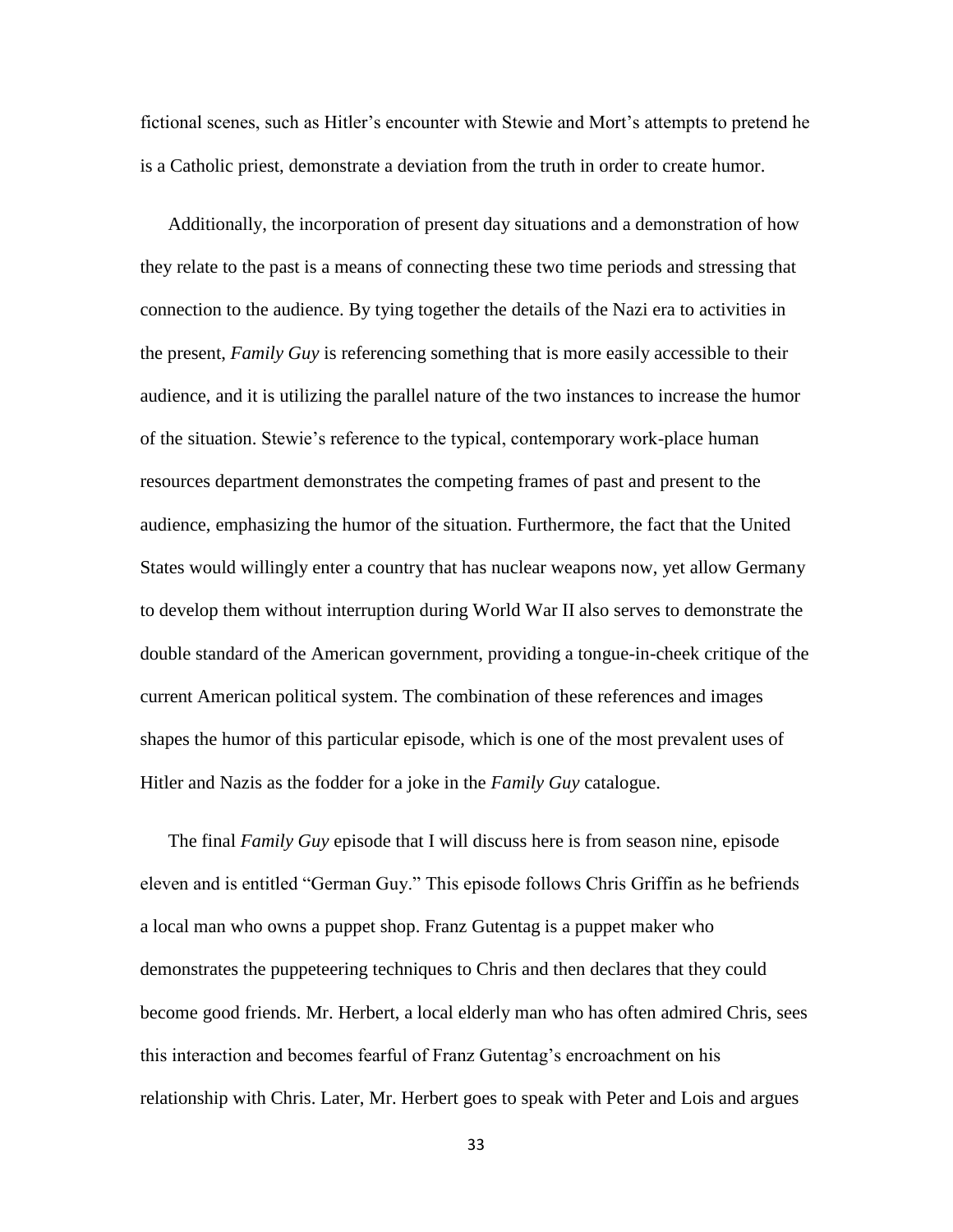that Chris has become friends with a Nazi. Mr. Herbert states that he is positive that Franz Gutentag is really the Nazi concentration camp guard Franz Schlechtnacht. Revealing that he was a prisoner of war during World War II, Mr. Herbert discusses his interactions with Franz during his imprisonment.

Mr. Herbert describes his forced hard labor of sorting camp recyclables, arguing that the bottles would cause his hands to get "kinda sticky" and Franz would stand behind him smiling cruelly (Tang, 2011). The suffering that Mr. Herbert experienced, he argues, shouldn't be subjected to by any people, which is why he has come to beg the Griffins to prevent Chris from interacting with Franz. Lois and Peter argue that they need to speak with Franz directly about the matter and state that they will invite him over for dinner, when they can discuss Mr. Herbert's accusations with Franz. When Mr. Herbert tries to convince Chris to avoid Franz, Chris dismisses him, believing that Mr. Herbert is just jealous of the friendship that they have formed.

Later, Chris goes to Franz's house. While searching for the bathroom, he stumbles upon a room that is decorated with Nazi era materials, including swastika flags, a map of the Nazi regime's planned German occupations, Nazi golden eagles, an SS flag, a picture of Hitler, and a foam finger that says "Nazis are #1." Chris is taken aback and learns that Franz Gutentag's real name is, in fact, Franz Schlechtnacht and he was a member of the Nazi party. Franz seeing that Chris has found out the truth refuses to let him leave, and when Peter arrives, he takes them both to the basement at gunpoint. Captured, they are eventually able to get a message out to Mr. Herbert as he passes by. Mr. Herbert goes back to his house and puts on his old World War II uniform. Returning to Franz's house, he confronts him about his Nazi past. Franz confirms that he is indeed Lt. Franz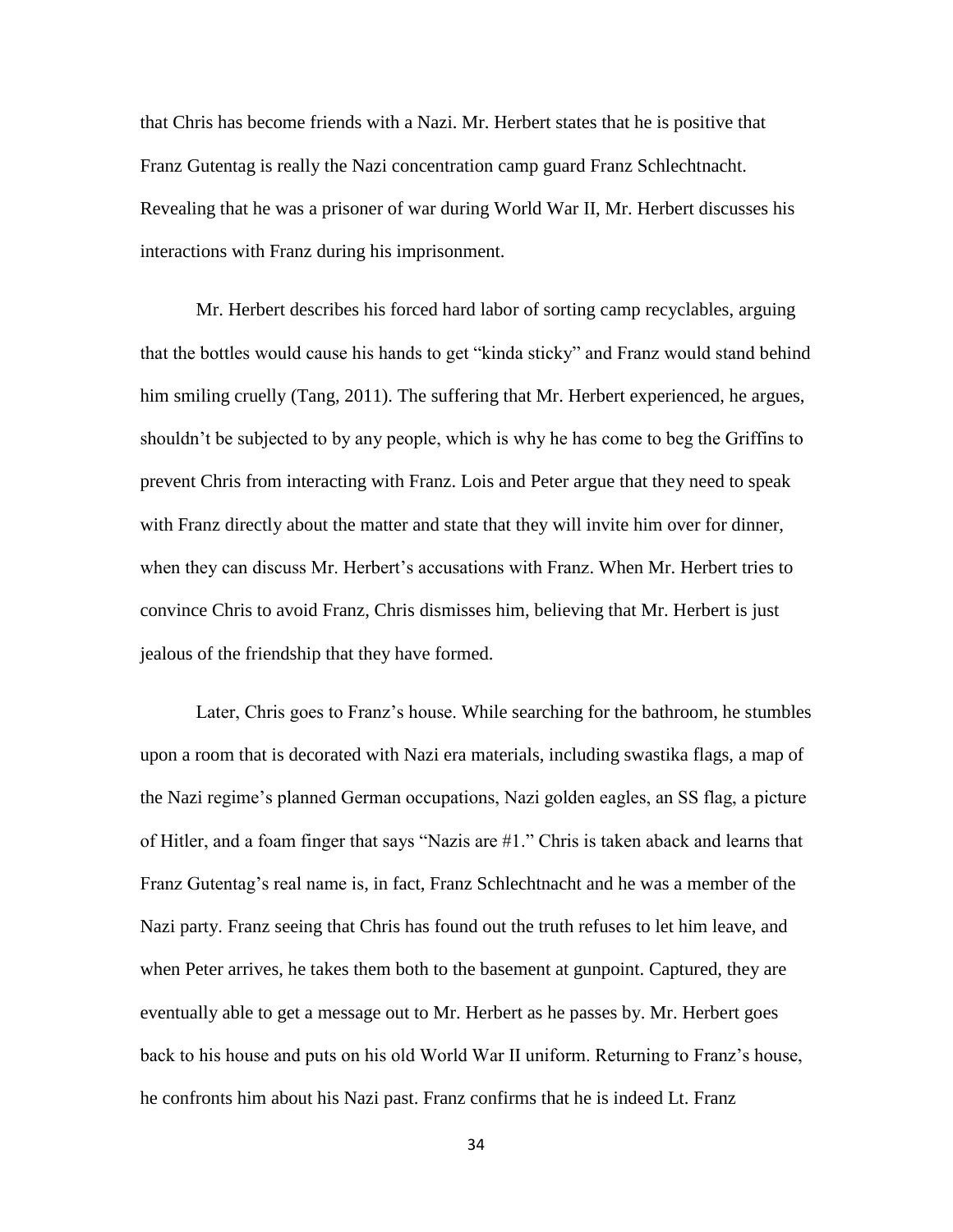Schlechtnacht and reveals his old uniform under his clothing. A slow and feeble fight ensues between the two elderly men until Franz eventually falls down his front porch step and dies. After his death, Mr. Herbert looks at Franz and says "Say goodnight you Nazi bastard" (Tang, 2011). Chris and Peter are freed, and thank Mr. Herbert for his heroism (Tang, 2011).

This episode again references the potential that Nazis are still present in American society today. This concept is not necessarily unheard of or impossible, considering the belief that members of the Nazi party who escaped prior to the Nuremberg Trials moved to other countries, America included, and changed their identities in order to evade prosecution. However, the insinuation that such a person could exist in America today further alerts the audience to the possibility that they too might know a Nazi.

Two particular aspects of this episode where humor comes into play are in the interactions of Herbert and Franz. The first such interaction is depicted through Mr. Herbert's memory of the prisoner camps in Germany during World War II. A major tool used to elicit humor is accomplished through the trivialization of Mr. Herbert's experience. The audience's expectations about the events surrounding prisoner internment in Nazi Germany are not met as Mr. Herbert describes his experience. His recounting of the horrors of having sticky hands pales in comparison to the actual horrors encountered by those in concentration camps during World War II. This elicits humor because the character still feels as though the two experiences are comparable and continues to insinuate that in his reaction to his interment. However, to depict Mr. Herbert's experience as the same as those of the millions of Jewish, Gypsy, political dissenters, and homosexual victims of the Holocaust may have been viewed as offensive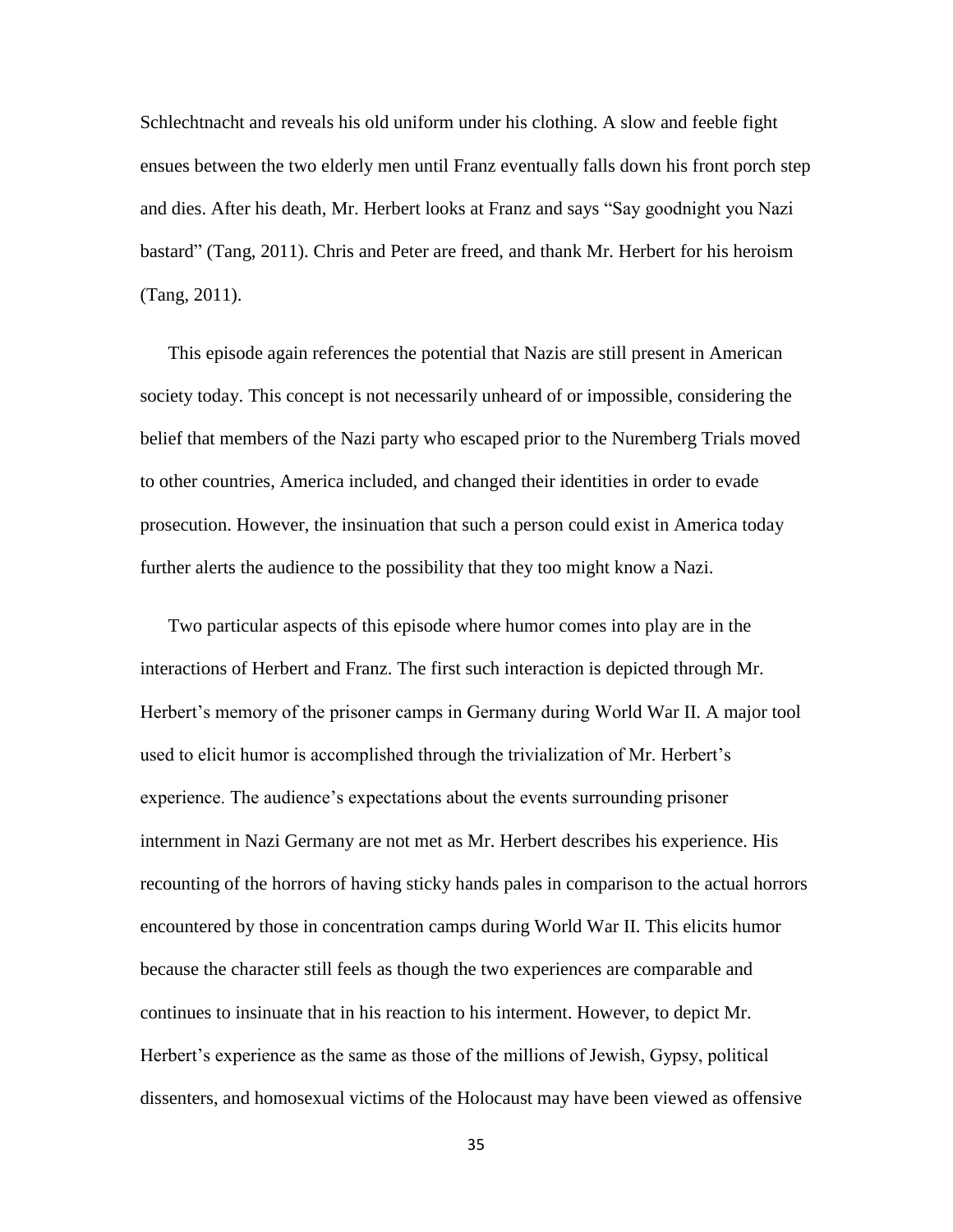by the audience, which would result in their perceived failure of the joke. The contrast created causes Mr. Herbert to be the joke because of his trivialization of the real events and horrors experienced by the majority of the people in concentration camps.

The second interaction between these characters, which occurs in the present day, is Herbert's confrontation of Franz. By depicting the two men in their former military uniforms, facing off against one another, *Family Guy* is reiterating the absurdity of the situation while alluding to the past conflicts of these two men, who have then shifted to become representations of their countries. That the men are incapable of actually harming each other as well as Franz's need to take a break during the fight also shows the fragility of the generation and absurdity of the situation. Furthermore, that the fight ends with Franz's death from a fall off a single step also elicits humor in that someone who was once so powerful was so easily overcome. This is a reflection of the Nazi regime as a whole. With the intervention of America into World War II, the Nazi powers encountered a force that reenergized the allied forces and eventually led to the destruction of the Nazi German state (Caplan, 2008). These relationships are alluded to in order to elicit a positive reaction from the audience, demonstrating the nature of the humor employed by *Family Guy*. Furthermore, this scene serves as a self-esteem boost for the American audience through the success Mr. Herbert has over Franz, which reflects the success the United States has over Nazi Germany.

*Family Guy*'s references to Adolf Hitler and the Nazi Party rely on the audience's understanding of historical fact in order to distinguish these facts from the false reality presented in the episodes. By utilizing the disparity between the real and the fictional, *Family Guy* creates instances of humor. Through a variety of jokes and themes, such as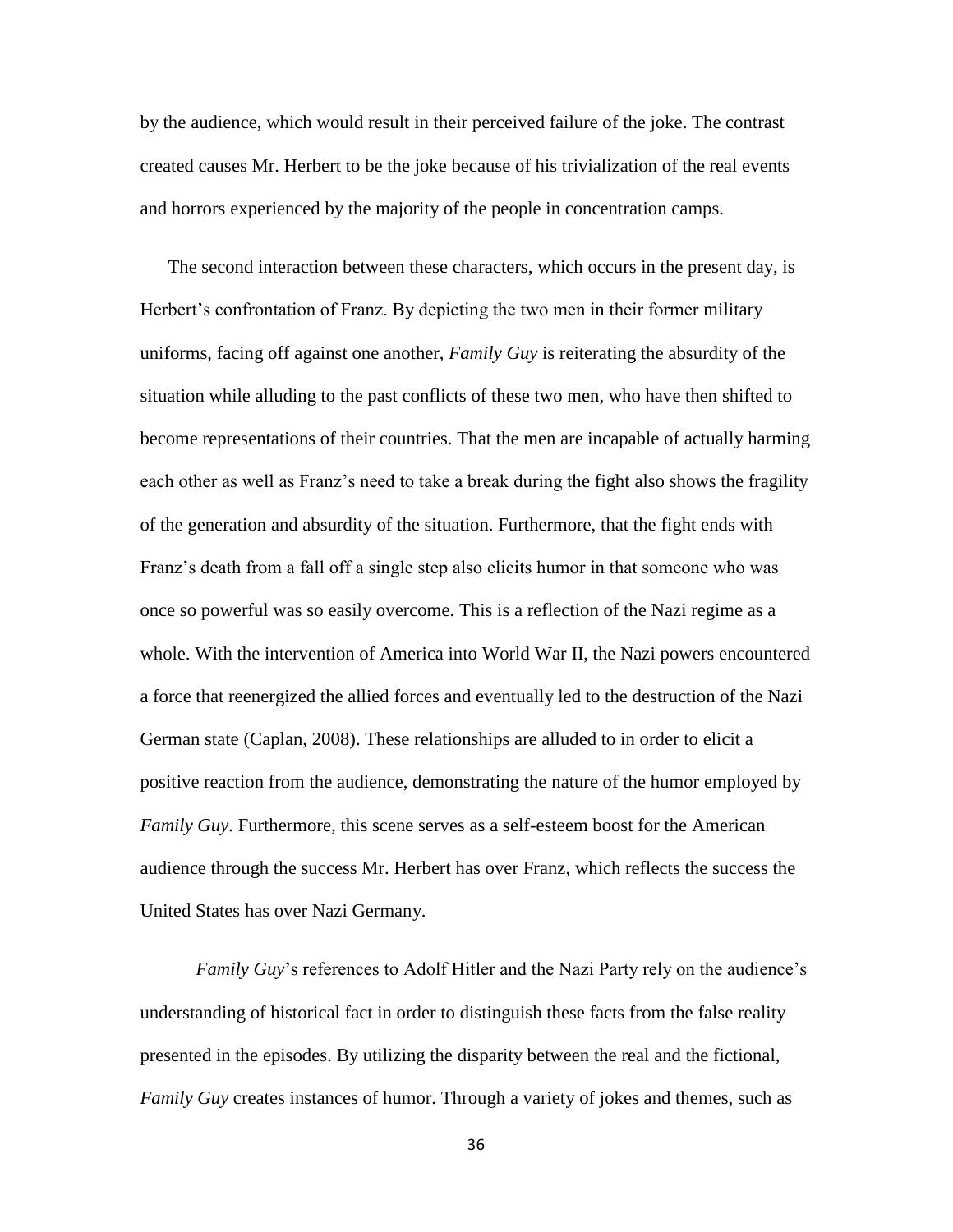the relationship and death of Adolf Hitler and Eva Braun, current Nazi leanings in Germany, and the schlemiel figure of Mort Goldman, *Family Guy* creates humor that is reliant upon the genre of prime-time cartoons and is aimed at their specific audience, who would appreciate and understand such humor.

Despite its attempts to relate to a particular audience, *Family Guy* has received backlash for its topic choice and presentation of humor. Ratings of the show were poor during the first two seasons and it was eventually cancelled. However, viewer anger over the cancellation, and changes at the Fox network resulted in the show being renewed for a third season. This did not last long and it was cancelled, once more, after the show's third season. However, the negative response from the show's fans, strong ratings of the show's reruns on Cartoon Network, and large DVD sales convinced Fox to pick the show back up, airing new episodes on May 1, 2005 (Booker, 2006). The reaction to the program by the studio is not solely based on the show's subject matter, but reflects, at least partially, on the types of humor portrayed within *Family Guy*. As was discussed earlier, the genre of humor used within *Family Guy* was presented to the audience in the first episode, joking that Adolf Hitler's jealousy as his motivation for the Holocaust. While the attempt to establish their genre of humor alienated some viewers, it drew others to the show, creating an audience who repeatedly demonstrated their devotion to the show, bringing it back to prime-time after its two cancellations.

## Hitler in *South Park*, Colorado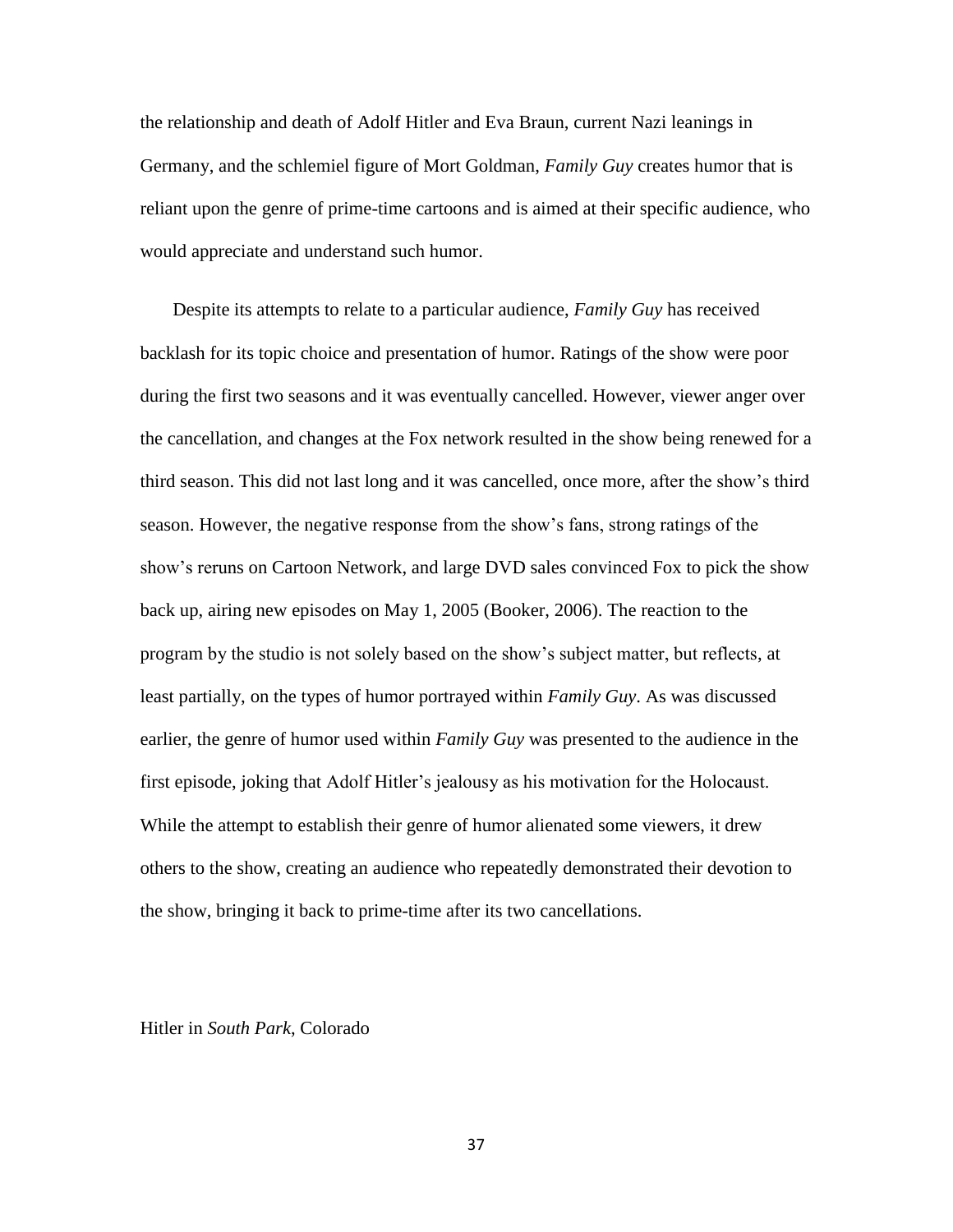Having looked at *Family Guy*'s use of Adolf Hitler and the Nazi party to create humor, I will now move on to *South Park*'s attempt to do the same. *South Park* was created by Trey Parker and Matt Stone. First airing in 1997, the show appeared on the Comedy Central network. The show's premise centers around four elementary school aged boys and their families, as well as the town of South Park, Colorado. The four children that drive the plots of the show are Stan Marsh, Kyle Broflovski, a Jewish boy, Eric Cartman, the most boisterous of the group and often the antagonist who is also referred to by his surname, and Kenny McCormick, who comes from a poor part of town and whose speech is often muddled due to his clothing, the hood of which is pulled securely over his mouth (Stratyner and Keller, 2009). The relationships between these four boys and their interactions with others in the town are the focus of the plots presented throughout the series.

A source of continued controversy, South Park has been ridiculed for its bold and audacious storylines. Among those plots that draw public scrutiny are those that discuss Nazism. One such storyline occurs in season one, episode seven entitled "Pinkeye". Kyle and Stan have gathered at the bus stop before school dressed in their Halloween costumes. Kyle is wearing a Chewbaccca head while Stan is dressed as Raggedy Andy. While the two boys talk about their costume choice, Eric Cartman appears dressed in a Nazi uniform with a swastika armband and sporting a small mustache. Kyle asks what the costume is supposed to be and Cartman says that he is Adolf Hitler. He then performs the raised arm Nazi salute while saying "Sieg Heil" (Parker et al, 1997). Eric Cartman also states that his mother made the costume for him. Kyle, who is Jewish, is particularly upset about the costume choice and tells him that it isn't cool, despite what Eric thinks.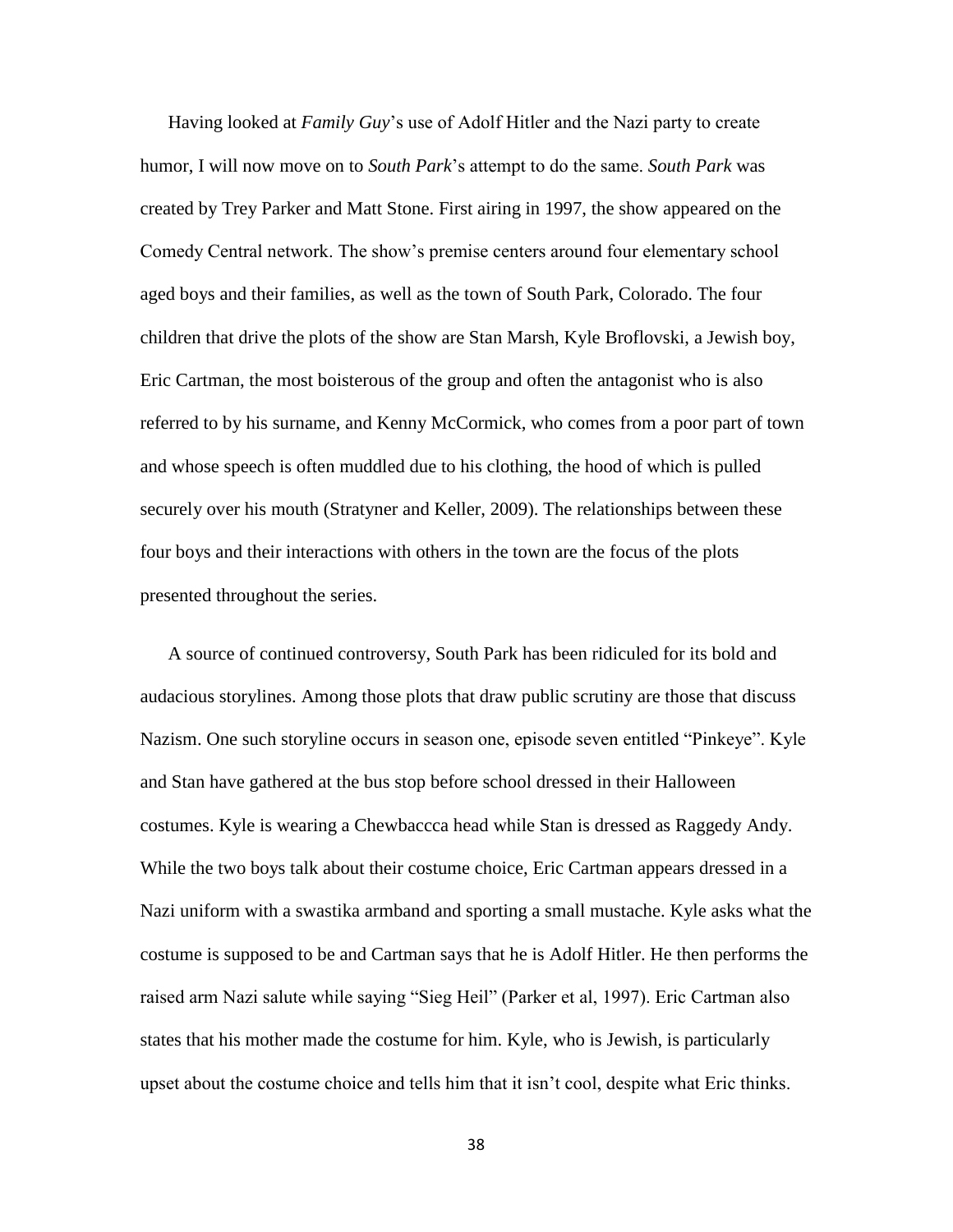Later, at school, Chef, the school's chef, and Principal Victoria come up to Cartman and ask him why he is dressed that way. Not understanding why his outfit is a poor choice, he simply says that his mother made it and repeats the salute and "Sieg Heil" statements. Principal Victoria is appalled and tells Cartman to be quiet. She says that he must see an educational video and takes him to her office. Away from the rest of the group, Principal Victoria tells Eric to watch a video called "That Guy Hitler." The video opens to documentary footage of Adolf Hitler at a Nazi rally. A narrator tells the viewer that Hitler was a naughty man. As Hitler begins to speak, Eric Cartman imagines himself as Hitler. Speaking in unintelligible German, Cartman is depicted as Adolf Hitler standing before a large croud. The film ends and Cartman is enthralled by the image of Hitler that he has seen. Upset, Principal Victoria tells him he must remove the costume he is wearing. When he refuses, she creates a costume for him out of a sheet. She says that he will now be a ghost, but once the costume is completed he resembles a member of the Ku Klux Klan more than a ghost, which the principal does not notice. Eric eventually leaves the room and returns to class (Parker et al, 1997).

This is the beginning of Eric Cartman's exposure to Adolf Hitler and, as I will discuss in more detail later, is not the first time he envisions himself as Hitler. This clip utilizes a method of humor that has not yet been seen in the other examples provided. That is the exaggeration of a discernable generation gap between those people who perceive a discussion of Hitler as a bad thing and those who utilize it freely. This will come up again, but for now it's important to note that the reactions of Chef and the principal upon seeing Eric's costume were that of disgust. There are other reactions as well, namely those of Eric's mother and his friend Kyle. While Eric's mother is of the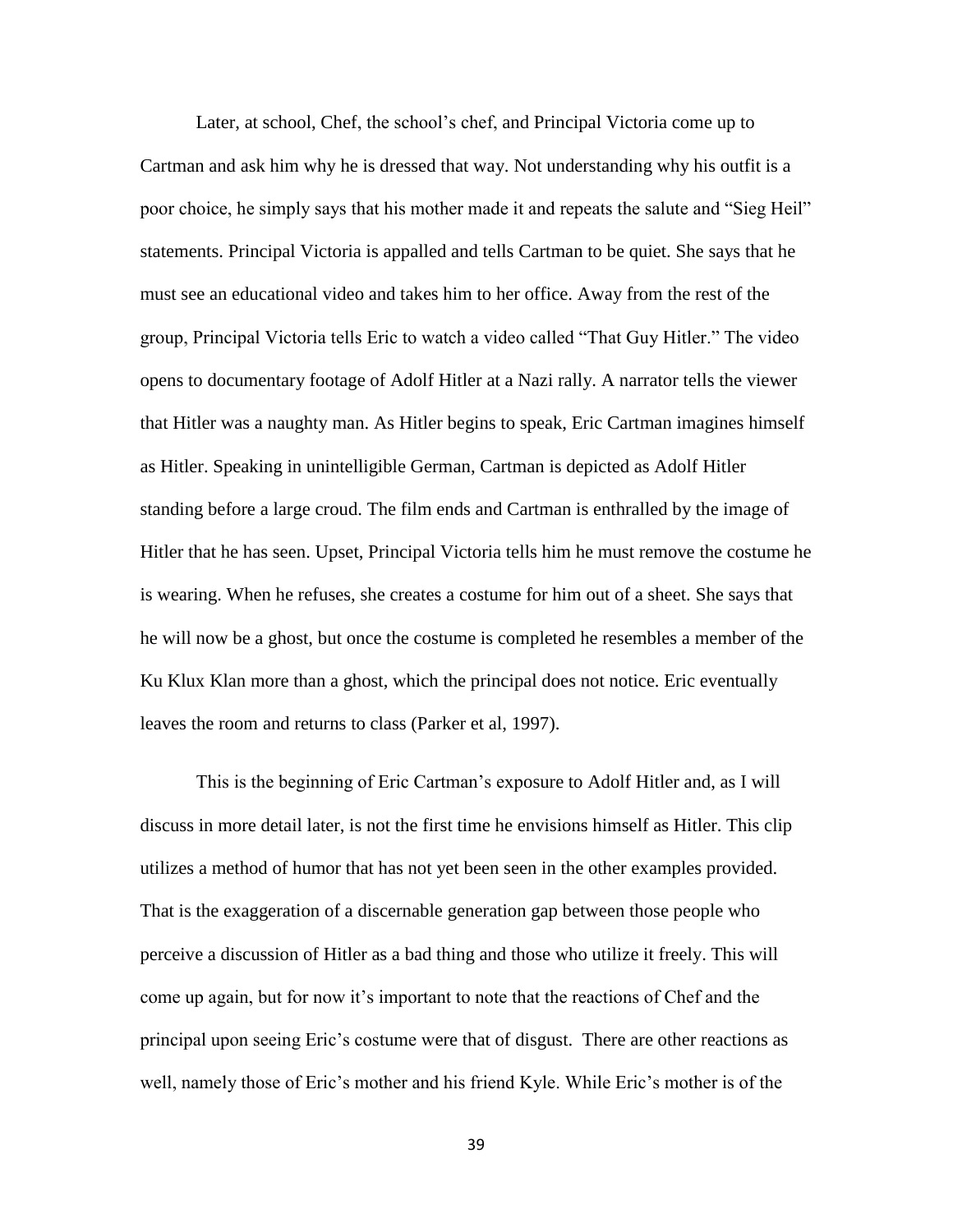same generation as the other adults, she shows her approval of Eric's costume by creating it for him. Kyle, on the other hand, is of the same generation as Eric, yet as a Jewish child, appears to have a better understanding of the person that is Hitler. This causes him to reject Eric's costume as inappropriate.

While this episode demonstrates a generation gap between the characters, the sections are funny because Eric Cartman refuses to accept the information that the adults give him despite the use of historical documentation to support their claims. He, instead, becomes infatuated with the images he sees, further alienating him from those who argue against his actions. This disjuncture between the expected and the actual serves as an incongruity upon which the humor is established. Furthermore, the change of costume that is forced upon him adds to the humor of the situation. The principal, in rejecting his costume choice of Adolf Hitler, sanctions his unintended Ku Klux Klan member costume. The switch from one racist character to another, without notice by Principal Victoria, serves to demonstrate the discrepancy in American society where Hitler is emphasized as more evil than the KKK, a domestic group that acted against African Americans. This is a statement regarding the hypocrisy of modern America in that the KKK costume was only detected and object to by Chef, who is African American. Furthermore, the audience must be able to perceive the KKK reference being made. Without the ability to reference that within one's own knowledge, the joke is unsuccessful. These needs within the scene project the joke onto the audience, requiring that they perceive and understand the references made in order for the joke to be a success.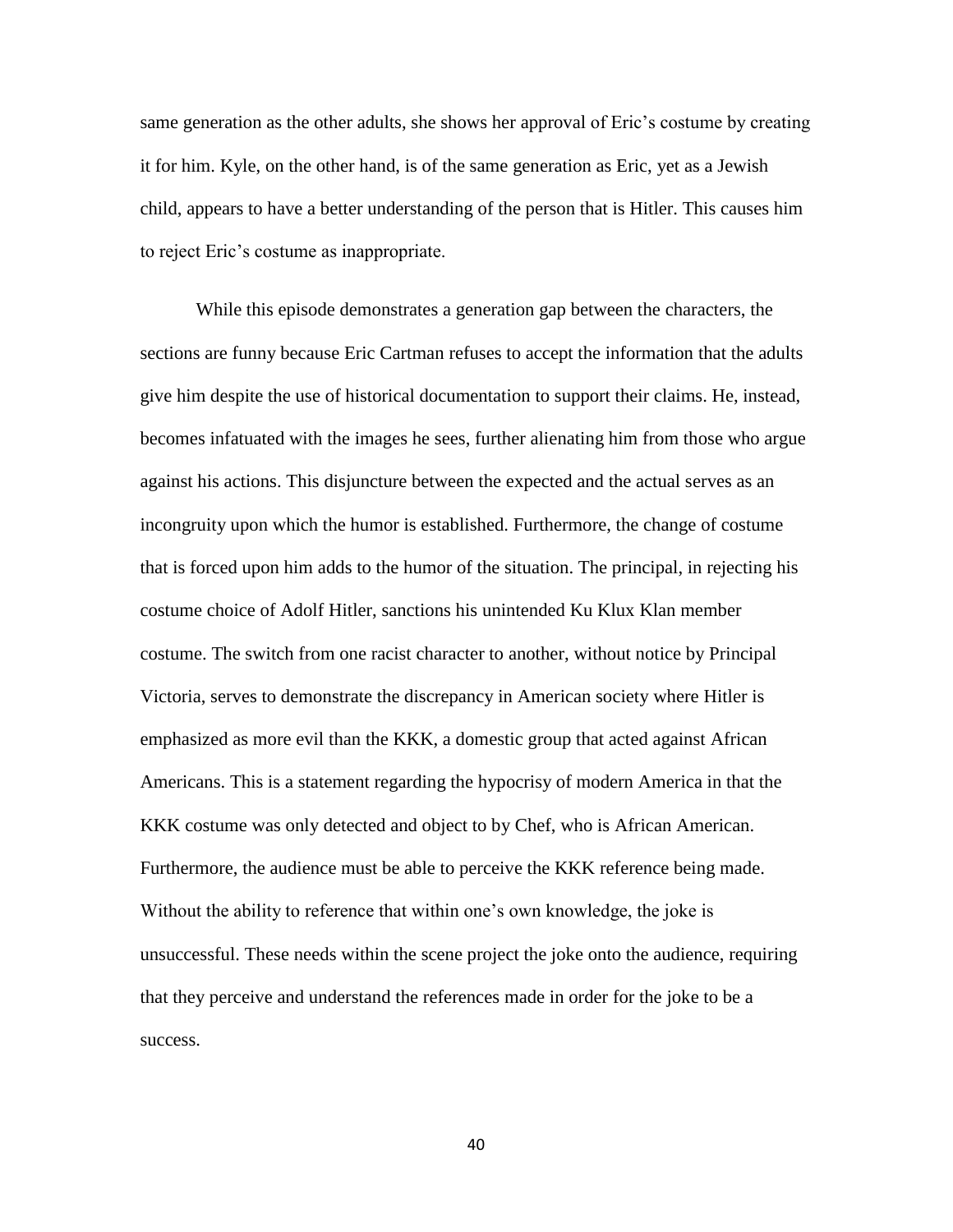Another method of depiction that *South Park* tends towards is the choice to depict Hitler as a character in the overall narrative. In "Mr. Hankey's Christmas Classics", season three, episode fifteen, Hitler is depicted in Hell. This episode, based on traditional Christmas specials that feature musical numbers, shows Hitler seated on a cliff in front of a wall of fire. Hitler is upset and crying as "O' Tennenbaum" plays in the background. Depicted as a cartoon body and documentary photograph face and head, he is wearing a black suit and red swastika armband, he begins to sing the German version of "O' Tannenbaum." As he sings images of his childhood appear behind him. The first images are of his family and his father helping him put the star on top of the Christmas tree. Hitler's is then depicted, as a child, throwing snow balls at three Hasidic Jews. Then, a young Hitler imagines the countryside with lines of soldiers goose stepping and saluting.

Satan appears and asks Hitler why he is sad. When Hitler only continues to sing the lyrics to "O' Tennenbaum," Satan offers to throw a Christmas event in Hell. He gathers the damned around him and has them begin the preparations for Christmas. Erecting the tree and stringing lights, the damned are soon joined by demons. Satan and the demons begin to sing about it being Christmas time in Hell. Satan points out some of the more influential citizens of Hell, such as Jeffrey Dahmer, John F. Kennedy, and Mao Tse Tung, discussing what they are doing as they prepare for the holiday. Satan calls to Hitler and gives him the gift of the Christmas celebration that he has put together. Happy, Hitler hugs the tree as Satan continues to sing about the wonders of Christmas in Hell. As the song winds to a close, other famous people in Hell come onto the screen, including Gene Siskel and Princess Diana. The song ends and the scene shifts back to the special's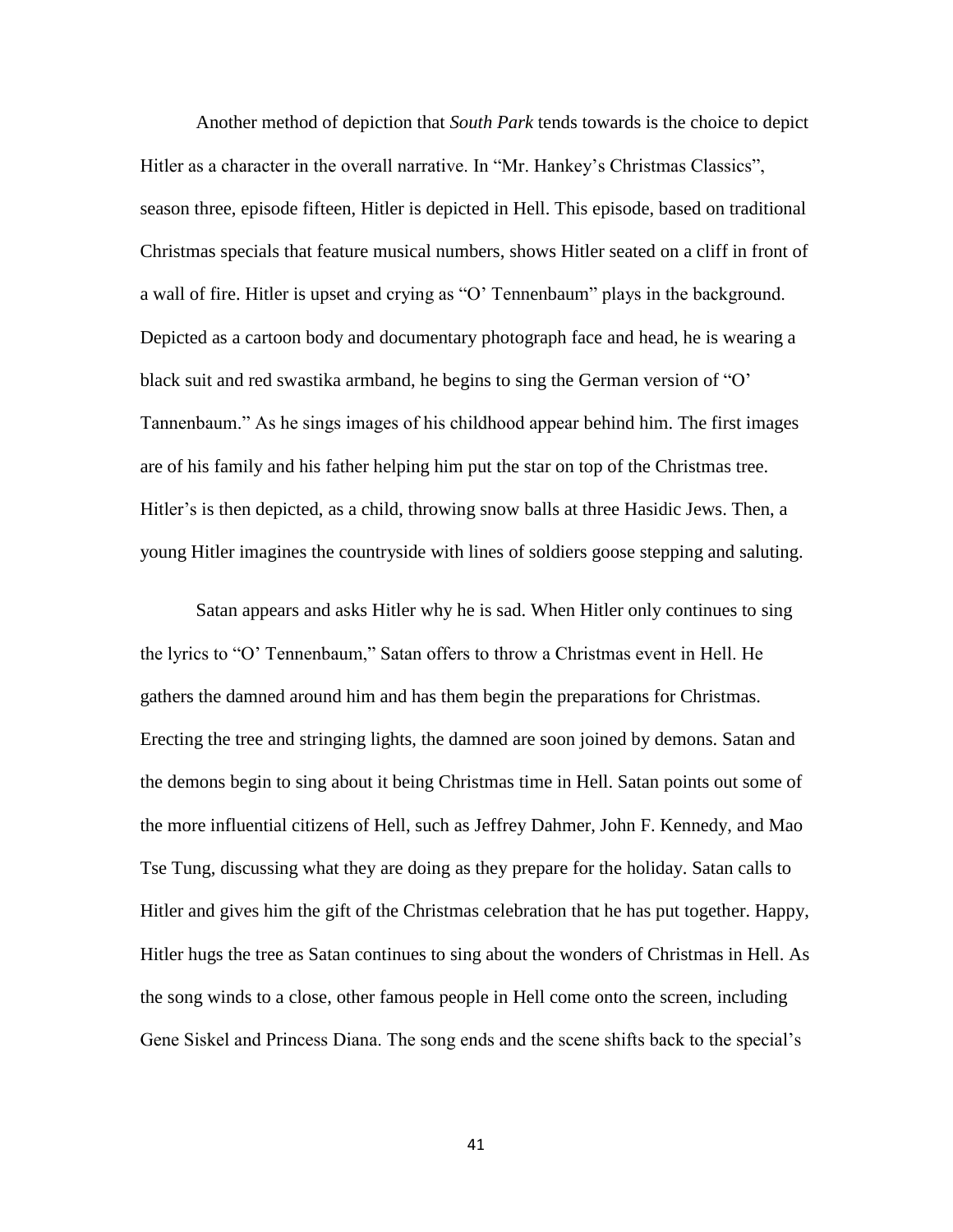host, Mr. Hankey as he prepares to introduce the next segment of the episode (Parker, 1999).

This scene finds humor in its absurdity and frame shifts. The transcendence into Hell in order to commiserate with Hitler over the lack of a Christmas is removing the audience from a realistic situation and immediately placing them in a fictional setting. However, the actual photos, which are used for the famous residents of Hell, provide a realistic quality to the events that are taking place. This allows the audience to relate to some aspect of the events. Furthermore, Hitler's morose singing is accessible to the show's viewers because, while it is sung in German, "O' Tennenbaum" is a song that has been directly translated into English and retains its meaning. When the scene shifts to an unknown song, performed by demons and residents in Hell, it also shifts into English. This provides the audience the chance to understand what is going on during the festivity preparations. Finally, the uses of music as a method of narrative for the events in Hell, as well as the theme of Christmas in Hell, provide additional areas of joking. Hitler's clear association with Christianity and not Judaism is heightened by the choice of Christmas as a focus of the narrative. Also, music, which here is being used in a jovial manner, points to the opposing nature of hell and the residents therein, where the joyous tune opposes the pre-conceived notions of hell. These aspects of the scene enhance the joking nature of the show and this episode in particular.

In season eight, episode three of *South Park*, "The Passion of the Jew," Eric Cartman's preoccupation with Adolf Hitler is, again, a major plot point. Following his earlier exposure to Adolf Hitler in the documentary shown by his principal, this episode sees Eric take on the persona of Hitler once more. In this episode, Eric has just seen Mel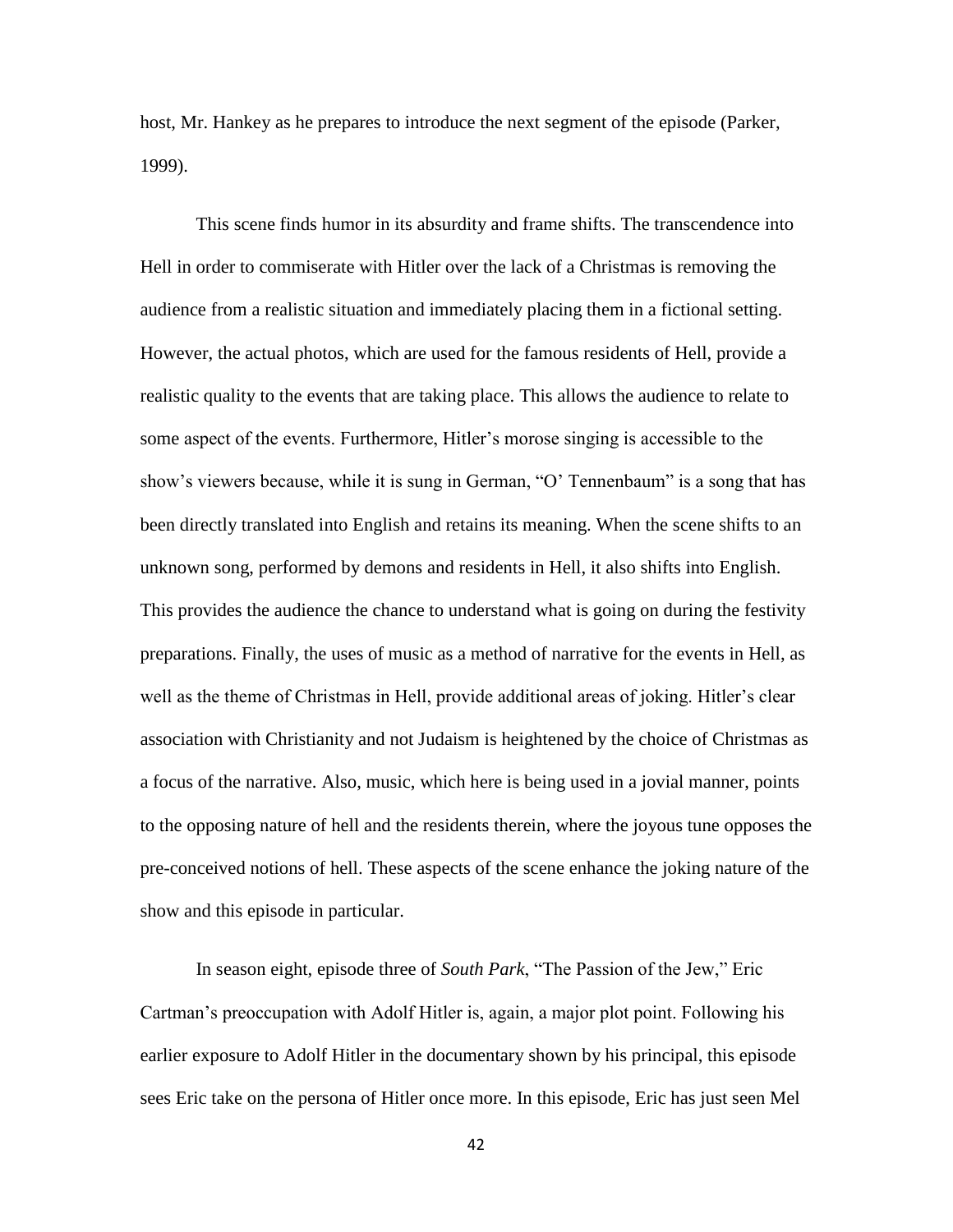Gibson's "The Passion of the Christ." Having loved it so much, he ends up seeing it over thirty times and believes that the events depicted are the absolute truth. He decides to hold a meeting of others who liked the film while Kenny and Stan go directly to Mel Gibson to get their money back after hating the film. As Eric Cartman prepares for his meeting, he is seen in a brown Nazi uniform with dyed black hair. His mother comes in to let him know that his guests are here. Once his mother leaves, Eric cracks a riding crop under his arm and raises his left hand in a Nazi salute. Mimicking German speech in the style of Hitler's oration, Eric turns to a poster of Mel Gibson and says that he is ready to do his bidding.

At the meeting, Cartman walks onto the stage and stands behind a podium that features a black, red, and white banner. Greeting the audience with the Nazi salute, Cartman begins to address the crowd. He states that they must do something, but shouldn't talk about their plans out loud, at least not before they "have most of them on the trains heading to the camps." (Parker, 2004) The audience seems confused, but don't address the issue, instead reverting to stating their love of the film. Eric agrees and says that, in order to have a stronger following, they must take at least one other person to see the film. He argues that once that is done, they will be able to begin the cleansing. The crowd again agrees and the meeting is over.

Later, the same group, led by Eric Cartman, is at the local movie theater. Cartman is again dressed in his Nazi uniform with black hair. At a podium that is decorated with a large, silver eagle, he stands in front of two red flags with white circles in the middle of them. Cartman states that, as their numbers have now grown, it is time for them to change the world, first by marching in unwavering support of the film. The audience agrees,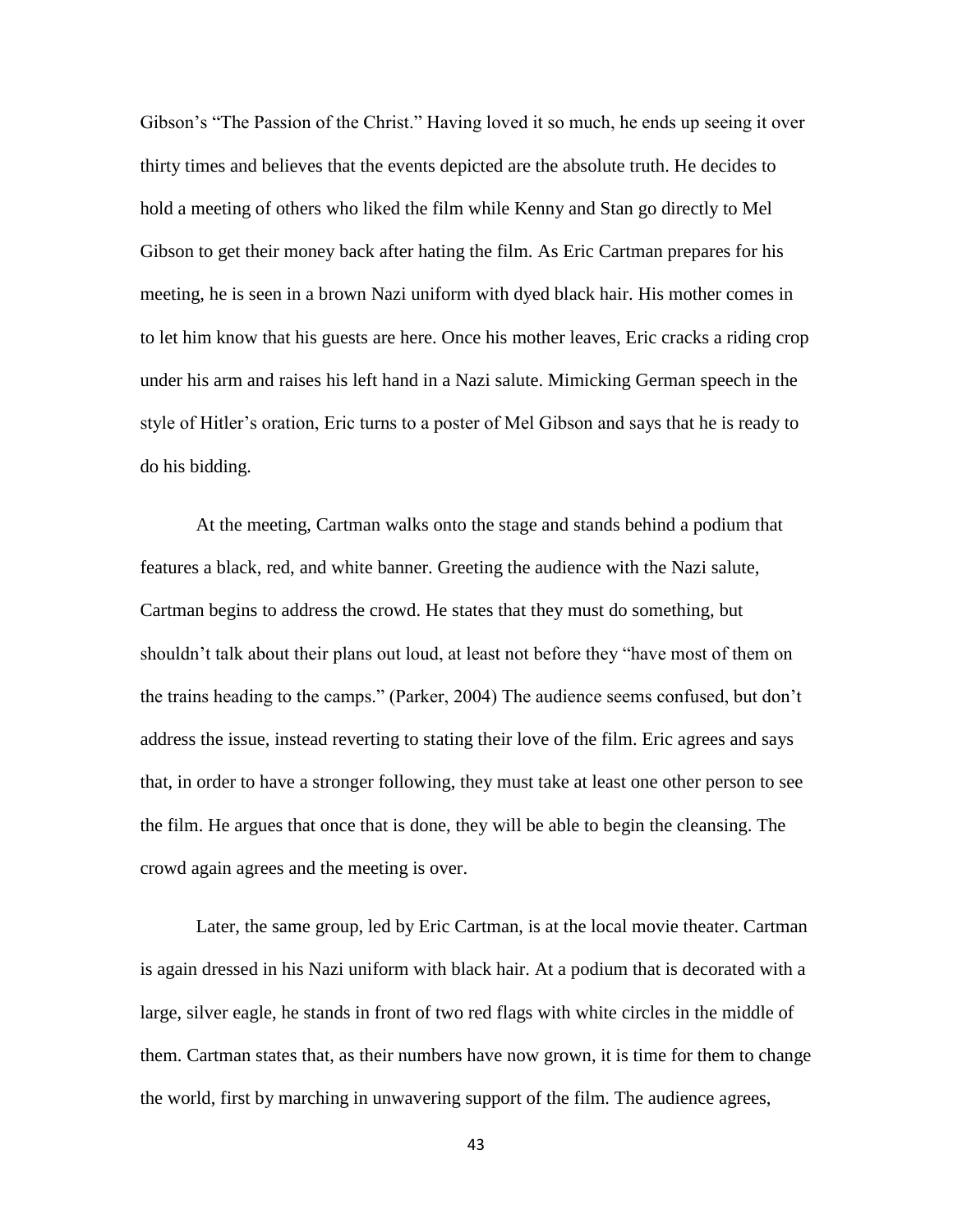likening their march to a parade. Encouraged by their reaction, Cartman argues that they should also voice their support for the film. He provides them with a line to say, "Wir müssen die Juden ausrotten." whenever he says "Es ist Zeit für Säuberung" (Parker, 2004). The crowd believes these to be a form of Aramaic, as was seen in the film. In reality, these are German phrases, the first being "We must exterminate the Jews." and the latter being "It is the time for a cleansing." The group begins to march through the streets gleefully chanting, unaware of the true meaning of the words they are saying.

When the local Jewish community comes upon them, a verbal dispute arises. Suddenly, Mel Gibson appears in South Park. Eric Cartman turns to him and pronounces that he has assembled the masses in order to do Mel's bidding. However, Mel Gibson begins to act erratically, surprising his followers in the crowd. As his behavior becomes more and more outlandish, the people of South Park begin to realize that he is not the man they had thought. The crowd begins to disperse and Cartman turns to them, begging that they return as they are "so close to completing [his] final solution." The episode ends as Kyle notes his appreciation of the Jewish religion and his own Jewish identity, which had come under question after seeing "The Passion of the Christ" (Parker, 2004).

This episode is the culmination of Eric Cartman's obsession with Adolf Hitler and the Nazi party. After being exposed to the film, which depicts the passion of Jesus Christ, Cartman takes from it that the Jews were responsible for the death of Christ. This feeds his already biased opinion regarding the Jewish people and is the catalyst to his actions. The humor of this episode can be related back to several events. First, the fact that Eric was able to easily convince many of the people of South Park about the value of this film, as well as to march through the streets chanting anti-Semitic phrases, is both improbable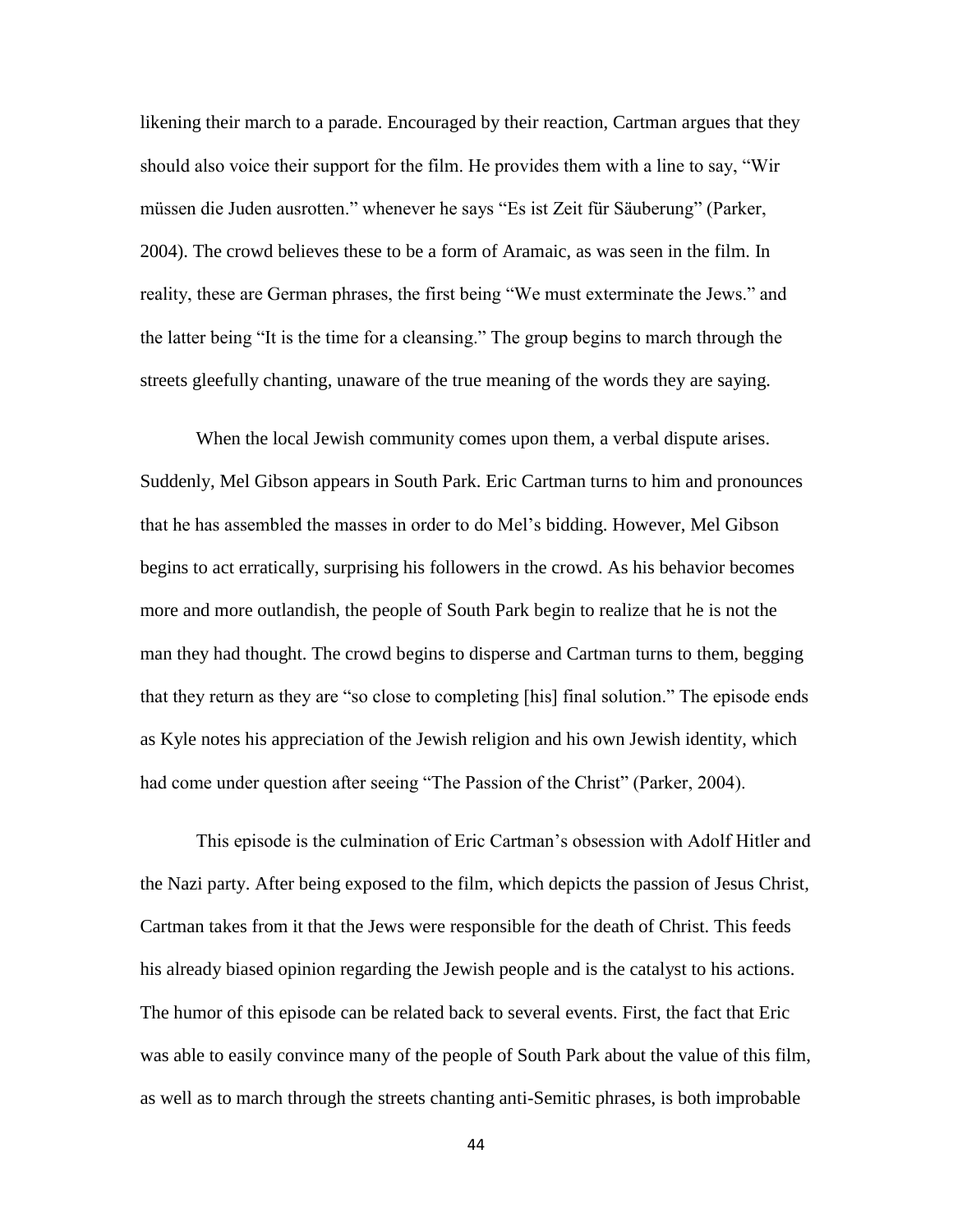and reflective of the Nazi propaganda machine of World War II. This serves as a reference to Adolf Hitler's ability to persuade others to follow him, relying heavily on his speaking prowess (Caplan, 2008). It is in this episode that mimicry of this ability is seen through Cartman's actions. Furthermore, this alludes to the mob mentality that can be seen in many other political arenas. That the crowd was so willing to follow Cartman and his every word presents the argument that the German people were merely doing the same. This relates directly to the absurdity of the people of South Park and their reaction to Eric Cartman, providing a humorous moment in the brief questioning of their actions, yet ultimate decision to follow Cartman's wishes none-the-less.

Additionally, the episode continually references the Nazi era and Nazi propaganda. Eric is giving speeches behind podiums that are decorated with Nazi colors, icons, and similar flags. These features are emphasized by their relationship to Cartman's actions throughout the episode, as well as his allusion to a final solution and train cars. The placement of a Nazi-centered frame into the present day frame of South Park, Colorado creates a disjuncture between the two. These statements are intended to make one consider the Nazi activities both as they were and how they maintain the potential to occur again. Making the perpetrator of these atrocities a child, rather than an adult also adds to the humor of the situation in that it alludes to the concept that adults would be more easily taken in by a child. Also, it places Cartman's intelligence above that of the people who, while adults, are more easily manipulated. Furthermore, this episode continues to place Cartman against his peers with regards to his actions. None of his friends join him in his activities and whereas the earlier episode, "Pinkeye," shows the adults turning away from him, this episode shows them joining his cause. This reversal of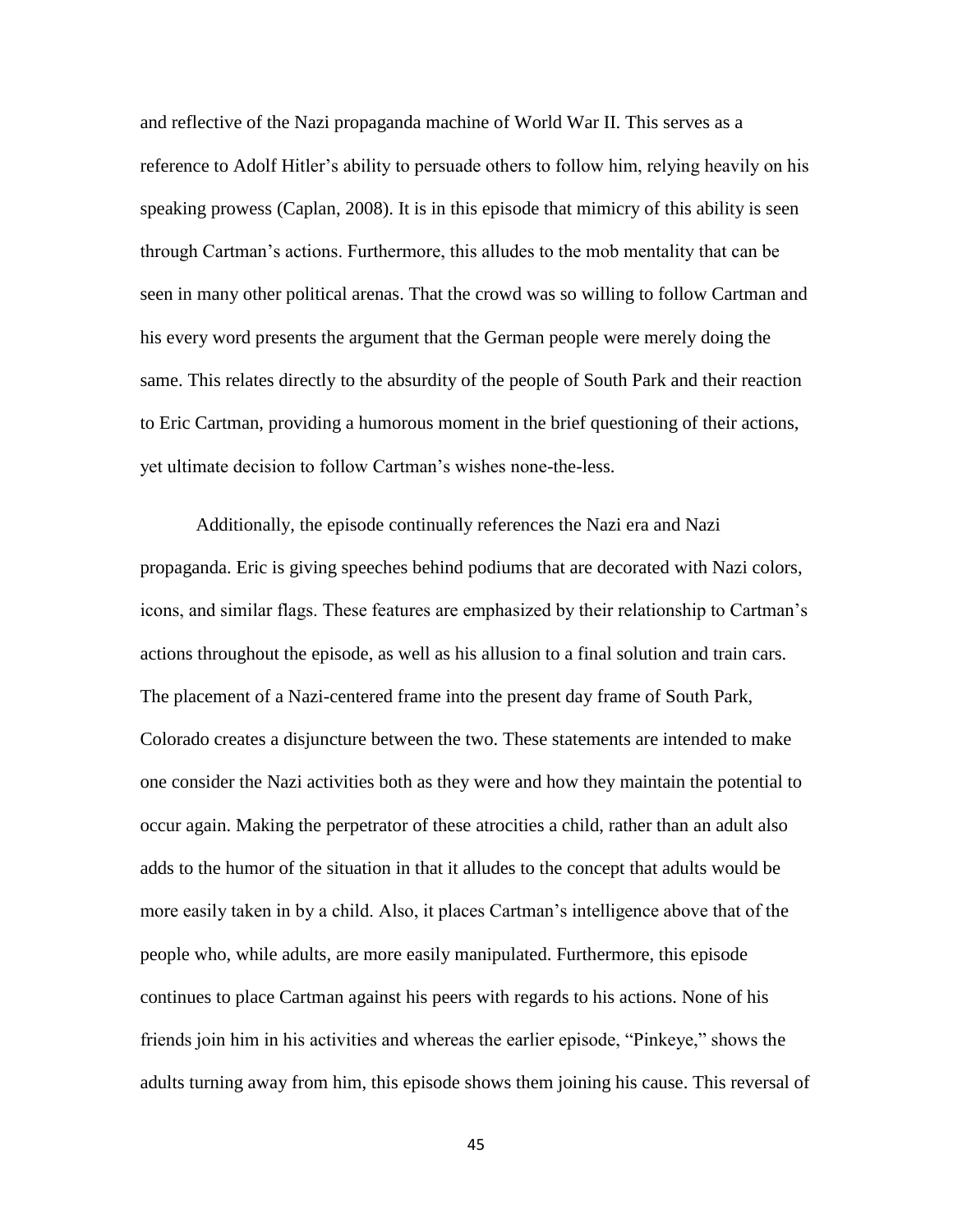roles further creates humor in its absurdity. The ability of *South Park* to create situations based on the plausible, yet that deviate into the absurd, is part of their play on humor and instances of joking.

*South Park* relies on creating humor that focuses on the absurd. By utilizing an elementary school child as the successor to Adolf Hitler, they are demonstrating the incongruity that comes with a lack of historical knowledge. Furthermore, they utilize generational divides in order to present multiple interpretations of the activities that occur in the episode. This is a reflection of the audience of the show as a whole and demonstrates that several, conflicting, reactions may come out of the episodes themselves. The choices made by the joke creators throughout *South Park* are also tools used to point out and critique American racial and political hypocrisy. Through the portrayals of the ignorance of the show's characters with regards to the Ku Klux Klan, The Passion of the Christ, and World War II facts, the show's creators are commenting on American society today.

Unlike *Family Guy*, *South Park* places their humor references to Adolf Hitler and the Nazi Party into their plot lines, although there are some exceptions to this in both shows. This action establishes the jokes as a major plot point for the show, adding to the audience's need to understand that which is occurring. If the audience is unable to perceive the jokes that are presented, their understanding of the plot as a whole will diminish, alienating them from the story line.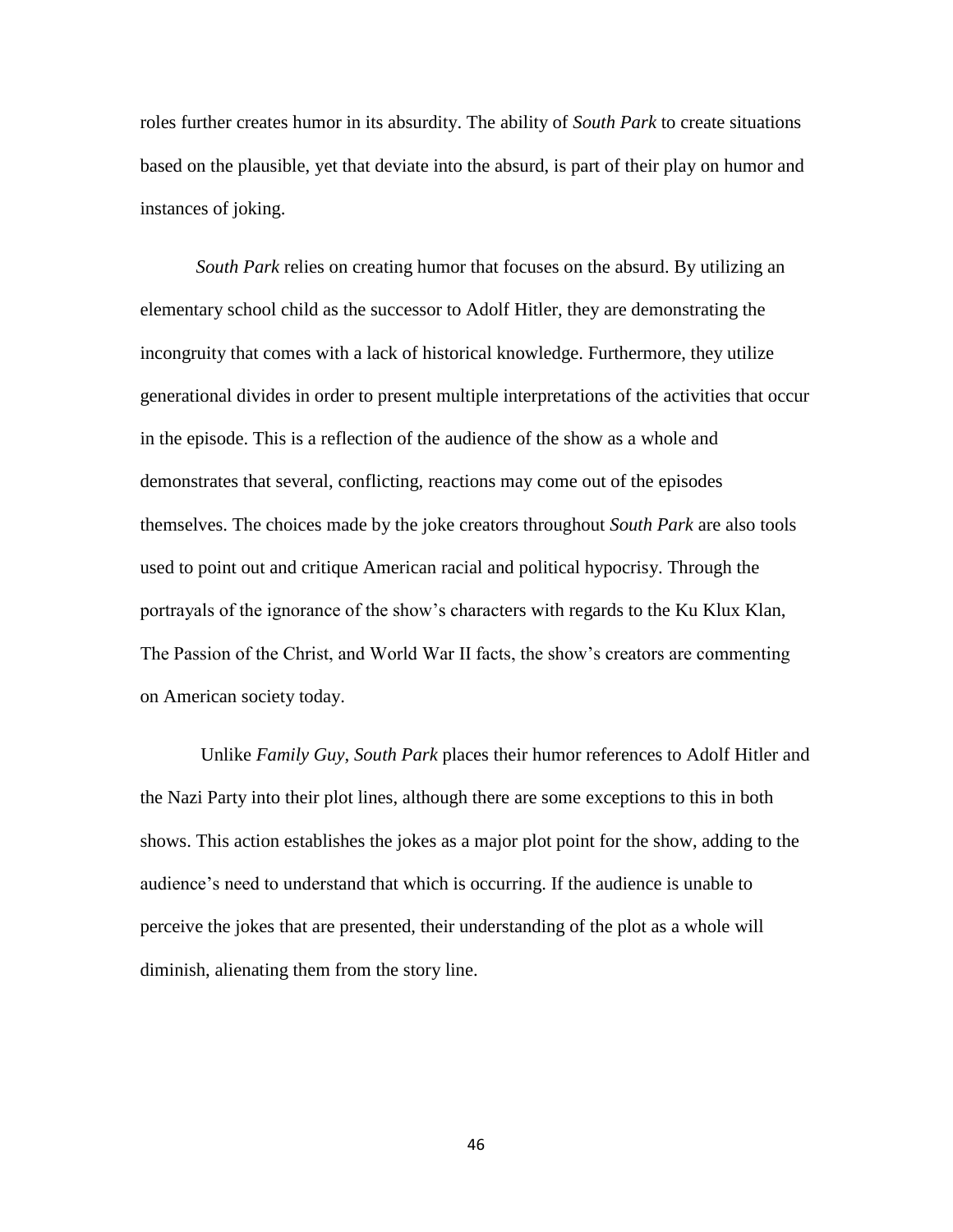## Hitler's Canoe

*King of the Hill*, unlike *Family Guy* and *South Park*, is much more firmly situated in reality. The show doesn't utilize the scene shifts or imaginative moments that are seen in the others, which provides it with more situational comedic performance. First airing on Fox in 1997, the show was created by Mike Judge and Greg Daniels (Booker, 2006). Hank Hill is the head of his family, upon which this cartoon is based. His wife Peggy, son Bobby, and niece Luanne live in their Arlen, Texas home. Hank is depicted as a rational man that works at a propane supply store (Booker, 2006). The two scenes that will be described here are reflections of the broader use of Nazi related humor in the series compared to the other prime-time cartoons that have already been discussed. Furthermore, the realistic situations are often directly related to the fact that Cotton Hill, the main character Hank Hill's father, is a veteran of World War II and continually references his experiences therein.

In the sixteenth episode of the fourth season, "Movin' On Up," Hank Hill's elderly neighbor Pops, unexpectedly dies. Later that evening Hank's niece, Luanne, comes home late and is frustrated when she is unable to use the shower because it would be breaking the rules. Luanne, reacting to the strict regulations that Hank puts on her, decides to rent Pops' old house. She finds three roommates, Griffin, Tanya, and Kate, who move in with her and share the expenses. However, Luanne quickly determines that she dislikes her new roommates because they are sloppy and selfish, taking all of her groceries, failing to do the dishes, and unwilling to pay the bills. When Luanne confronts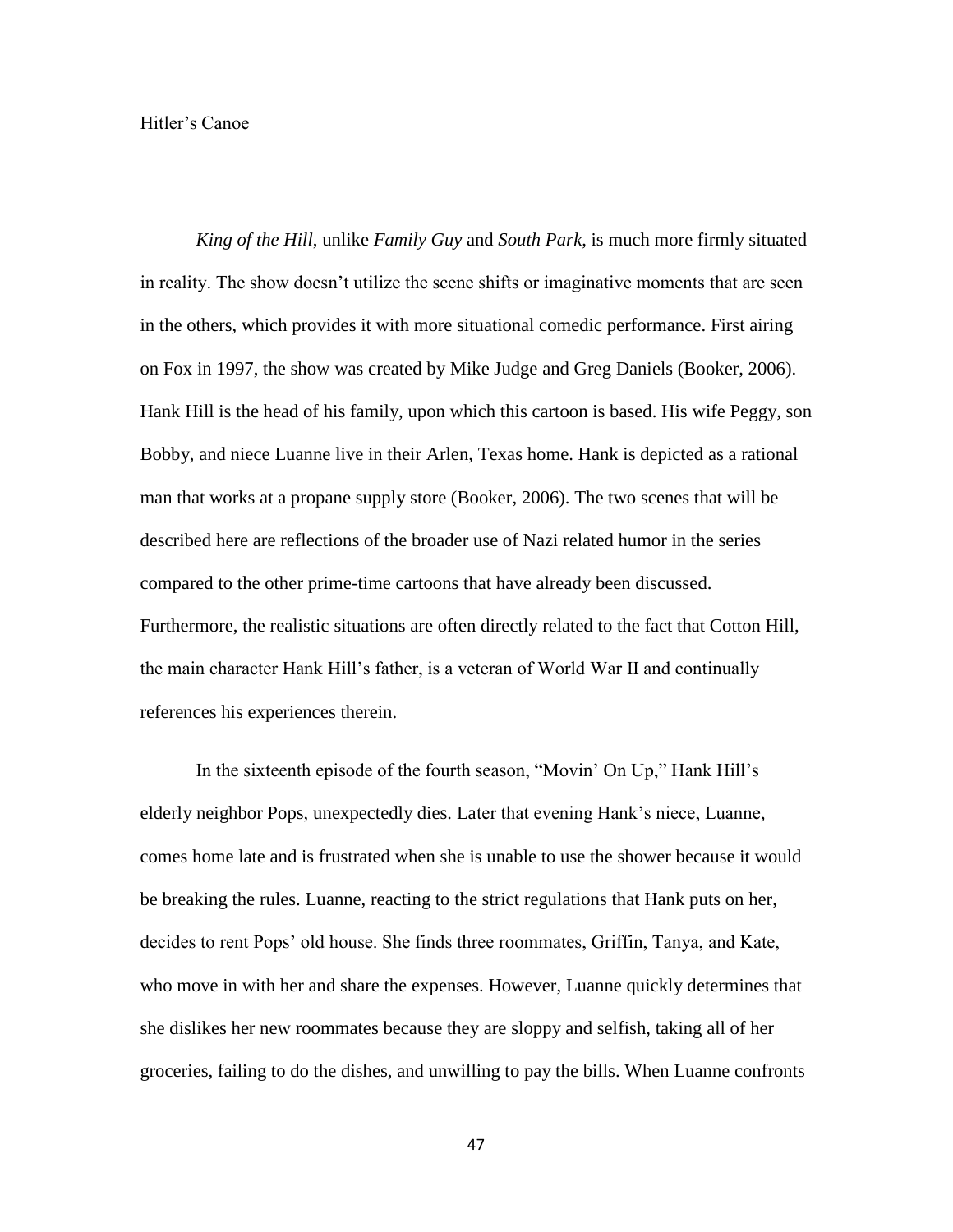them with the utility bills, the others make excuses for why they can't pay them at that time. When they refuse to even listen to her, Luanne becomes even more upset, arguing that she signed "a document that said [she] would pay on time" (Hall, 2000). Griffin, seeing her reaction tells her that she is "being a house Nazi right now" (Hall, 2000). Shocked, Luanne turns to her other roommate Tanya and sees her lighting a cigarette. When Luanne asks her to stop, Tanya responds by saying "You know who else had antismoking laws? Uhh who was it? Ohh yeah, Hitler!" (Hall, 2000) This is followed by Griffin coughing the word "Nazi" at Luanne, who then leaves the room (Hall, 2000).

On another day, Hank, Peggy, and Bobby decide to visit Luanne at her house. As they are sitting waiting for Luanne to arrive, Tanya hears her approaching and states that Der Führer has arrived. When Luanne sees that the roommates are, again, breaking the rules of the house, she confronts them. This elicits a "Sieg Heil" response, Nazi salute, and goosestep around the room from Griffin. Peggy suggests that Hank speak with the German roommate, Griffin, in order to alleviate the tension, but he refuses. Instead, after seeing how upset Luanne is about the situation in her home, Peggy suggests Hank speak with her. Hank provides Luanne with advice on how she can deal with her roommates, urging her to find something she can do to escape the tension they cause. As the roommates become more and more ridiculous in their actions, Luanne gets more upset. Eventually though, she finds her ability to escape when she cleans the pool. This calms her and allows her to deal with her roommates rather than cause stress for herself. Hank applauds her actions and they sit down to enjoy an evening beer together.

As the show's credits roll, Hank's father Cotton, and his friend Topsy come to the house, still under the impression that it is Pops'. When Griffin opens the door, he tells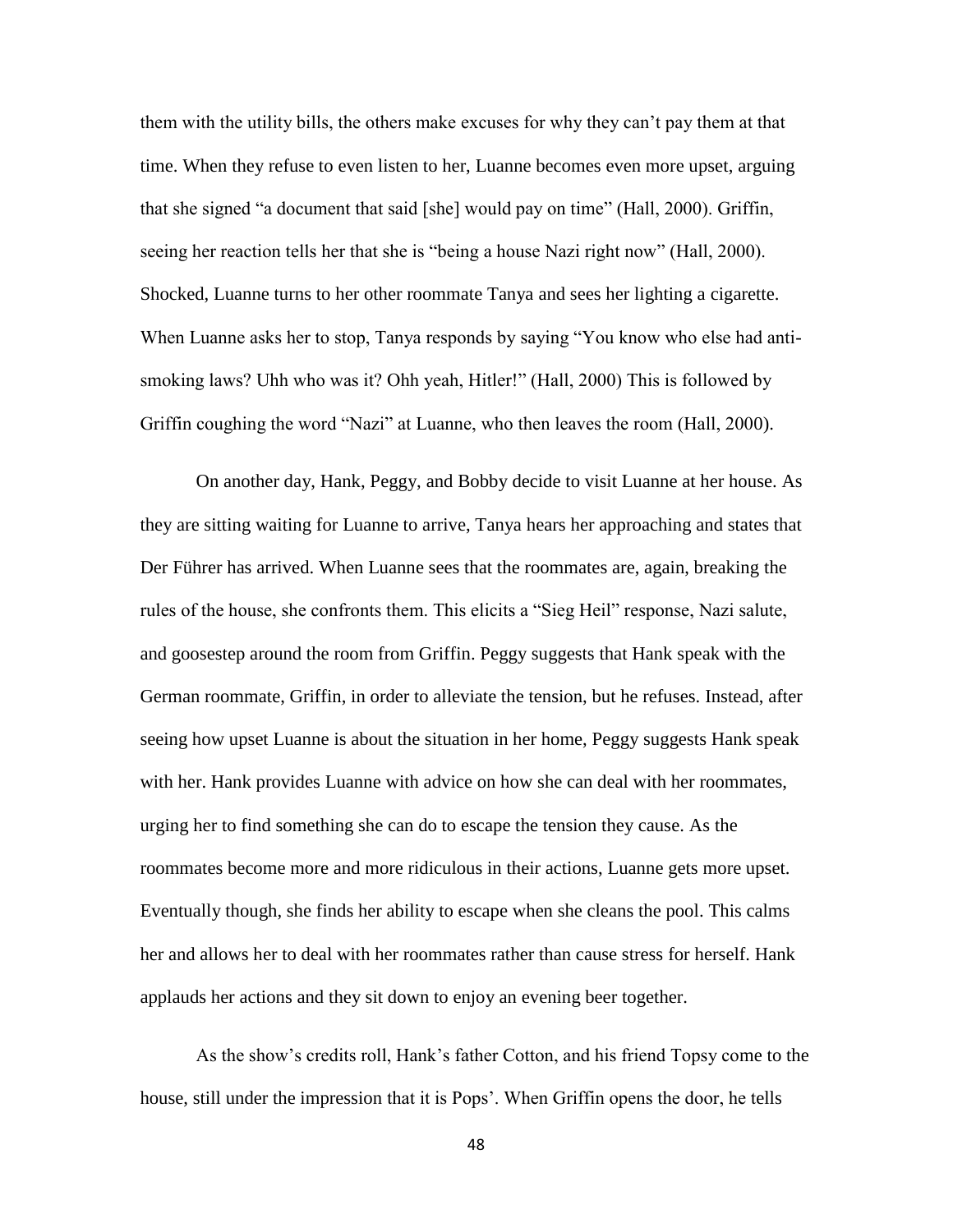them that Pops died. Disbelieving the young man, Cotton urges Topsy to arrest him under the suspicion of murder. As Topsy reaches out for him, Griffin yells "Hey, get your hands off me you Nazi" (Hall, 2000). Cotton Hill becomes enraged at this and responds with "Who are you calling a Nazi?" (Hall, 2000) Topsy and Cotton Hill attack Griffin, immobilizing him in the house before they eventually leave. (Hall, 2000)

This episode has two sets of interactions that lead to the final, culminating argument between Griffin, Topsy, and Cotton. The insulting use of the monikers Hitler and Nazi, as they are directed at Luanne, are humorous to the audience in that they are phrases that are often stated in American discourse, despite their original context, and are now utilized as insults. However, when the same phrase is used to imply that Topsy's actions towards Griffin were too controlling, the reference to the contemporary use of the phrase was lost on the men who had actually served during World War II. Topsy and Cotton took offense to the names, whereas Luanne saw them as continuations of the poor behavior the other roommates had already expressed to her as well as a display of the lack of respect they had for her and her property. By demonstrating the perception differences in the generations, *King of the Hill* is alluding to the ongoing arguments about when it is and is not appropriate to use these names in such a manner. The main point of humor here is in the distinction between Griffin and Tanya's reactions to the word 'Nazi' as opposed to Cotton's and Topsy's. Whereas one group finds its use descriptive, the other finds it insulting. This mimics the reality of today's usage of these terms and their perceived shift in meaning. Furthermore, it is a reflection of a failed attempt at humor while using that humor as a joke itself. Essentially, for Griffin, the insult is an attempt at joke-making, however, for Cotton and Topsy, the joke is not successful because of its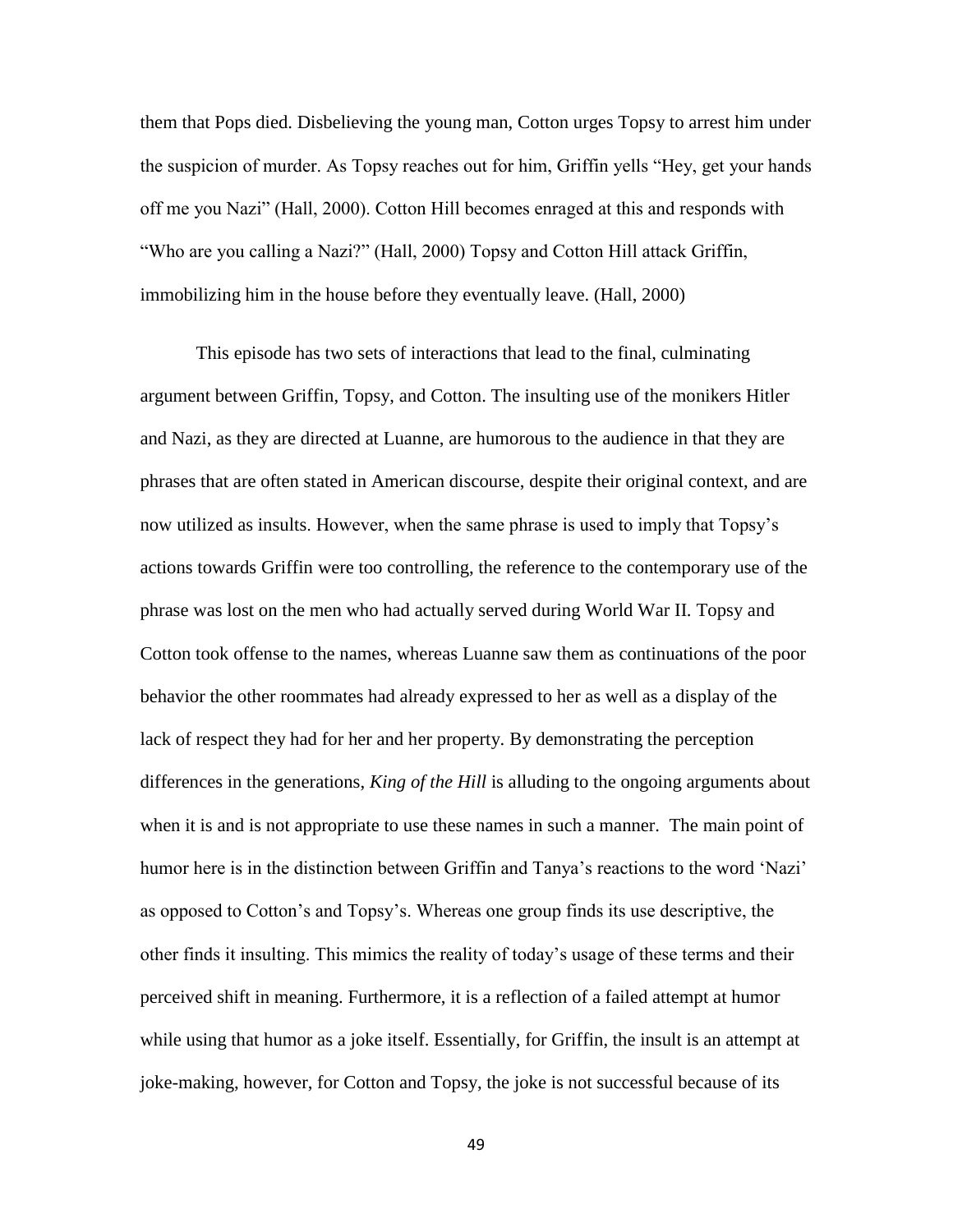reference to their own experiences. For the broader audience watching the show, the failure of this joke is a joke unto itself, relying on the misinterpretation and double meaning of the word Nazi in contemporary discourse.

The interactions seen here are representations of the perception differences between people of a different age in relationship to the portrayals of Hitler and Nazism. The expectations of the younger generation with regards to how their statements will be received do not follow the reception of the older generation. This mimics the humor seen in the failure of two frames to coexist. The conflict of the frames is seen within the conflict of the generations.

The second episode discussed here, in which Cotton again plays a large role, is "Unfortunate Son" from season six, episode eleven. In this show, Cotton's local veteran's group is having difficulty paying their bills and has decided to host a yard sale. As Cotton stands before a table of war memorabilia, including "an authentic Nazi skull" which he argues will thrill the ladies, he sees a young man looking at a canoe nearby (Lioi, 2002). The man offers to buy the canoe for \$100 dollars, which Cotton argues is too little. Cotton claims that the canoe is not just any canoe, but Hitler's. When the buyer admits that he is just looking to buy it for a camping trip, and it will cost him money to paint over the swastika that is on the side, Cotton becomes incredulous. Arguing that the canoe is a war trophy, he refuses to sell it. When the patron turns to leave, Cotton gives in, selling him the canoe.

Cotton and Hank begin to carry the canoe to the buyer's car, but when Cotton sees that the car is a Mitsubishi, he becomes enraged, arguing that Mitsubishi made the planes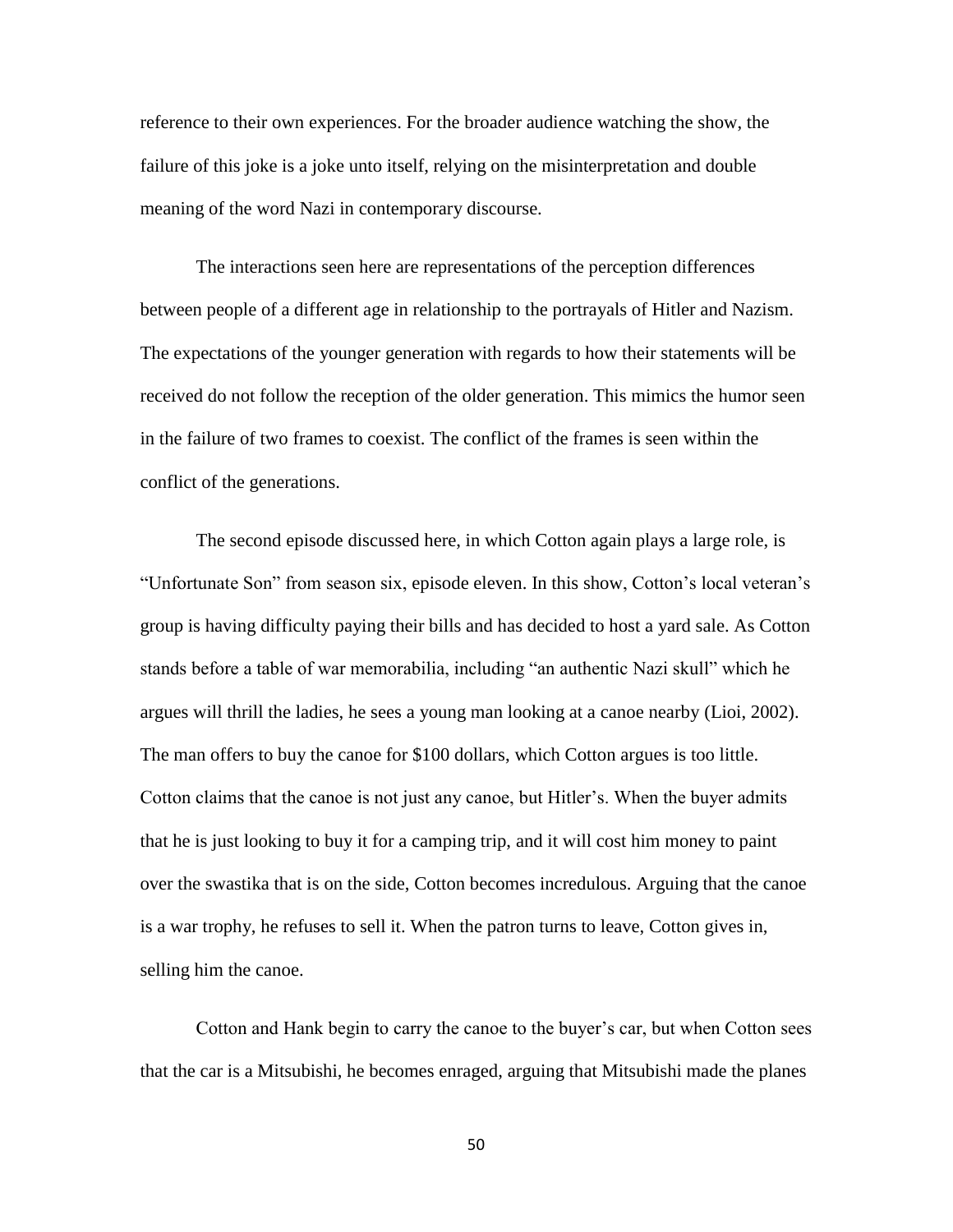that bombed Pearl Harbor and he can't sell Hitler's canoe to a traitor. Angered by the buyer, Cotton tells him he doesn't deserve the canoe and throws the money back at him. When Hank urges his father to calm down, Cotton becomes more enraged, arguing that he is a war hero who killed 50 men. When he picks up a gun the buyer affrightedly leaves without the canoe. Bolstered by his success, Cotton yells to all the patrons at the sale "if you drive a Nazi car or an Italian scooter, get your Axis lovin' ass out of here." (Lioi, 2002) several people leave, upset at Cotton's behavior.

Due to the failure of their yard sale, the members of the VFW are kicked out of their facility for inability to pay. Hank, upset at the treatment these veterans have received invites them over to his house in order to continue their VFW there. Peggy finds that the men are rude to her and disrespectful of her house, however, she begins to care for the elderly men as though they were her children. After some urging, Hank successfully gets the VFW members to sit down and discuss possibly allowing the Vietnam veterans to join the VFW. Despite tension between the groups, they both agree to sit down and discuss the possibility. However, at a barbeque, the World War II veterans glorify their war experience while the Vietnam veterans are trying to recover from the horrors of theirs. The high tensions boil over and a fight between the men ensues. Hank and Cotton are forced into the woods in order to escape. After a long flight, they are cornered by the Vietnam veterans. Cotton is impressed by their military abilities and finally agrees to allow them into the VFW, securing its continued existence in Arlen (Lioi, 2002).

This episode again points to the generational differences of the groups of Americans represented, however, it centers this discussion on the experiences each had in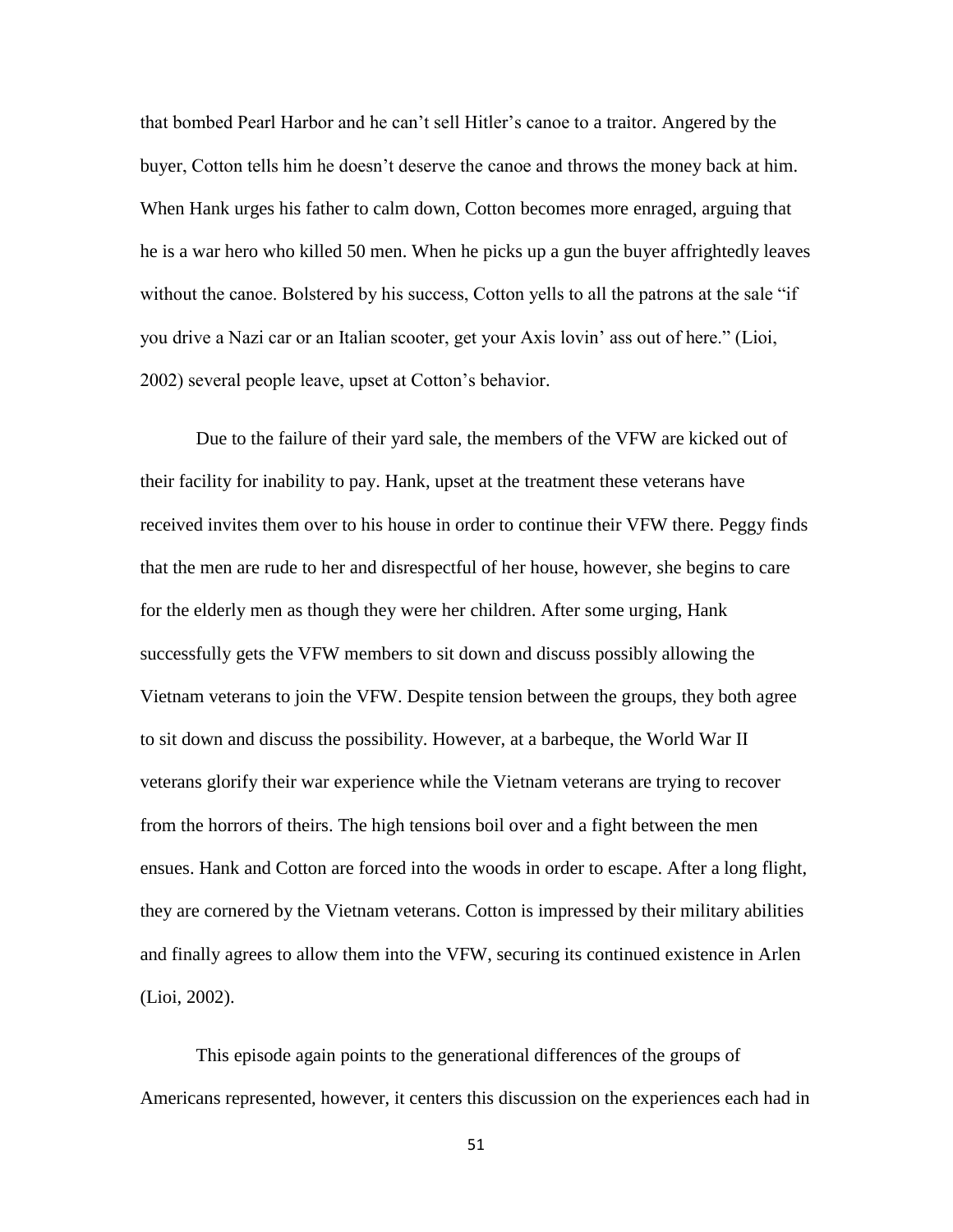their respective wars, World War II and Vietnam. What is necessary to note is the materialism related to Cotton's experience in the war. That he held onto the Nazi skull and Hitler's canoe shows the value he placed on them. However, his willingness to sell the items also demonstrates how that value has shifted in the present. That he advertises the objects as directly related to Nazism and Hitler is his way of perceiving how others would also value the goods. When they fail to sell based on these merits, he becomes upset. The objects, he argues, are worth more because of their association with World War II.

The scene is humorous because the audience is led to believe that these objects are not authentic. That the canoe is emblazoned with a swastika may prove that it was a Nazi object, but to argue that it is specifically Hitler's causes the audience to question the claims Cotton makes. In particular, the relative ease with which he does sell the canoe further leads the audience to question the authenticity of his statements. Furthermore, the fact that he believes the Nazi skull will sell simply because it is a Nazi skull adds to the humor of the situation. These instances also demonstrate the differences between Cotton Hill and the intended demographic of *King of the Hill*, who would perceive the situation as less likely than Cotton does with his interpretation of the events surrounding his participation in World War II. These combine to create humor upon which the interactions of the characters of different generations rely.

*King of the Hill* situates its humor directly in reality. Utilizing contemporary conceptions of, and understandings, of World War II, they create humor in less absurd ways then *Family Guy* and *South Park*. This reflects the type of joking seen in American face-to-face discourse and becomes more relatable to the show's audience. However, the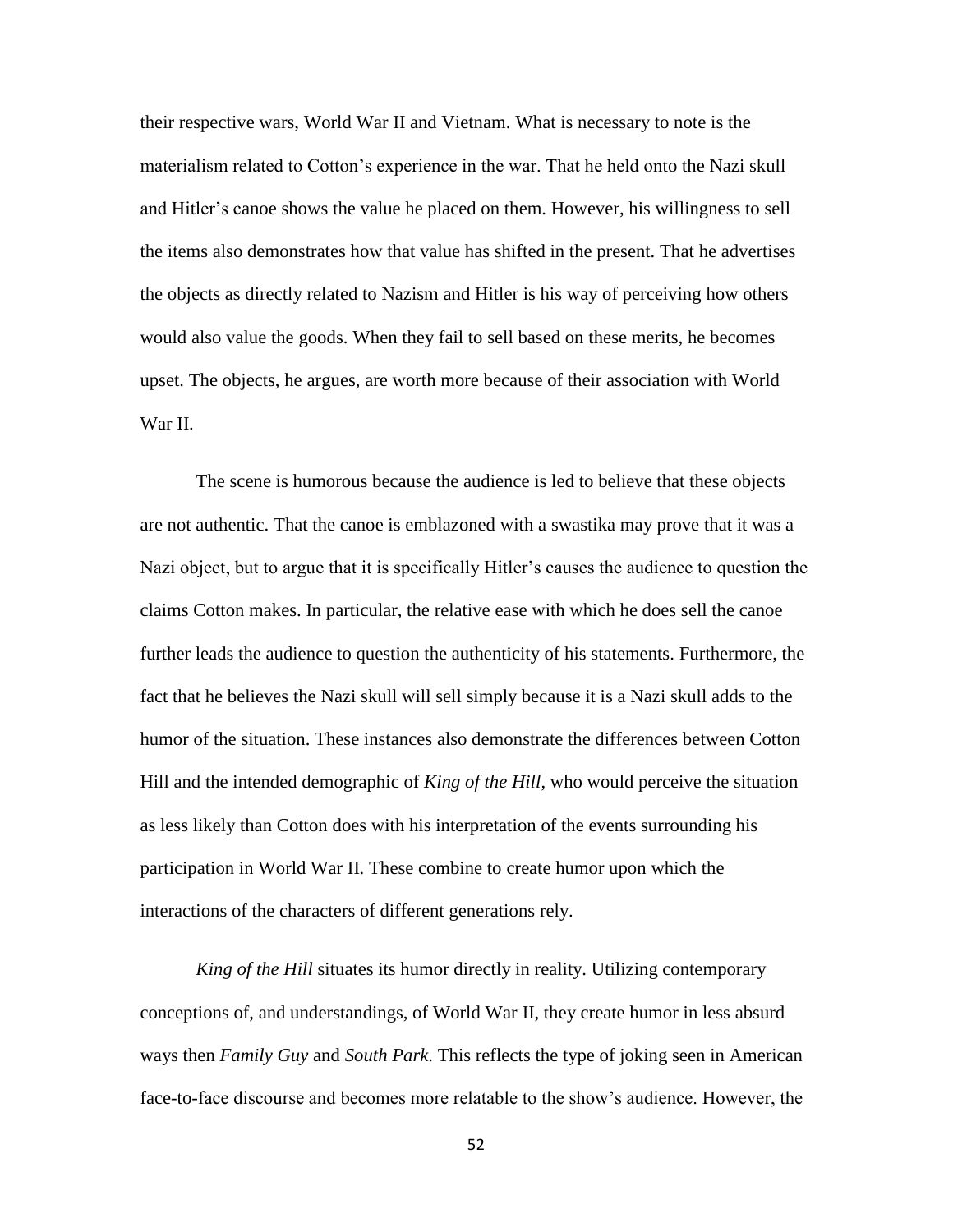competing frames of reality and cartoon fiction are still present, situating the show in prime-time cartoons and successfully establishing the humor in its context.

*Family Guy*, *South Park*, and *King of the Hill* utilize the genre of prime-time cartoons in order to depict humor. Reliant upon their own method of interpretation and presentation, the means through which each represent Hitler and Nazism vary, yet they all obtain the same ends, that of humor. The jokes discussed here present a mediated form of humor and in doing so, they serve to inform public perception of acceptable humor. While this occurs, the jokes themselves are irrevocably drawn to the genre in which they were created and displayed. The individual jokes can be decontextualized and recontextualized in many ways, but any reiteration of them will always refer to their original context (Bauman and Briggs, 1990). This both limits the jokes and allows them to be maintained through time. If someone were to attempt these jokes without the support of the prime-time cartoon genre, the jokes may not succeed in the same way. This is directly related to the abilities that this genre imparts upon all jokes derived from it. *Family Guy*, *South Park*, and *King of the Hill* are examples of the representational abilities of prime-time cartoon media, demonstrating its ability to expand beyond the realistic in order to create a joke.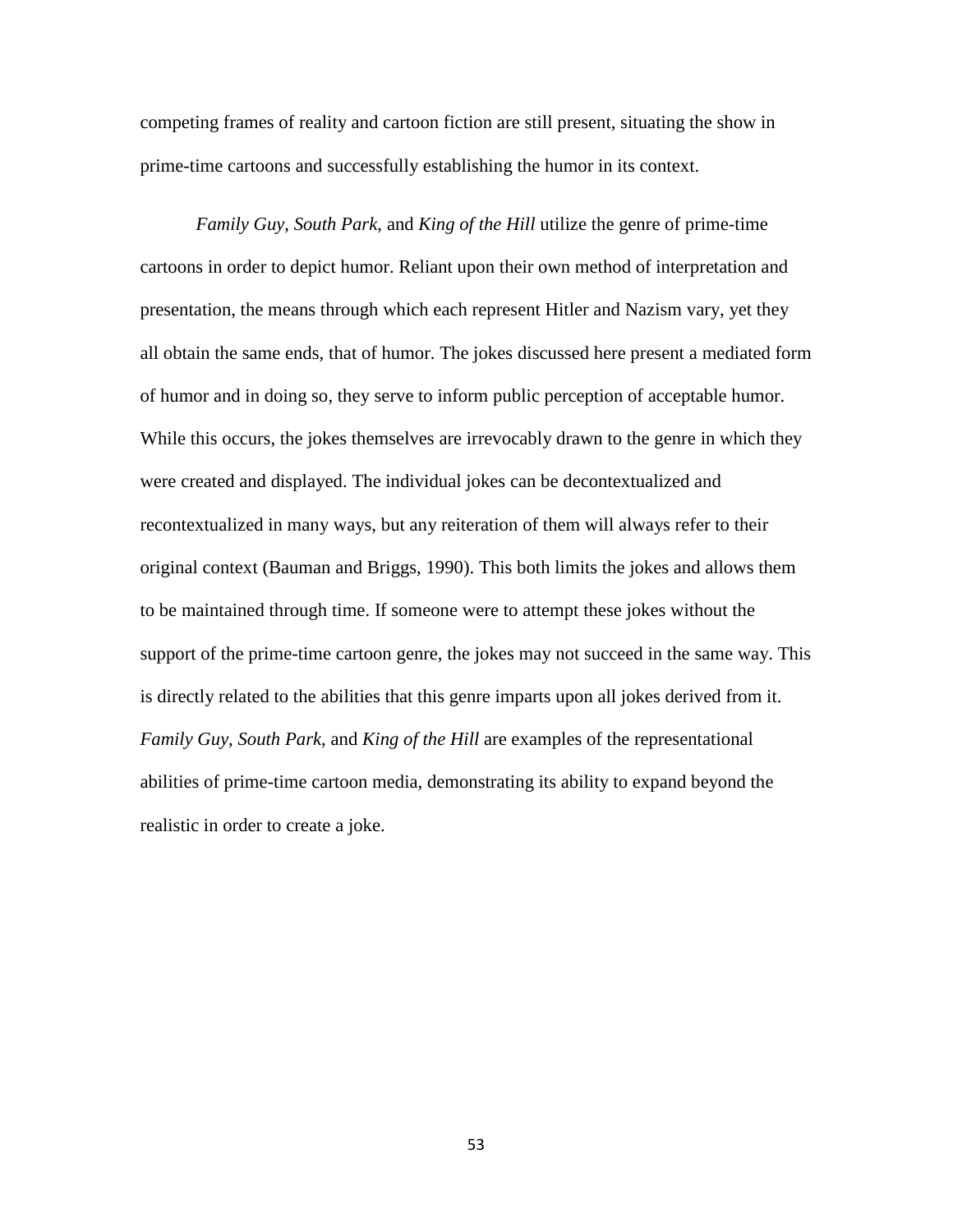## **Chapter 3: Springtime for Hitler and Germany**

*The Producers (1968)* is a film directed and written by Mel Brooks. In 2005 he went on to co-author and produce a remake of the film, also entitled *The Producers (2005)* which was based off of a 2001 Broadway musical adaptation of the original film. Here, I will examine the ways in which both films depicted Hitler and Nazism. While not specifically analyzing the play itself as primary data, it is referenced with regards to the genre changes that occur between the two films. I will be expressly looking at the changes that were made between the 1968 version and the 2005 version as I believe it will demonstrate the changes of perception and representation of humor related to Hitler and the Nazi party. First though, I will begin by discussing the overall plot of the movies. This will then be followed by a discussion of the specific changes, related to Nazism and Hitler, which occurred in the films over time.

The basic plots of the two films are the same. Taking place in the late 1960s, Max Bialystock is a Broadway producer who has recently produced several major flops. When his new accountant, Leopold Bloom, comes in to do the books on his last play, he finds a slight discrepancy. Bialystock convinces him to hide the oversight. After Bloom agrees, he notes that a person could potentially make more money with a flop than a hit because the IRS wouldn't look into the accounts of a flop. This statement strikes Bialystock and he comes up with a plan to make a lot of money on a sure-fired flop. He tries to convince Leopold Bloom to join him, but he is hesitant. Eventually, Bloom realizes that this is his chance to become the Broadway producer of his dreams and agrees.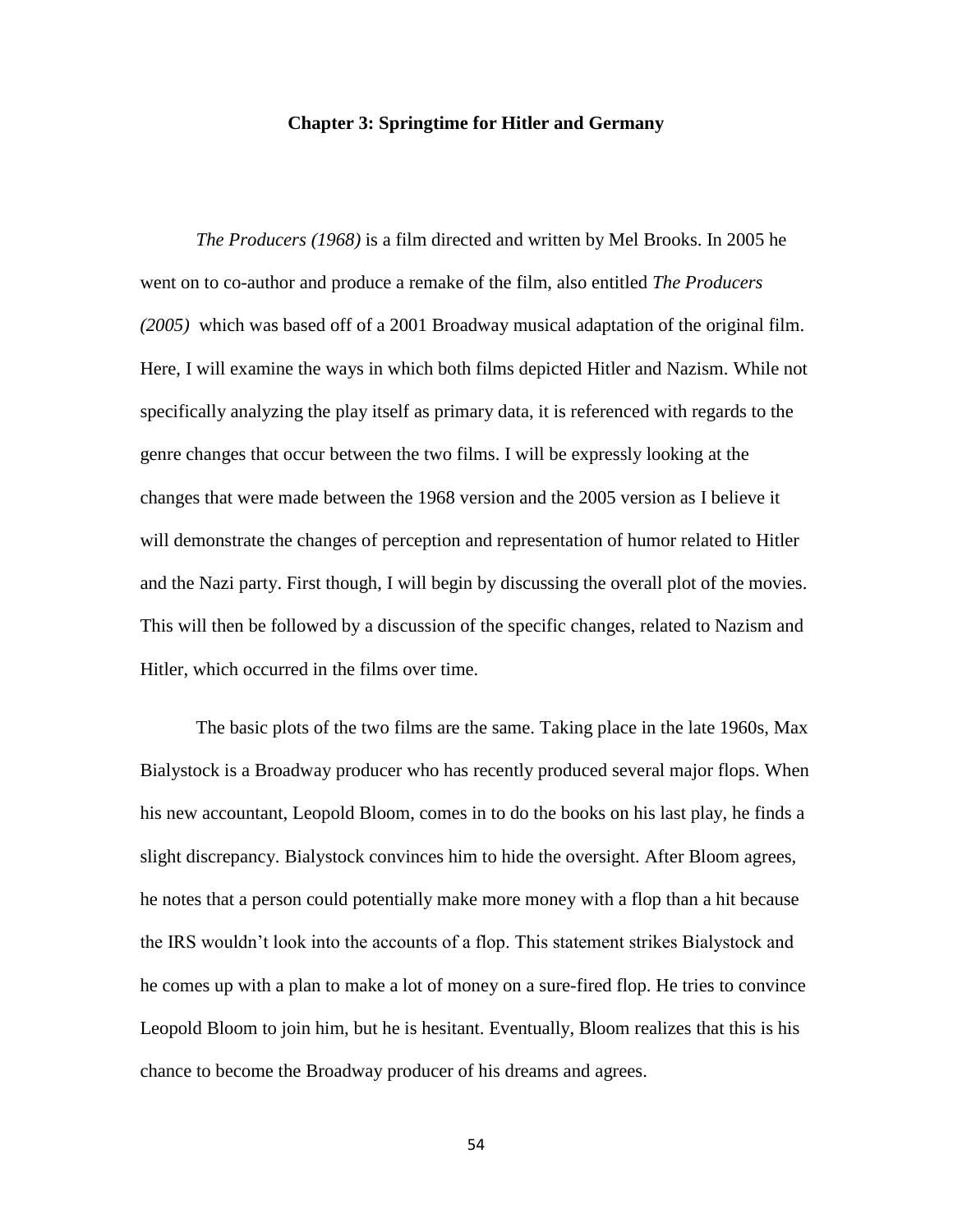The two men begin to shift through the plays that have been submitted to Bialystock. Suddenly, they come across a particular play entitled "Springtime for Hitler." They decide that this play is so offensive, it will not even run a full week before it closes. The two men go to meet with the playwright, Franz Liebkind. Liebkind is an eccentric, German Nazi who is infatuated with Hitler. Despite his excitement over the play being produced, he won't agree until Bialystock and Bloom prove their conviction and dedication to Hitler and the Nazi movement. After they prove this, he willingly agrees to have his play produced by the men.

Bialystock and Bloom begin to work on finding backers for their play. To do so, Bialystock goes out and seduces the elderly women of New York, taking their disposable cash in exchange for large percentages of the play. After raising the full amount necessary, they have sold around 25,000% of the play to financial backers. The next step for the men is to hire an incompetent director. Bialystock suggests Roger De Bris. De Bris is excited about the play and notes that it has many historical goodies that they can utilize, like the fact that the Third Reich was another term for Nazi Germany. He suggests incorporating a female storm trooper kick line and taking out the third act of the play since it shows Germany losing the war and this is too sad.

Next, the producers audition potential actors to play Hitler, eventually choosing the one they think will be the least well-received. It is here that a major change between the movies occurs which will be elaborated on later. Eventually, opening night comes up. The play begins with the song "Springtime for Hitler." Performed by men and women in Nazi uniforms, the audience is taken aback and several members begin to leave. Thrilled with the successful failure of their play Bialystock and Bloom also leave the theater.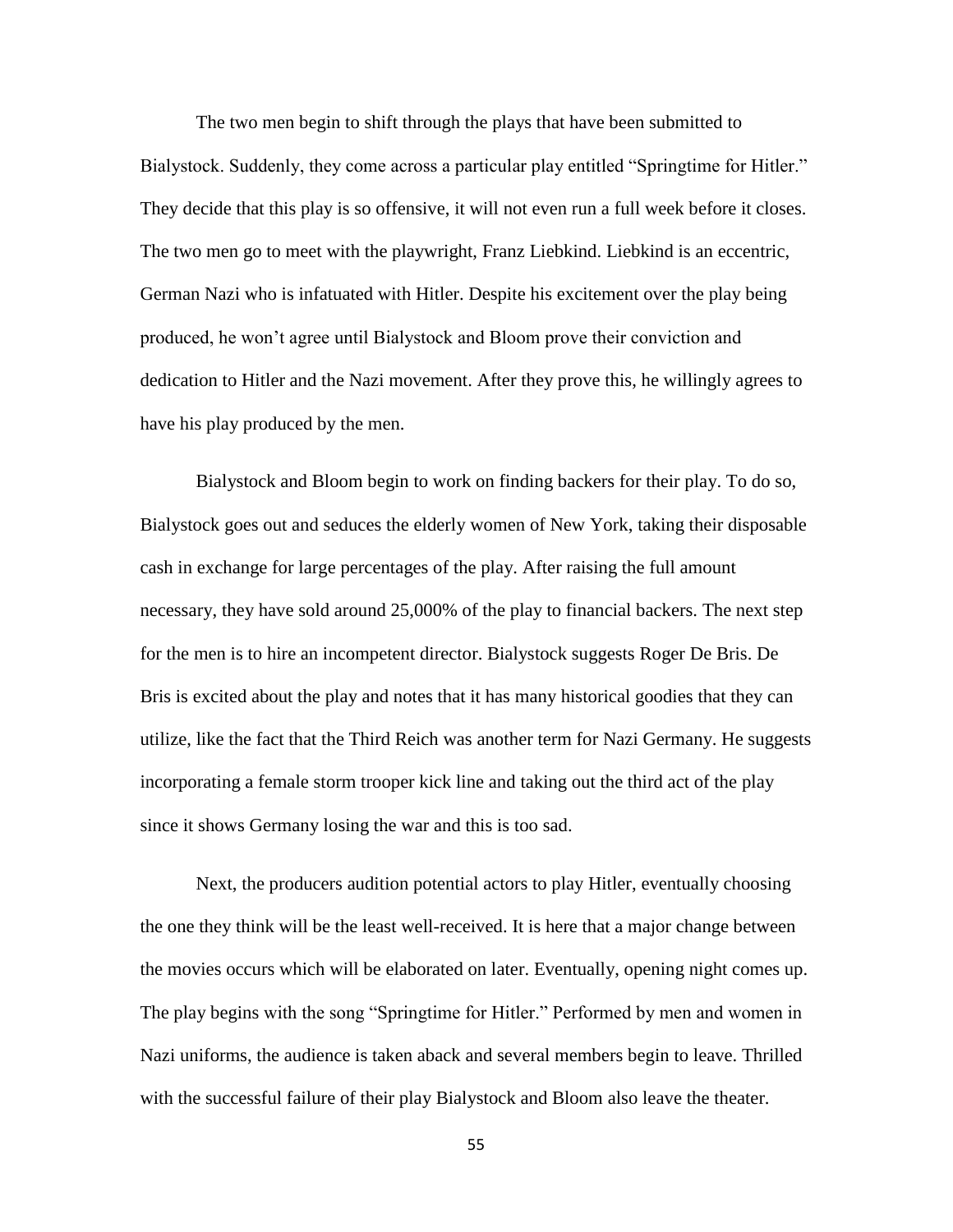When the actor portraying Hitler first appears on the stage, he is ill received. As the play progresses though, he is the recipient of hesitant laughter that eventually becomes more raucous. The audience now believes that with the casting of this particular Hitler, the play is meant to be a comedy. Laughter continues throughout the play and eventually Bialystock and Bloom learn that their intended failure is actually a success.

Fearful that they will be discovered and have to pay their financial backers their percentage of the profits, the producers return to their office, each trying to gather the materials they need to flee IRS persecution. When Liebkind comes in, he is visibly upset about the reaction to and representation of his play and attempts, unsuccessfully, to kill Bialystock and Bloom. Eventually, the financial missteps of Bialystock and Bloom are discovered and the men are thrown in jail, along with Liebkind. While there, they create a new play called "Prisoners of Love" and continue to oversell the rights to the play, eventually raking in a large sum of money for themselves (Brooks, 1968; Stroman, 2005).

There are three distinct areas of the two films where the most drastic changes occur. In the original version, when Bialystock and Bloom go to meet the playwright Franz Liebkind for the first time, he is on his apartment roof with a flock of pigeons. Leo Bloom points out that Liebkind is wearing a German military helmet. Fearful that they might lose the play, Bialystock urges Bloom not to offend the man. When they first approach him, Franz frantically turns and says "I was never a member of the Nazi party. I'm not responsible. I only followed orders." (Brooks, 1968) He goes on to place his hand on his heart and sing *America, the Beautiful*. Bialystock tells him to relax, that they aren't government officials and are here about his play. Excited that they want to produce it, he turns to his birds and proclaims that they are finally going to clear the Führer's name. He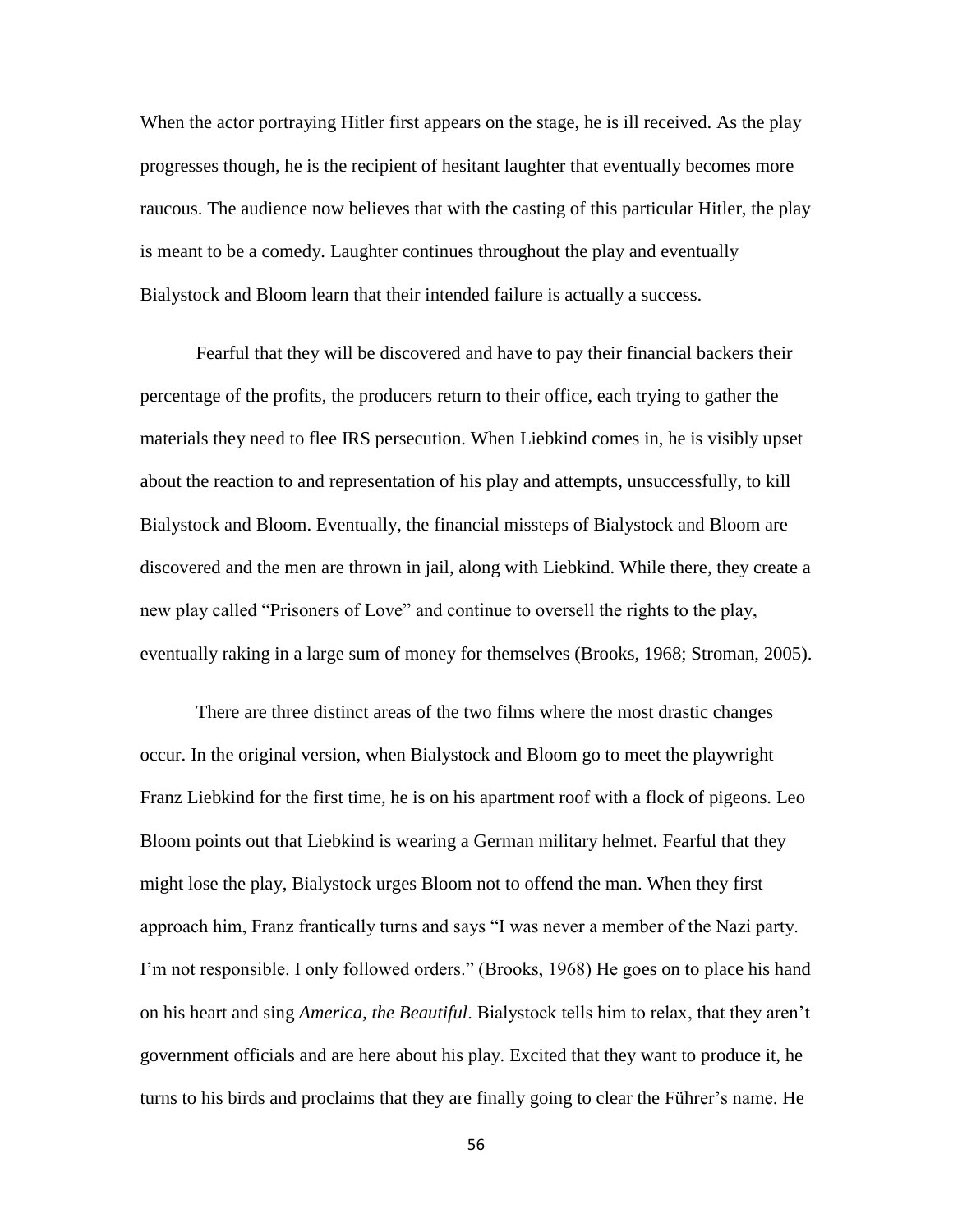begins to sing the German National anthem saying "Deutshland, Deutschland über alles. Über alles im der Welt" (Brooks, 1968). This anthem is received reluctantly by Bloom, who reminds them that others nearby may be able to hear what he is saying. In an attempt to cover up his actions, Liebkind begins to sing *Yankee Doodle* and invites the men into his house.

Once in his house, the men strike up their conversation again. With a picture of Adolf Hitler hanging on the back wall, Liebkind tells them that Hitler was a terrific dancer. He argues that the United States was taken in by Allied propaganda and told lies. Liebkind explains that Winston Churchill was a rotten person, yet everyone loved him. He notes Hitler's painting ability, stating that he could "paint an entire apartment in one afternoon" (Brooks, 1968). As he continues to explain why Adolf Hitler was a better person than Winston Churchill, Bialystock urges him to allow them to make the play so they can "show the world the true Hitler." Liebkind agrees and Bialystock and Bloom are shown leaving the building with Nazi arm bands on, which they promptly dispose of in the trash can (Brooks, 1968).

While the newer version of the film has a similar scene, there are some slight differences. The scene opens with Franz shown speaking to his pigeons while wearing lederhosen, a black and white striped shirt, and a German military helmet. He picks out a pigeon and tells it to deliver a letter to Ernst Schlangdorf in Argentina after which Bialystock and Bloom emerge on the roof. Bialystock urges Bloom to refrain from saying anything that would prevent them from getting the play. When confronted, as with the original film, Liebkind quickly states that he was never "a member of the Nazi party. [He] only followed orders. [He] had nothing to do with the war" (Storman, 2005). He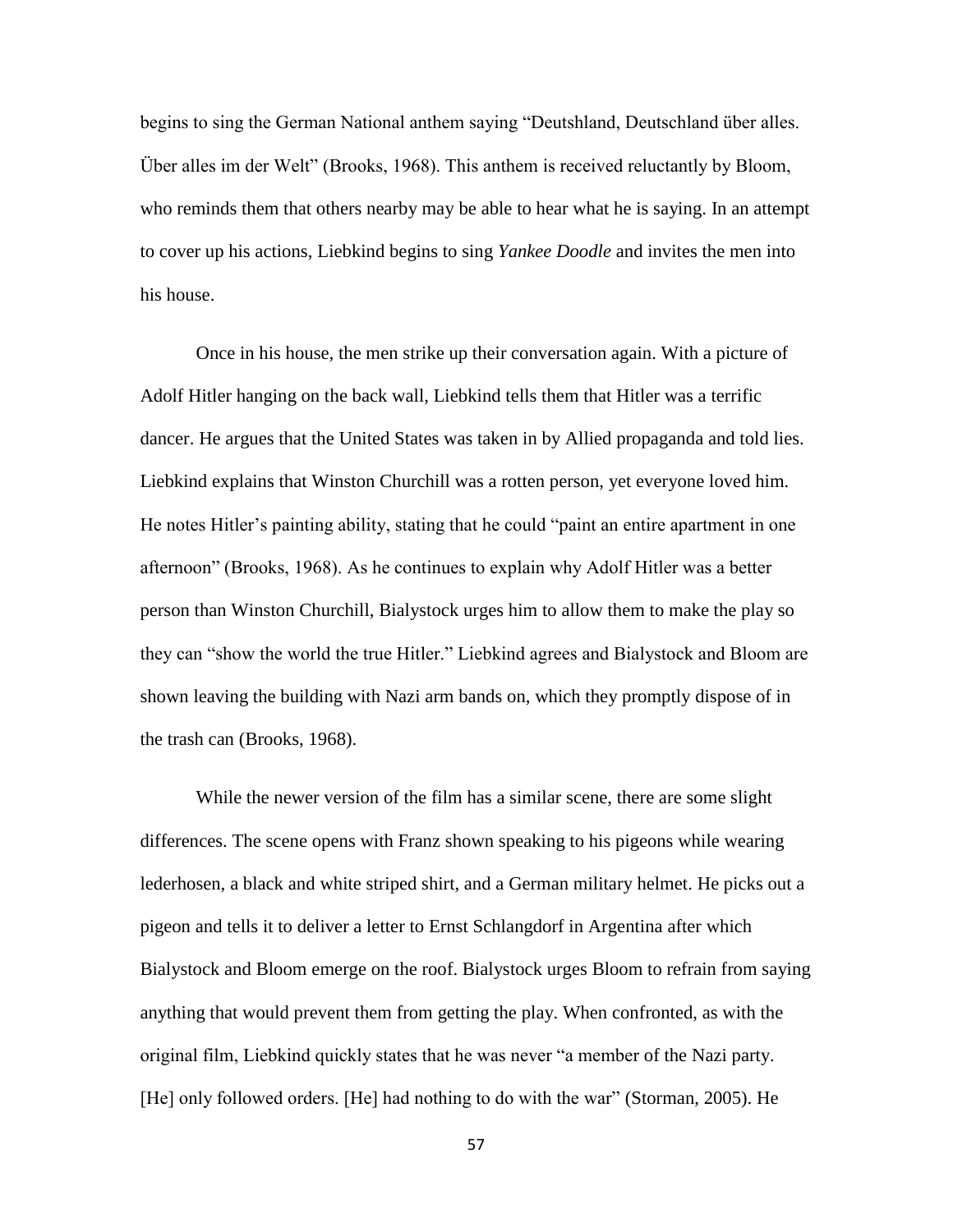argues that he lived right across from Switzerland, and all they did was yodel. He finally confronts Bialystock and Bloom, asking what they want. When they reveal their desire to produce his play, he is overcome with joy. He turns to the pigeons and tells them that they are going to clear Hitler's name. One particular bird, named Adolf, who is white, mimics the "Sieg Heil" salute with his wing upon hearing this.

Liebkind again argues that Hitler was a great man and much better than Winston Churchill. When Bialystock urges him to sign the contract for the play, Liebkind rejects it, stating that they must prove that they believe what he believes about Hitler. To do so, they must perform "Der Guten Tag Hop Clop," Hitler's favorite song. Hesitant, but desirous of the rights to the play, they eventually consent. As they dance, Bialystock claims that it is some sort of Nazi hoedown. Satisfied by their performance, Liebkind agrees to allow them to produce the play. However, he says they must first take the Siegfried Oath. Again hesitant, the two men eventually agree to take the Siegfried Oath. They don swastika arm bands and swear that they will not dishonor the spirit and memory of Adolf Elizabeth Hitler. As they say the oath, they mockingly raise their middle fingers when Liebkind is not looking. Afterwards Franz signs the contracts, allowing the play to be made and warns the men that if they break the Siegfried Oath, the consequence is death. Bialystock and Bloom confirm their understanding, but leave quickly (Storman, 2005).

A source of some of the differences between the two scenes described here is the change in genre represented by the two films. While the earlier version was a featurelength comedy, the 2005 film was a musical comedy. The latter genre relies on music to further and enhance the plot of the film, whereas the earlier film relies on spoken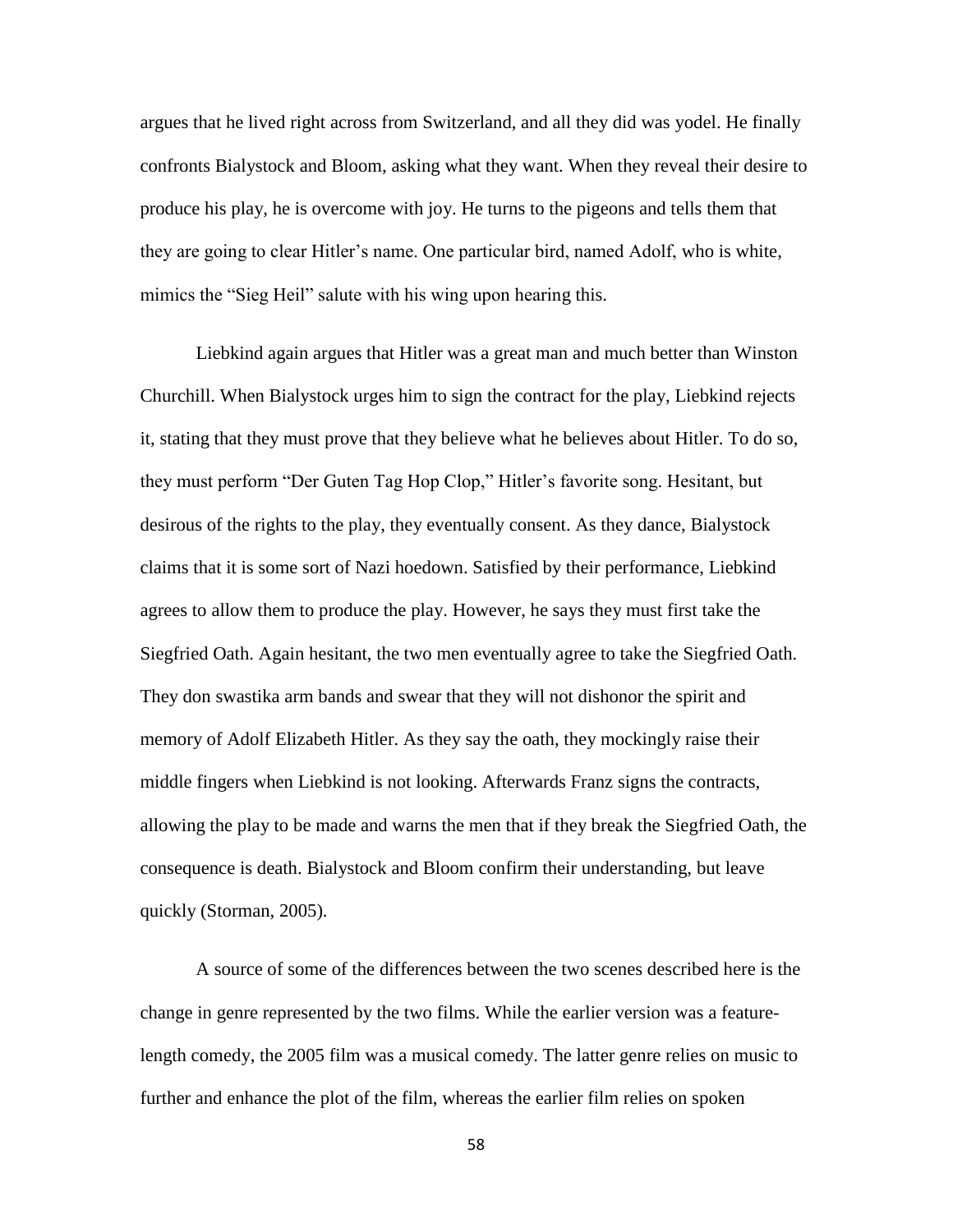discourse. As was noted earlier, the genre is the means through which representation occurs and as such, it dictates the rules that govern that representation. For the audience, the shift to music is a physical manifestation of a frame shift, demonstrating the movement from that which must be spoken and that which is able to be sung. This change also places emphasis on the song lyrics over the spoken words. By pairing the producer's verbal affirmations of their alliance to the Nazi Party with their physical and vocal performance during the musical number, the director effectively places more emphasis on this moment in time. While Bialystock and Bloom react with hesitance, they are involved, not only verbally, but physically with the pro-Nazi request presented to them by Liebkind. This added dimension of physicality demonstrates to the film's audience that the two men are not only verbally invested, but also corporally invested in the play and its positive propagation of Nazi ideology. This is further confirmed by Liebkind's statement that, if Bialystock and Bloom were to break the Siegfried Oath, they would be punished with death.

In both films, two opposing frames are created which help to create the humor seen in the situation. Both scenes take place on a New York rooftop, yet they involve a German Nazi. By placing the characters in an American environment while alluding to the continued presence of Nazi party members and supporters, the film makers are establishing competing frames of reference which cause tension. This tension is palpable to even the characters, as is demonstrated by Bialystock's warnings to Liebkind that others may be able to hear them. Bialystock is aware that the things they are saying are not appropriate for the environment in which they are being said, yet he must obtain the rights to the play, which causes him to ignore this problem. The competing frames of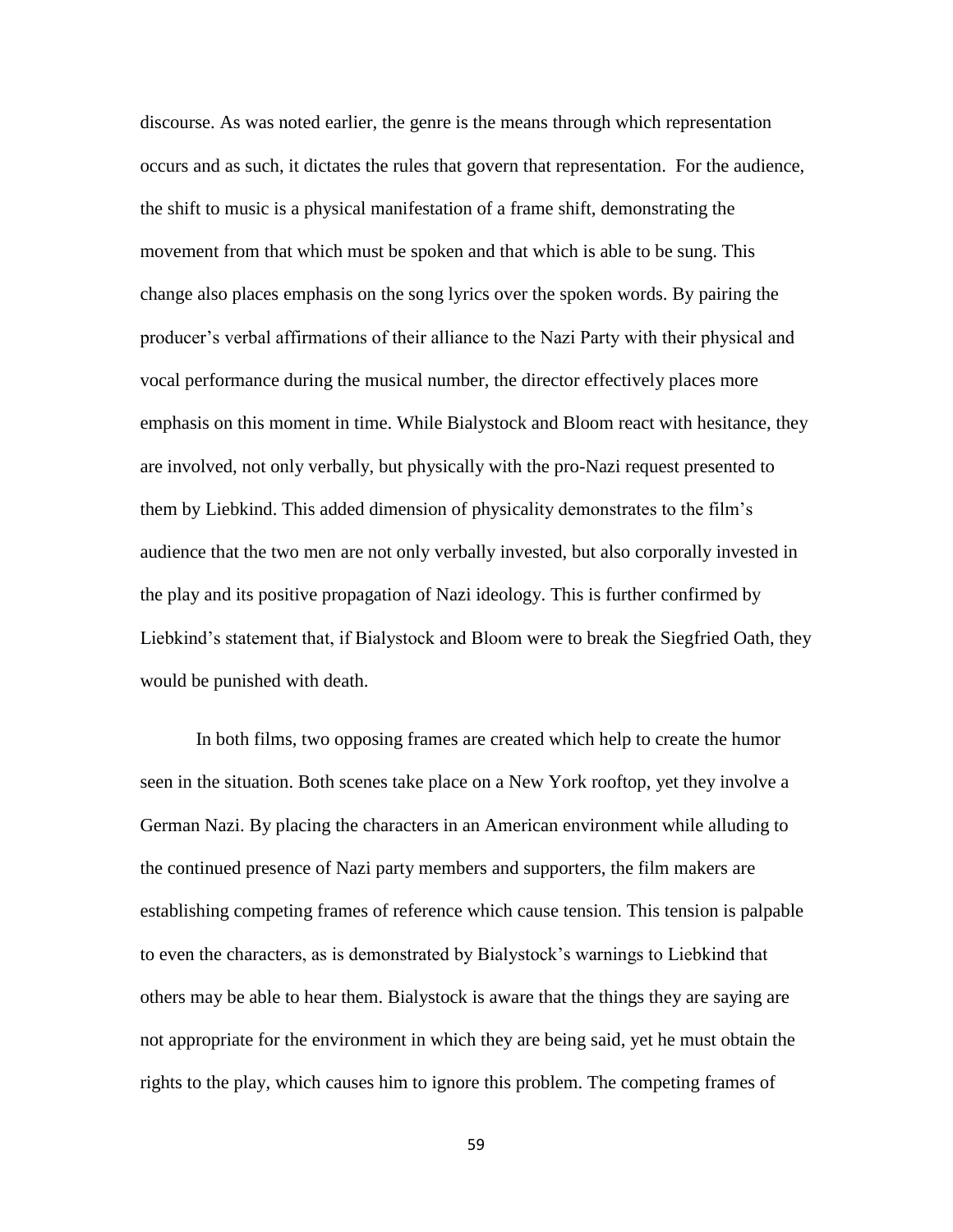Nazi Germany and post-war America, as well as Bialystock and Bloom's own frames of morally correct actions and the need for the play rights compete in these scenes, which causes the tension of the frames that produce the humor of the situation.

It can be further argued that the first film's emphasis lies is demonstrating Franz as a Nazi through his desire to write the play, his paranoid rejection of accusations of Nazism, and his overt display of Adolf Hitler's photograph. However, this scene focuses more on Franz's clear dislike of Winston Churchill. While this is mentioned in the newer film, the bulk of the scene relates directly to Bialystock and Bloom's efforts to convince Liebkind of their belief in the Nazi movement through the dance performance and Siegfried Oath. The outlandish display of both these events serves to promote the humor of the situation that Bialystock and Bloom find themselves in, enhancing the idea that they will do anything in order for their play to be a flop. Again, the role of the audience in these humorous moments is vital. Much of the humor is derived from subtle representations that may or may not be perceived by the audience, such as Bialystock and Bloom raising their middle fingers while taking the Siegfried Oath, however, when they are perceived, the joke is successful.

Another notable change between the films is the choice of actor to play Hitler in the play. In the first film, the stage is overcome by men dressed as Hitler and sporting small moustaches, raising their arms in the "Sieg Heil" salute, saying "Hiel Hitler." Others are shown dancing and goose-stepping. The director comes on the stage and separates the dancing Hitlers from the singing Hitlers. Eventually, Bialystock and Bloom, with the director, reject all of the actors who come in with training and experience. Instead, they decide to hire a beatnik named LSD who comes onto the stage after having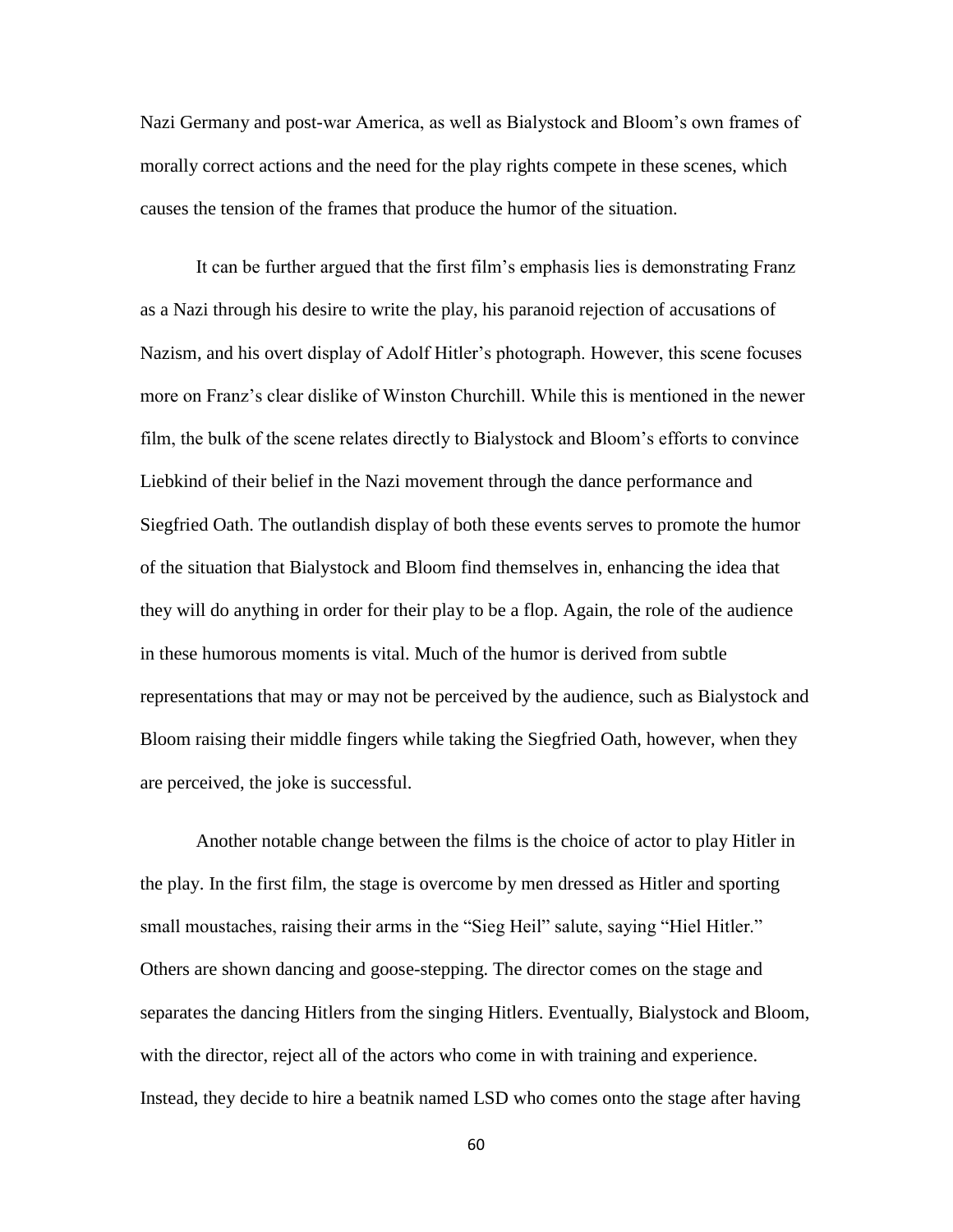gotten lost. He is wearing a Campbell's soup can around his neck and performs a song called "Love Power" with three backup singers. Bialystock and Bloom see this peacepromoting beatnik as an opportunity to cast someone who is unbelievable as Hitler in the role (Brooks, 1968).

In the new version, the auditions go as they do in the old. However, as Franz Liebkind sits in the audience watching the process, he becomes upset with the performances and runs onto the stage in order to show one actor how he should really perform the song "Haben Sie gehort dass Deutsche Band." As he performs the song, Bialystock decides that he is the perfect person to play Hitler and casts him on the spot. By casting a Nazi as the Nazi leader, Bialystock believes they can do nothing but fail with this play. However, on the night of the play, Liebkind accidentally breaks a leg. This causes him to have to pull out from acting as Hitler. Instead, the director, Roger De Bris steps in. De Bris is a flamboyant character who portrays Hitler as similarly flamboyant. The juxtaposition of Hitler's perceived persona with the feminized performance results in a different version of the play than Bialystock, Bloom, and Liebkind had anticipated (Storman, 2005).

The slight plot shift that takes place during this scene demonstrates the public and writer's changing attitudes towards, not only Hitler, but also beatniks and the gay community. In 2005, the beatnik persona did not have the popular culture reference that it did in 1968. The perception of change had to have been noted by the film's writers, who adapted this plot point in the new film, but the change as a whole is also a reflection of the public's attitude towards the two groups. This demonstrates the cooperative aspects of humor in that both the audience and the joke creator have to understand the value placed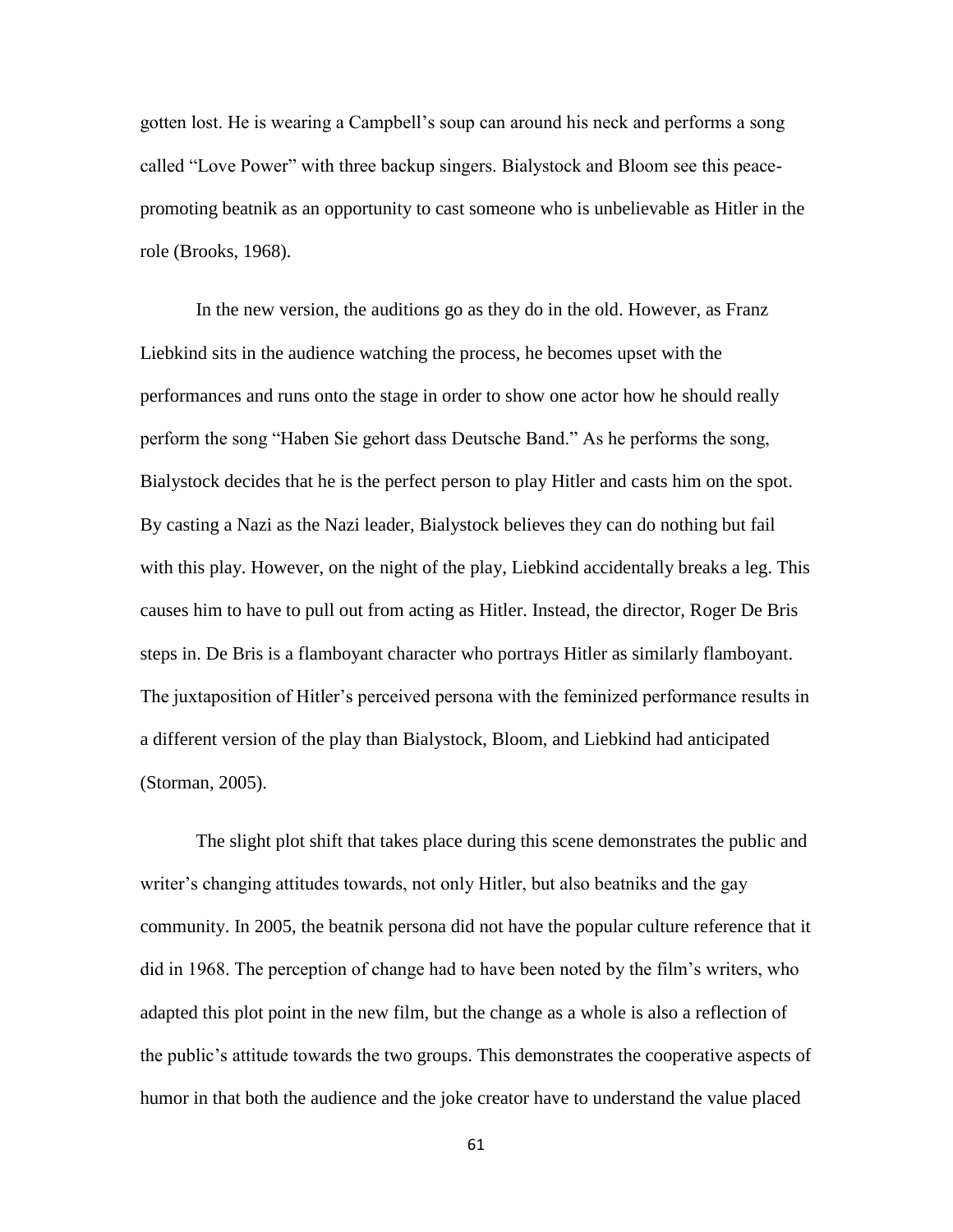on both beatniks and gay people. Without similar perceptions of these two groups, the joke creators and audience may perceive the joke differently, or fail to understand it as a whole. This would result in a failed joke, where either one or both of the parties have been unsuccessful at creating or receiving the joke.

Additionally, despite the casting difference, another change occurs in that the casting of a gay man in the role of Hitler was accidental, whereas the concept of having a real Nazi play the part was intentional. The humor of the choice in actor arises in the distinctions created between the real Hitler and the actual personalities of actors portraying him. This is seen in greater detail during the performance of the play, where both the beatnik Hitler and the gay Hitler elicit multitudes of laughter from the audience, who originally believed the play was meant to be situated in reality. The juxtaposition of the reality of Hitler and the façade of the contemporary beatnik and gay man serve as the start of a joke for the play's audience as well as the films' viewers.

Finally, the play itself is portrayed in strikingly different ways in the two films. Both films feature the song "Springtime for Hitler" and Nazi imagery, such as uniforms and swastikas. They both also have women dressed in showgirl outfits devoted to German icons, such as the silver German eagle, pretzels, and beer. The song itself features dancers incorporating both the Nazi salute and the goosestep into their choreography and utilizes a storm trooper as the lead singer (Brooks, 1968; Storman, 2005). However, in the newer film, once Hitler is introduced, he begins a new version of the song, singing "Hiel Myself" in an effeminate voice (Storman, 2005). In the original film, Hitler is shown being pestered by Eva Braun for not paying her enough attention. When the character of Hitler argues that he took an oath that Germany was above all else,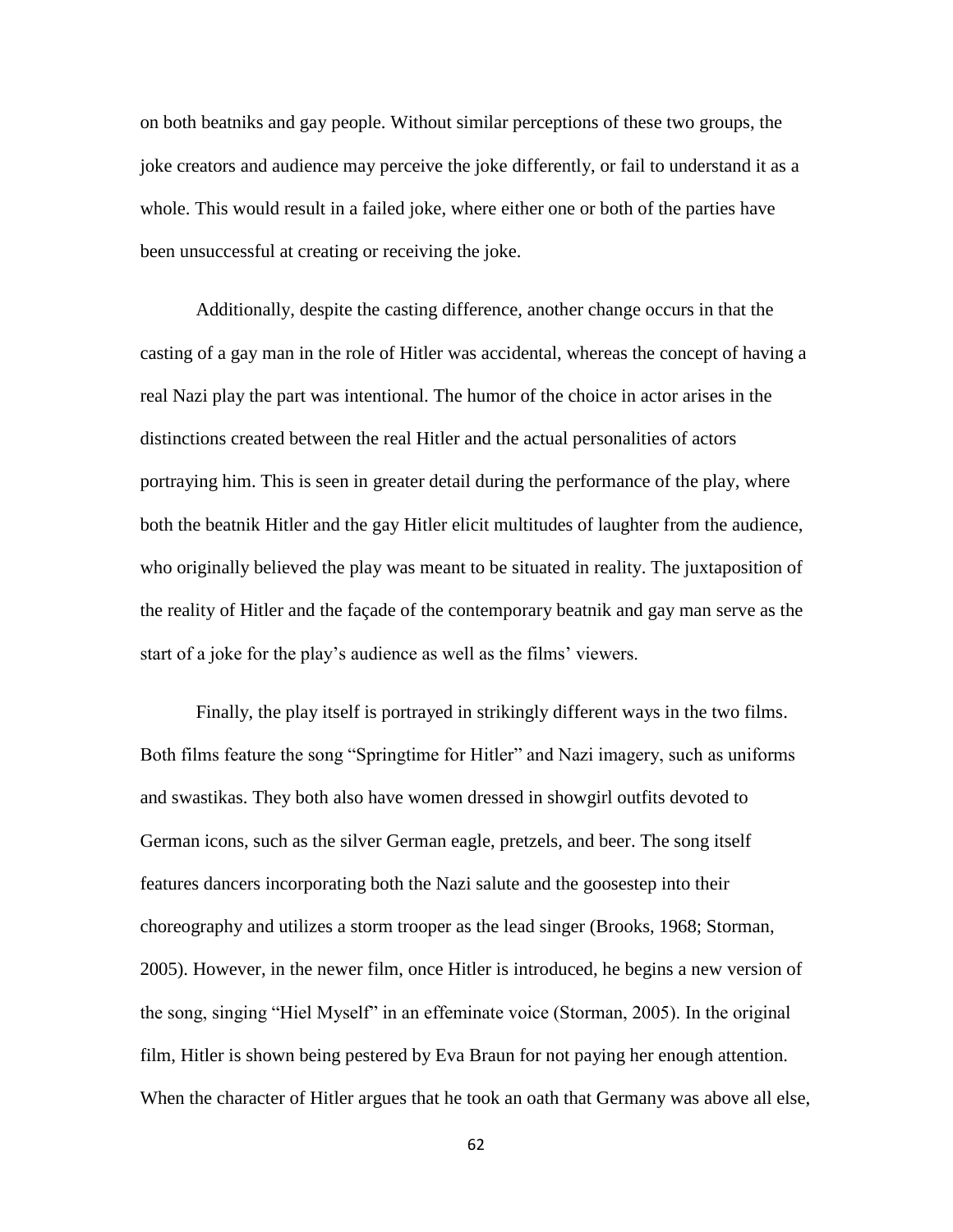he meant it, yet LSD, the beatnik actor, performs Hitler as a dumb, incapable oaf of a man (Brooks, 1968). This makes the audience laugh at the inabilities of Hitler himself, not merely the actor playing Hitler. By depicting Hitler as such, LSD is emphasizing Hitler's shortcomings as a leader.

The newer film relies on the feminized version of Hitler to create situations where Hitler's character is seen as ridiculous whereas the older version relies on the actor and his interactions with others to display his idiocy (Brooks, 1968; Storman, 2005). But the humor of these scenes doesn't just rely on the actors. For the outside viewer, the humor is also derived from the subject matter and imagery of the play. The use of iconic imagery related to the Nazi era combined with the gleeful statements regarding Germany's rise in power as it is sung by the performers, provides a distinct image of this supposed life in the Nazi regime. The addition of Hitler serves to further alienate the play from the actual truth of the Nazi era, which causes additional humor and allows for more joking to occur. Through the use of overt reference to the Third Reich, while separating their use into the frame of a play within a film, the directors are able to establish a multi-layered system on which to build their humor and jokes.

*The Producers* relies on racial camp in order to create humor. Reliant upon making a mockery of the grand nature of the Third Reich, they utilize Germany's own methodology of grand gestures to establish humor (Gubar, 2006). The play itself is a statement about the history of the Third Reich as well as the consumerism of American theater and, in particular, Bialystock and Bloom. While the original film received complaints from those who thought it was too tasteless, the remake did not cause so many problems. The discrepancy between the reception of the two films is directly related to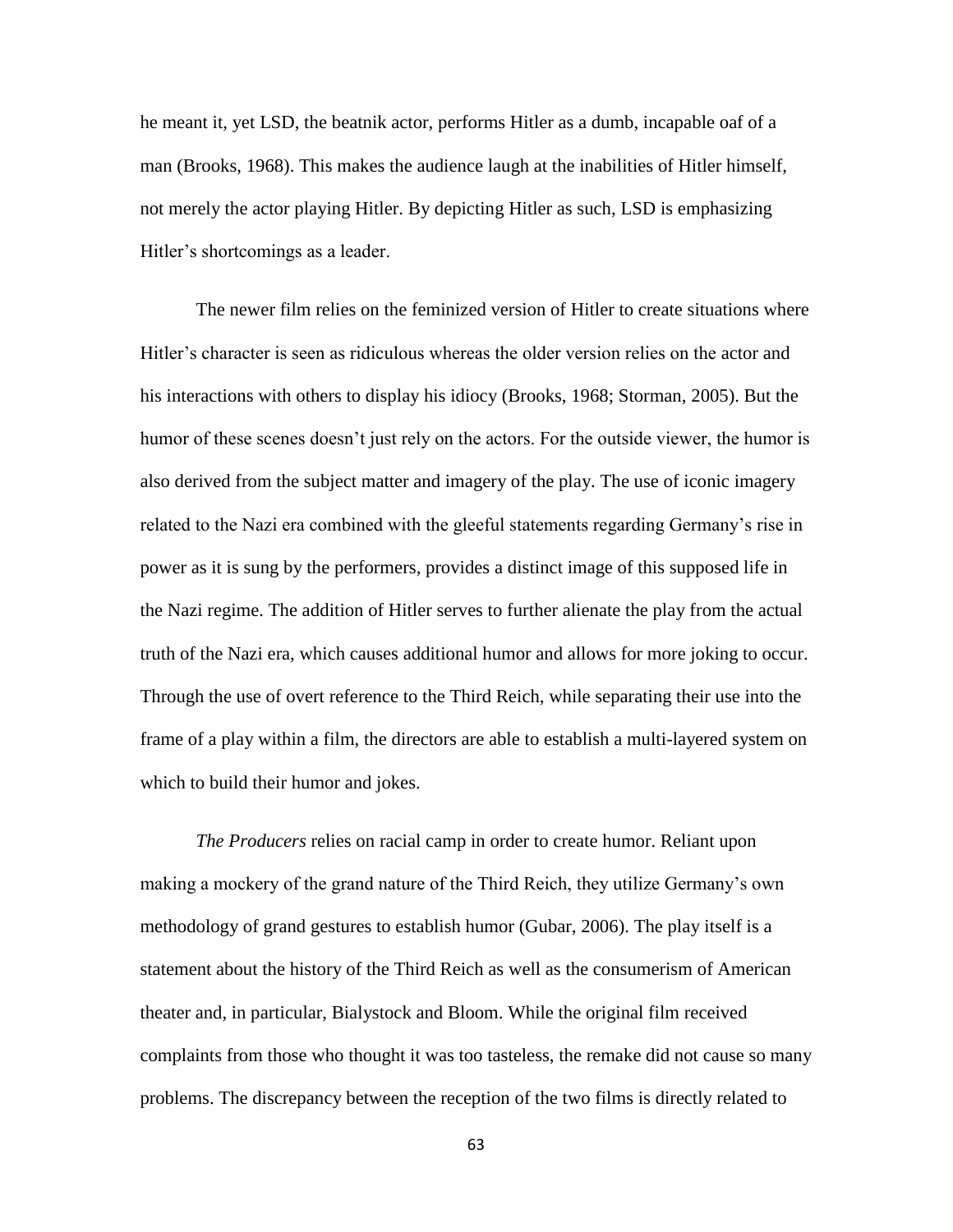the years in which they were released. The 1968 version was much closer to the end of the war, in 1945, and was made on a scale that had not been seen in the television humor productions of the past (Gubar, 2006). Whereas, the 2005 version followed not only the earlier film and Broadway play, but also many other television and film productions, including those of the prime-time cartoon genre noted previously, which resulted in a desensitization of the media towards imagery that may have been deemed tasteless in the past.

Despite the differences in their dates of creation, both films served to elaborate on the pre-existing humor related to Nazism and Adolf Hitler, while also establishing new frames of reference upon which future works could build. Although many factors dictated the changes that occurred between the films, one of the most important is the change of genre. Genres themselves are not static, they continually change based on their contact with aspects of the environment into which they are brought. Both of these works were created in a specific time, under specific circumstances and the form they take is directly related to the conditions in which they emerged (Morris, 1994). Not only is the later film referencing the first film, it also references the Broadway play. Even if it were attempting to deviate completely from both earlier reiterations of the plot, it would be incapable of doing so. The existence of the previous works would always impact the emergent piece because the environment, into which it enters upon its creation, has been affected by the previous works. This concept relates directly to the propagation of humor through mass mediation.

Mass media places these instances of humor into the environment. Their existence then relates directly to all the other elements of the environment from which genres are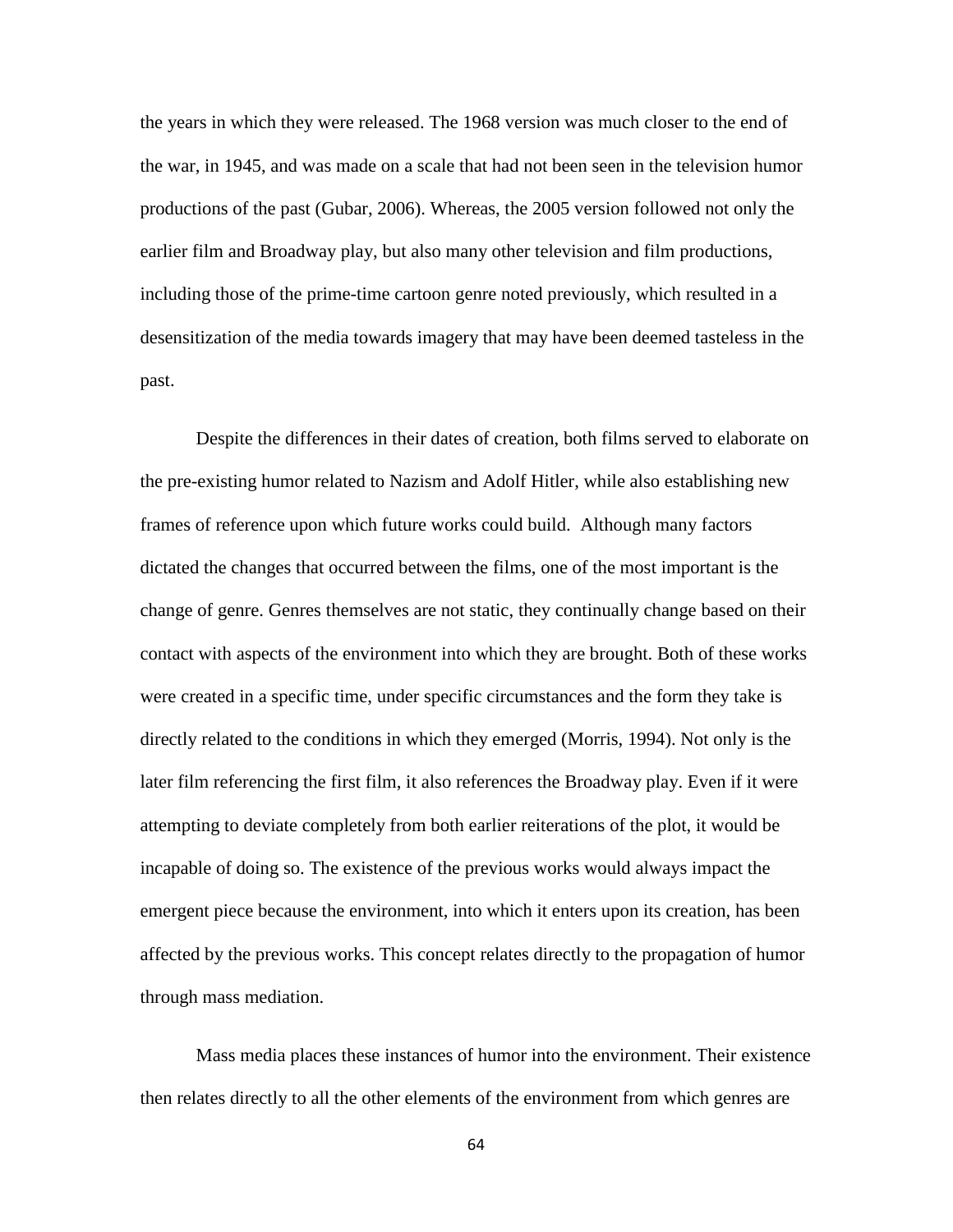derived and created. Such relationships help shape change in genres. By distinguishing between the musical comedy genre of the 2005 film and the comedy genre of the 1968 film, the audience establishes different expectations of the films. While they would expect musical numbers in the 2005 version, they would be less anticipated in the 1968 film. This also provides the audience with additional knowledge that would be necessary to understanding the frames that are used in the films, which is essential for their understanding of the humor used and individual jokes created in the films.

The humor of this film is derived not from just the jokes presented, but also from the situation established by the plot itself. While there are variations in the two films, that is a reflection of the nature of mass media and its continuous contact with genre changes and references. Neither film can exist as an entity unconnected to the rest of the world. As such, both films are able to create jokes and humor that are perceivable and interpretable by their audience. Relating directly to the argument established earlier, the audience is a necessary aspect of humor and without their understanding of the jokes presented; the joke fails and is incapable of eliciting the response of humor intended by the joke-creator. Moving away from media that is mass produced for the public, I will now move onto a form of media that is created and distributed on the internet, by members of the public, unaffiliated with film and television studios and networks, and discuss how the internet meme utilizes Hitler and Nazism as a means of eliciting humor.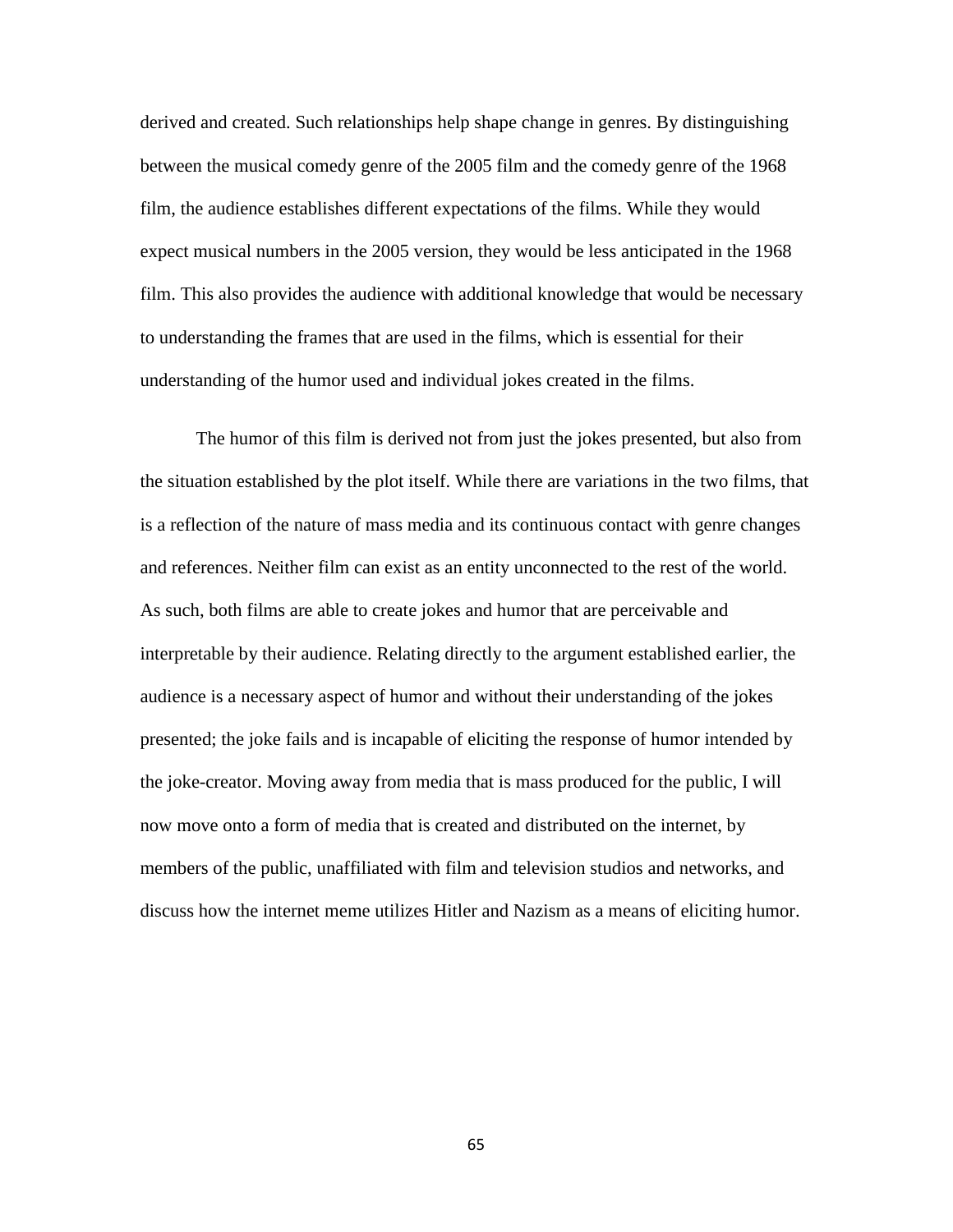## **Chapter 4: Hitler finds out**

In 2004 the film "*Der Untergang*" (*Downfall*) was released (Hirschbiegel, 2004). The film depicted the last days of World War II in the underground Nazi bunker in Berlin. Based off of historical accounts of the last days of the war in 1945 as well as the diary of one of Hitler's personal secretaries, it was the first German film to depict Hitler which utilized an actor's portrayal. Up till that point the use of Hitler's image in German film was relegated to documentary footage. The film was well received around the world and critically acclaimed, earning a 2005 Academy Award Nomination for best foreign language film (Heffernan, 2008). However, in 2006, one particular clip took on a new meaning. A YouTube user posted a video clip of the film that was roughly four minutes in length and re-captioned it to change the interpretation of the German language used in the scene (Dubs, 2009). From this, a slew of other clips stemmed all featuring changes in the captioning that brought new meaning to the scene but still relied heavily on the imagery that the film brought to it originally.

The original scene that was adapted depicts Hitler when he is told that his reinforcements are not able to make it to Berlin to prevent a Soviet siege on the city. Hitler, upset at this turn of events, attempts to reason with his advisors as to how they will still be able to successfully win the war. When he slowly begins to realize what the failure of his backup means for the Third Reich, he starts to express his full anger at the situation. Hitler is frustrated that his direct order was disobeyed and feels betrayed by his own military. As the other bunker occupants stand outside of the room, listening to Hitler's rage against the superior officers, they begin to become fearful of the situation. The scene cuts back to Hitler as he yells at his advisers, calling the German generals the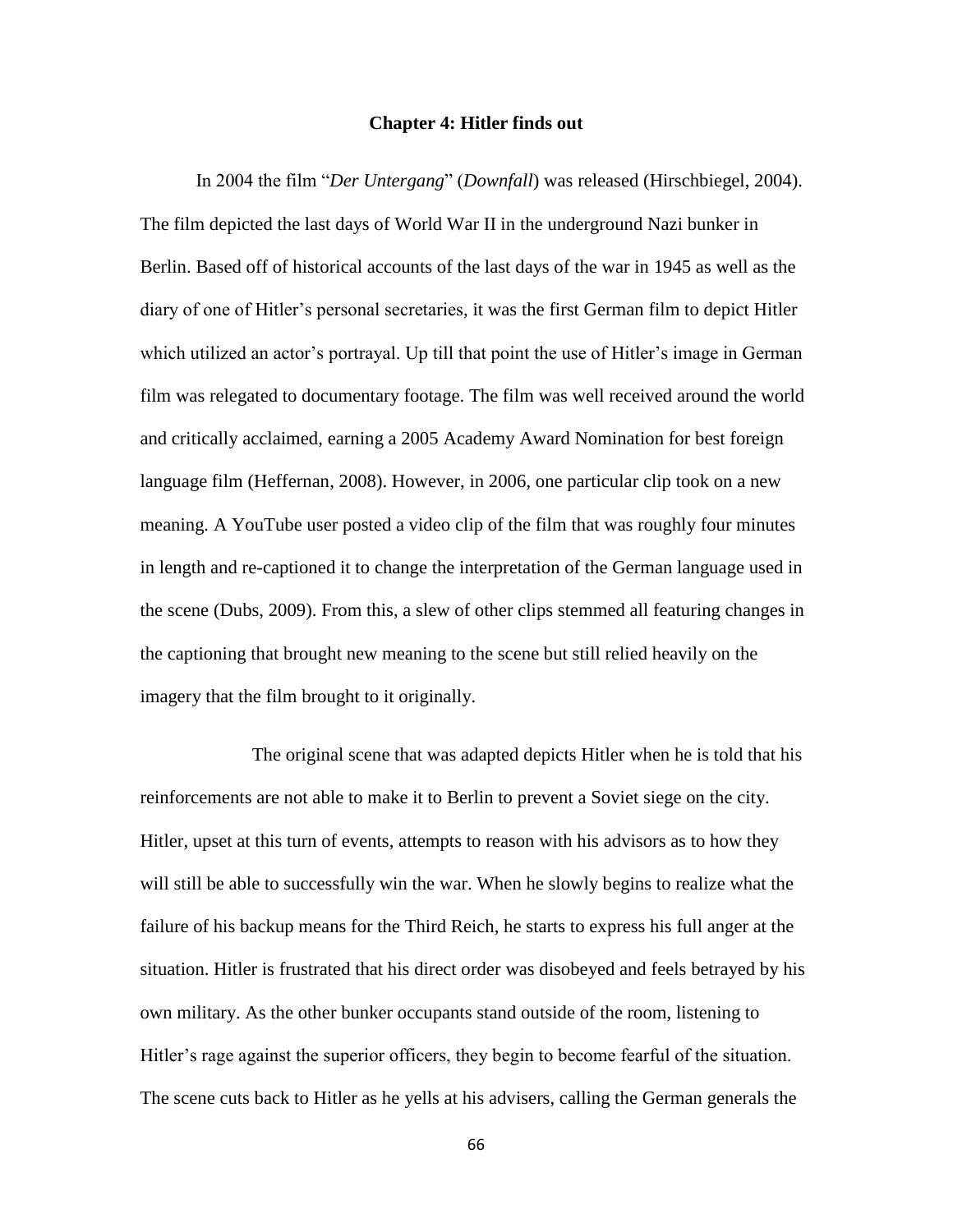scum of the German people. Hitler blames the military for hindering his plans and argues that he should have liquidated them like Stalin did. He touts his successes to date and argues that those who have not followed his orders are betraying him as well as the German people. As he calms himself down, he states that because his orders are no longer being followed, he is no longer able to lead. He says that it is over, and the war is lost. However, he will not leave Berlin, stating that he would rather commit suicide than leave. As Hitler exits the room, his advisors question whether he would actually kill himself. He pauses in front of his secretaries Frau Junge and Frau Christian, urging them to take a plane out of Berlin as "everything is lost" (Hirschbiegel, 2004). The women refuse and state that they are going to stay in the bunker, demonstrating their solidarity with Hitler (Hirschbiegel, 2004).

This somber scene features extreme displays of emotion, ranging from anger, to submission, to fear. In the original redubbed version, instead of Hitler being angry about the war, he is instead angry at the lack of features on the demonstration of Microsoft's *Flight Simulator X*. Originally posted on August  $10<sup>th</sup>$ , 2006 by a YouTube user, the dub was done in Spanish. On August  $30<sup>th</sup>$ , 2006, another re-dub of it was posted by the same user in English. The clip was called "Sim Heil: Der untersim." Unfortunately, due to a copyright claim by the original film studio, the clip was removed from the internet on December 26, 2009 (Dubs, 2009). However, this clip started a wave of new dubbings, now called the "Hitler Finds Out" or "Hitler Reacts" meme, which continues to depict Hitler getting angry at different situations. Many of the videos posted on the internet have received millions of views and the topics range from political issues, to anger at the outcome of certain sporting events, to Hitler ranting about how the term "Hitler" has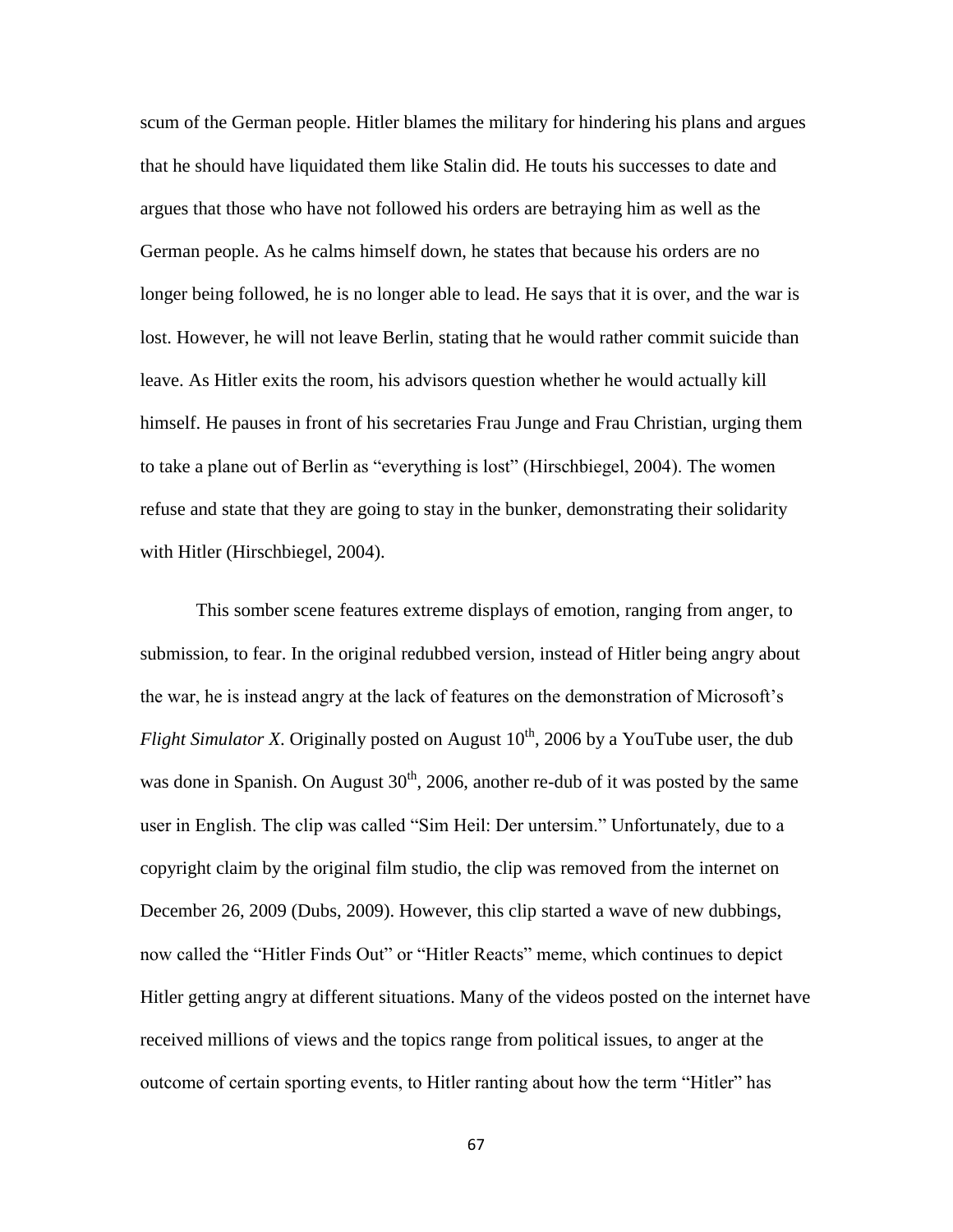taken on a different cultural meaning, which was a concept discussed earlier in relation to the *King of the Hill* episode and Cotton Hill's interaction with Luanne's roommate Griffin. Here, I will discuss a few of these clips in order to demonstrate the nature of the clips and then discuss why they are successful in their attempts at humor and continue to be created and posted onto the internet.

Despite the attempts at humor, some people have found these videos to be in poor taste. Martin Moszkowics, the head of film and TV at Constantin Films, who created the original movie, had been trying to get the videos removed for years before they requested that the clips be removed under the Digital Millennium Copyright Act. Moszkowics claimed that the tastefulness of the clips was no longer under control and that all of them should be taken down to maintain the copyright of the original film. Others such as Abraham Foxman, of the Anti-Defamation League, agreed and said that the clips were trivializing the Holocaust and World War II by creating a cartoon out of Hitler. (Dubs, 2009) Yet, this is not the opinion held by those people who took part in the creation of the original film. The director, Oliver Hirschbiegel said that he finds them funny and that the re-dubbing is a compliment to his work. (Dubs, 2009) However, despite questions regarding the clips' copyright claims, internet users have not stopped uploading new videos to video sharing websites like YouTube.

One such recent clip was uploaded on March 19, 2012 and within a month had already received 11,759 views. This clip demonstrates the anger that Hitler feels about Tim Tebow being replaced by Peyton Manning on the Denver Broncos NFL football team. The clip's creator utilizes arguments that are both for and against the trade, mimicking Hitler's own discussion with his advisors who attempt to subdue his anger.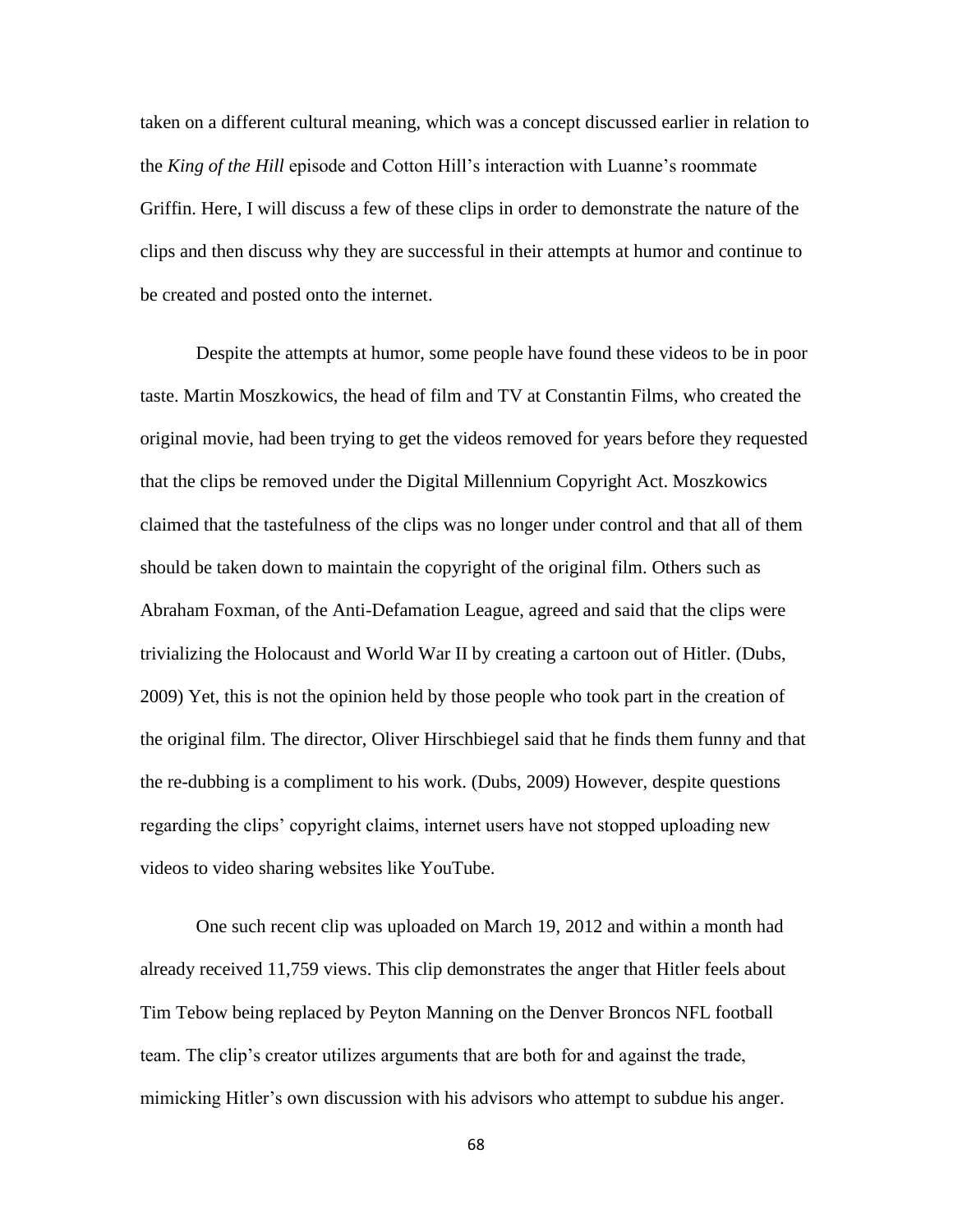Eventually, Hitler succumbs to the inevitability of the trade and begins to consider his options regarding what new team to watch now that Tebow isn't playing (Eriksonvision, 2012).

This particular re-dubbing is aimed specifically at people who are football fans and can understand the references made throughout. Without that specific audience, aspects of the jokes may be lost, causing a failure of the humor as a whole. Additionally, the viewers are required to have some knowledge about World War II and the persona of Hitler or else much of the humor would be lost. This is true of all the "Hitler Reacts" clips online. The humor comes into play through the juxtaposition of the reality of Hitler's life at the end of World War II with the trivial nature of the issue presented in the re-dubbing. Here, the comparison between the end of a war and the trade of Tim Tebow demonstrates just such a discrepancy between image and text.

The most popular "Hitler Reacts" meme that is still available on the internet is "Hitler gets banned from Xbox Live" (MOTURK49, 2007). This particular clip was uploaded on June 7, 2007 and has received roughly 6,876,000 views during that time. The re-dubbing explains the frustration Hitler feels over finding out that his Microsoft Live account has been terminated because it was set up on a modified console. He is told that a major sweep was conducted and his account has been permanently terminated. He has also lost his gamerscore and Microsoft points. His anger is coupled with his refusal to switch to the new Wii system and his resignation that there will be no more gaming for him (MOTURK49, 2007).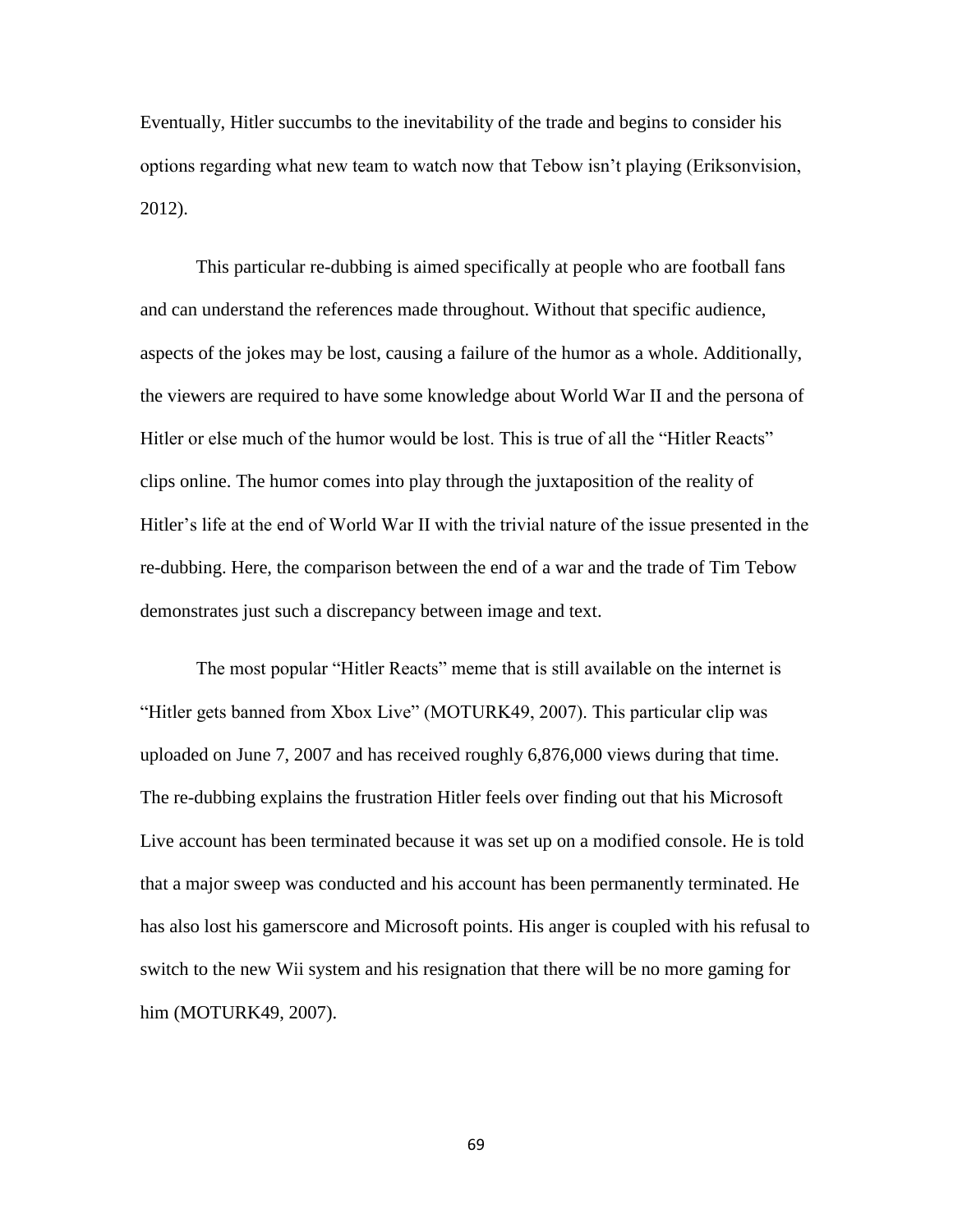This clip again points to the need for the viewer to understand both the written references and the visual references. The argument can be made that the intended audience for this particular clip is one that would be able to navigate the internet to find it, possibly explaining the large number of views it has received in the six years of its existence. The resulting anger that Hitler feels regarding the takedown of his account is not only stated in the words used to dub it, but is also reflected therein through the use of capital letters and exclamation points. The creator attempts to emphasize his feelings about the event through Hitler, adding text based imagery to mimic Hitler's emotions. This use of the text is a way in which the visual aspect of the clip and the written aspect are creating a relationship, enhancing the clip's coherence as a whole.

The genre utilized here is the most dependent upon the previous creations in regards to its own structure and development, of those discussed previously. Memes themselves are replicators that reside in the human brain. They reproduce on their own during their transmission between individual people (Aunger, 2002). Once instilled into someone's brain, memes interact with other ideas that are already there, adapting and growing more complex. Originally conceived of as biological term, memes have taken on new meanings, particularly with the advent of the internet (Aunger, 2002). In order for a meme to be a replicator, it must have a catalyst that sets off the replication. In the case of intent memes such as "Hitler finds out" the catalyst is the person who creates the item, be it video clip or photograph, that is placed on the internet. It is a meme because it relies on previous incarnations of the clip or photograph. In the case of the original, that would not be considered a meme, as it is not a replication, only those that come after and utilize the structure of the original would be considered memes (Aunger, 2002). The very first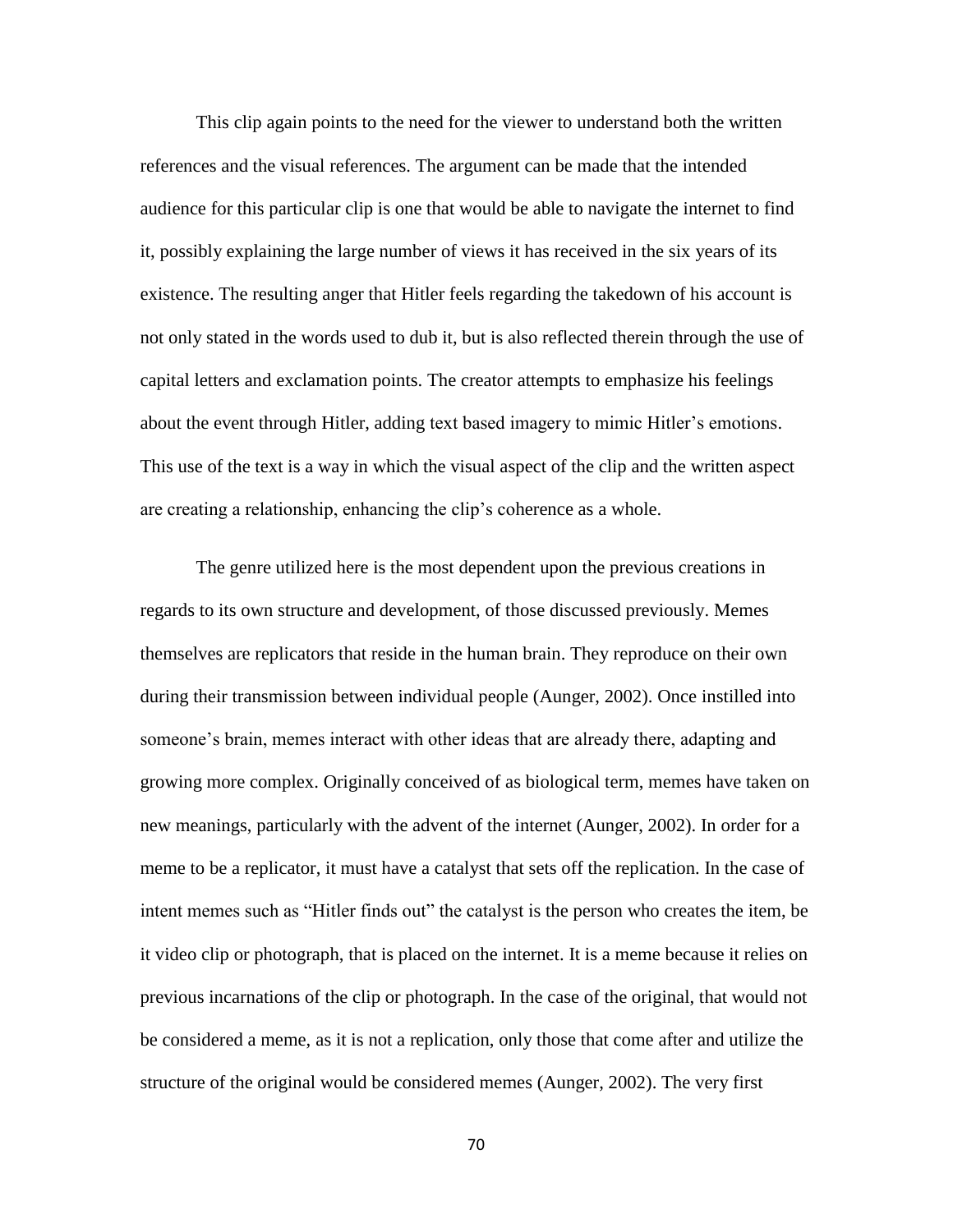"Hitler finds out" clip was not a meme, however, the second clip posted that used the same format of the first was.

In instances of memes, humor comes in because of the adaptation of the original. While there is a set format that all clips must follow, the changes made between the clips is the cause of the humor. For the audience, this helps to situate their expectations of what is to come. Because the audience is aware of the structure of the clip or photo they will be seeing, they have a pre-existing frame from which they expect deviation, in the "Hitler finds out" meme's case, the deviation is in the text used and overall theme of the dubbing. As has been seen with many of the instances of humor depicted, the humor derives partially from the realistic historic portrayal of Hitler and the Nazi party compared to the unrealistic situation being presented. In the examples provided above, the unrealistic aspects of the clips are Hitler's frustration over his XBOX Live account being cancelled and Tim Tebow being traded. Such instances are incongruous to the reality of Adolf Hitler's situation during this clip, but it is just that disparity which creates the humor of the situation.

Internet memes provide a structure upon which humor can build. However, these memes are not guaranteed to be successful jokes. While the creator must follow the structure established by the other memes, they may not appropriately connect the original clip's emotions with their redubbed text. Furthermore, they may repeat a topic that was executed earlier, or they may fail to mimic the original meme's format properly. The failure of such a meme may also be on the part of the viewing audience. If the audience is unable to reference the joke being made, it may fail. Additionally, if they are unaware of the meme itself, they may take offence to the redubbing as a whole, and find the humor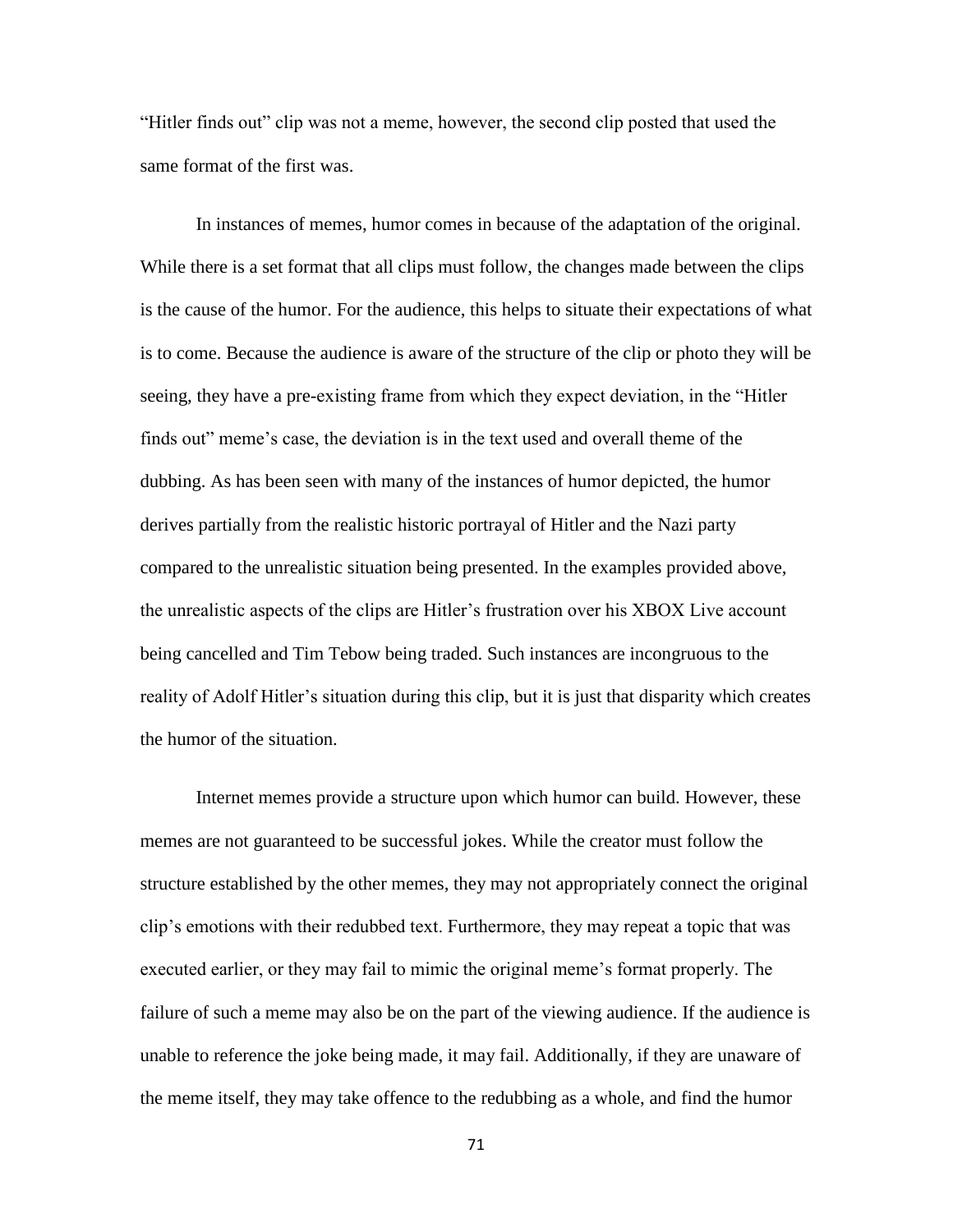inappropriate. Such instances of failed jokes may occur in this particular genre, as they would in the others discussed here.

The "Hitler finds out" meme has aided in establishing the Hitler and Nazi meme genre on the internet. It is part of the continued cycle of referencing that was discussed earlier, and demonstrates the impact of mass media on imagery and representation as it relates to Adolf Hitler and the Nazi Party in American discourse. By understanding the structure of this meme and its attempts at humor, users can create more reiterations of it, perpetuating its existence on the internet as well as its impact on those references that come in the future.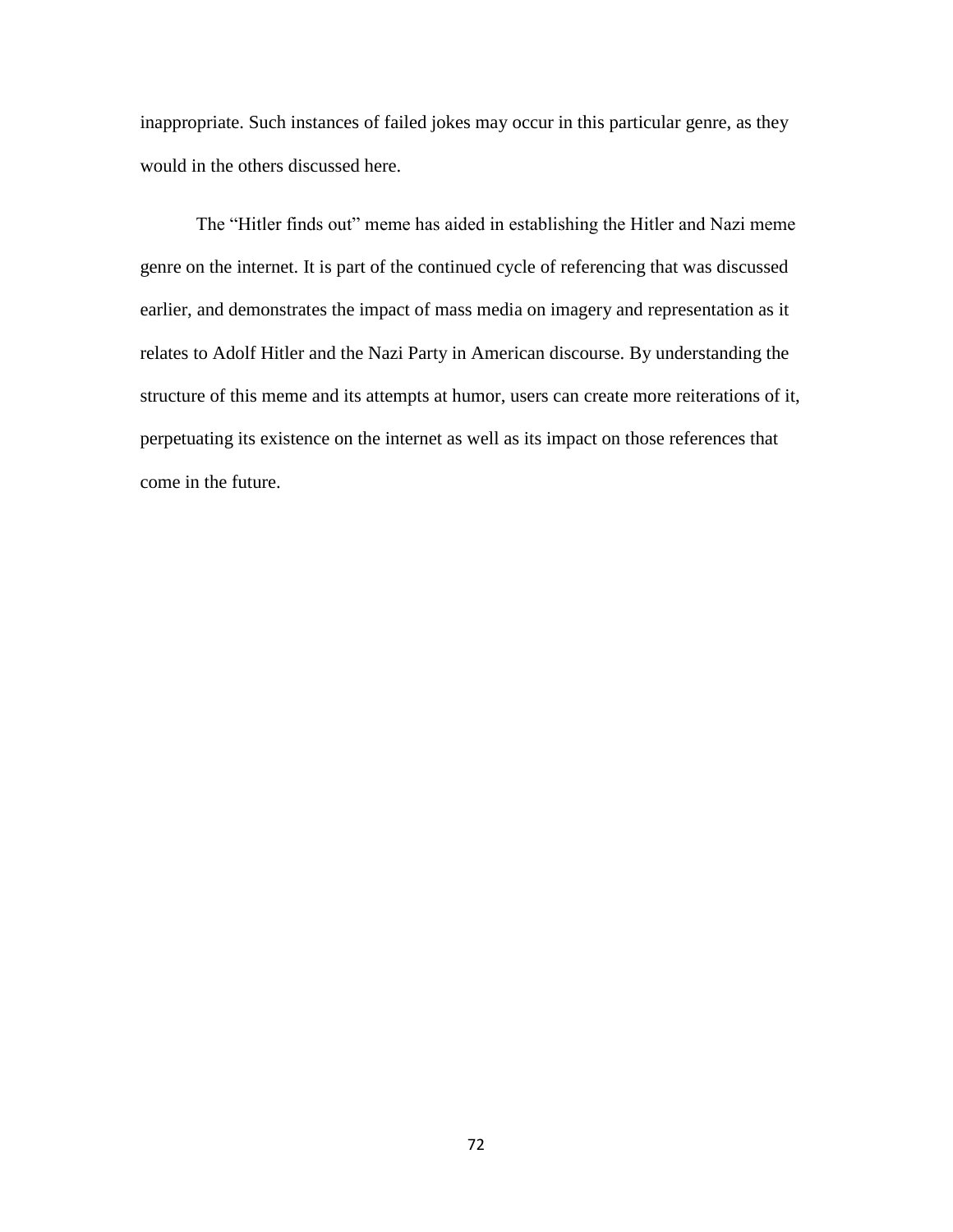#### **Chapter 5: Hitler walks into a bar**

Through the analysis of the works mentioned above, as well as the larger collected pieces of contemporary American mass media, I have determined that there are several themes that carry throughout the representations of Hitler and the Nazi Party through humor. Firstly, these jokes are situated in a manner that portrays both historical and fictional aspects of World War II era Germany. This serves as a tool with which expectations can be broken. By demonstrating the perceived role of Adolf Hitler, as well as the many other Nazi Party members, and then subjugating it through a change to a fictional depiction, the audience's expectations are changed, providing them with a surprising moment during which humor occurs.

Secondly, that these reference rely on reality, even if it is only fractional, to create the distinctions between what is and is not humor demonstrates the need for the audience to understand the basic reality of the situation. As referencing occurs throughout the humor discourse, all parties involved must have some pre-constructed frame upon which this reference depends, and can easily be called forth in order to analyze the given situations. This relates directly to the role of the audience and their interpretation of the humor in order to obtain success. Furthermore, the role of the audience in the creation and reception of a joke is equally as necessary as the role of the joke creator. This mutual relationship serves to both create and disseminate humor.

Additionally, the shift to user-generated humor, which is seen in the re-dubbed *Downfall* clips, demonstrates the participatory nature of American humor. It may also reflect the changing emphasis towards publically created, rather than privately dictated,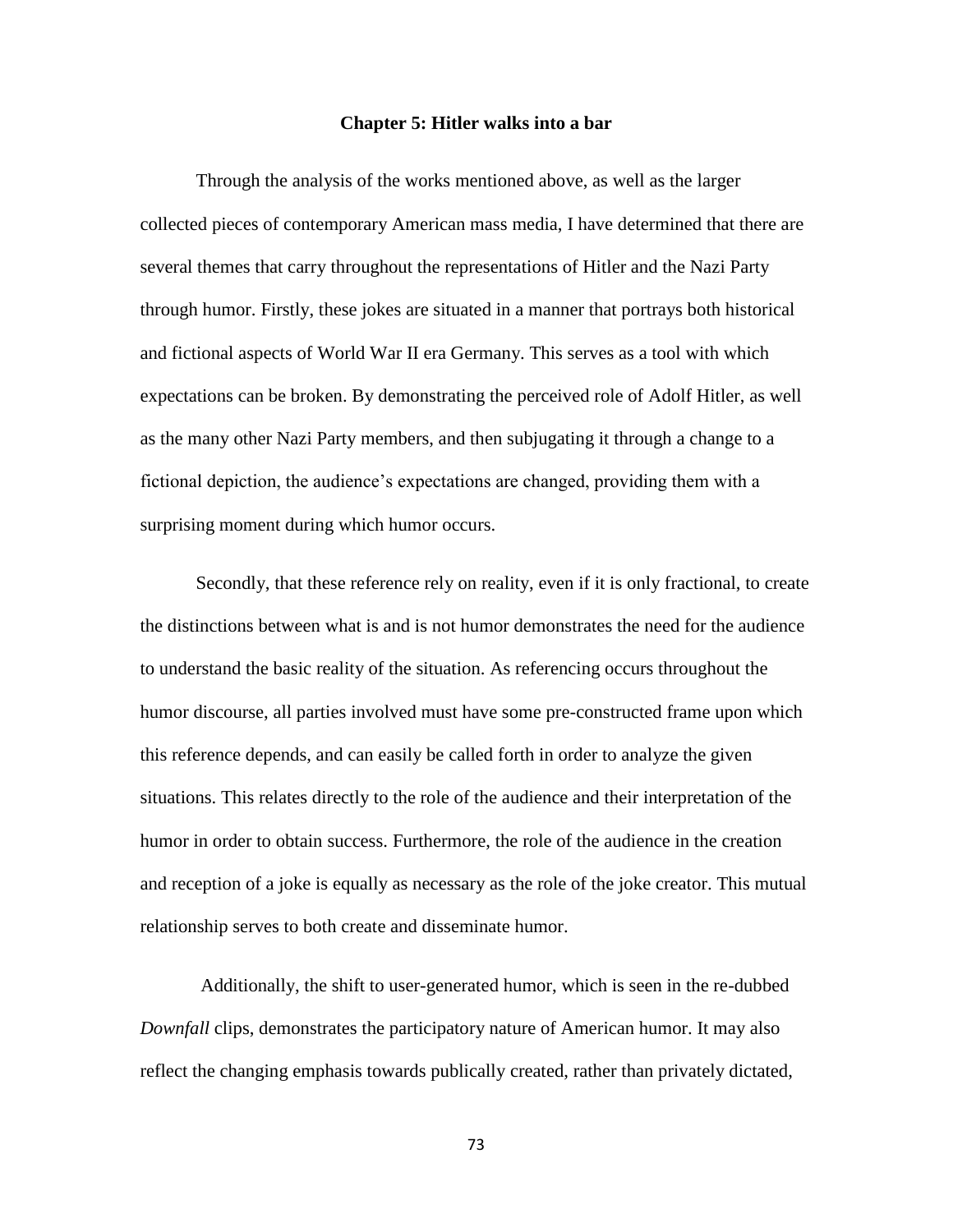humor that is shared with a given audience. These nuances about humor operate under a system in which humor itself is a commodity. Bought and sold, it serves as a tool of trade. In order for the trade in humor to continue, it must be successful in joke making and adapt to the needs of the audience. This constant adaptation helps to point out trends which are occurring overtime. That the subjects of Hitler and Nazism have continued to be utilized since World War II, demonstrates their adaptability as fashions in humor shift. This alludes to their anticipated presence in the future of humor.

When discussing the instances of humor related to Adolf Hitler and the Nazi party, the genre in which it is depicted is an essential consideration when determining if a joke is successful or not. While the jokes can be decontextualized, they remain referential to their original genre and as such, reflect that genre's attempts at humor. Without understanding this, the goal of establishing a joke is not possible. A joke creator and a joke interpreter must be aware of the genre in which they are operating as well as what the rules of that genre are. Without such an understanding, the joke cannot be created, establishing its failure at the moment of impossible inception. However, since all genres reference that which has come before, the use of genre in joke telling is inseparable from the attempt to create a joke. The joke teller knows that they are telling a joke, which places it into the genre of humor at its basic form.

Finally, such references establish that humor is both derived from and aimed at the individual and the group. Benedict Anderson (1991) argues that community identity is derived from the mediation of visual and auditory representations. The examples presented here serve as confirmation that these jokes create a community of individuals that understand the humor presented and are able to comprehend that humor through its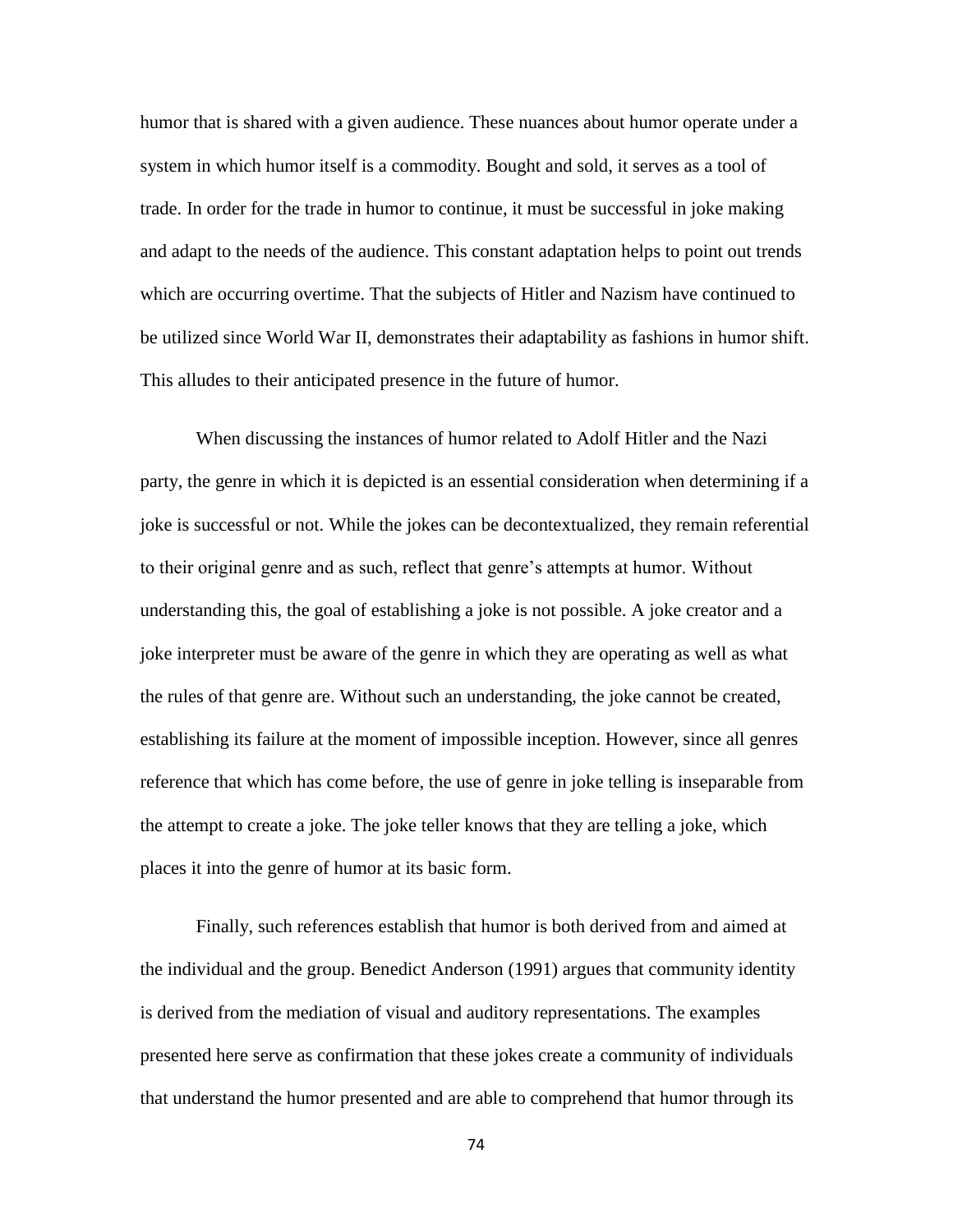genre and references. Bakhtin (1984) argues that by participating in and understanding humor, individuals become part of a collective as well as part of the world in which that joke operates. The singular person becomes a part of the collective by understanding a joke and relating it to the world as a whole (Bakhtin, 1984). However, jokes must also operate on the individual themselves. Without the individual's understanding of the joke, they are unable to join the collective group that does grasp it. Therefore, I argue that humor is a tiered system that first requires individual comprehension. Once that is obtained, the singular person becomes a member of a group that is created based on their understanding of the joke. These two steps occur nearly simultaneously, however are differentiated by the ability of the individual to understand. Whereas a joke creator may only be a single person, the audience of a joke is both the individual person and a group of joke recipients.

The references to Adolf Hitler and the Nazi Party that were discussed above are just a small number of the growing American mass media interpretations of the Third Reich. It is my hope that by demonstrating the theoretical value that the interpretation of these scenes provides, new analysis can be done which further situates these jokes in their larger role within American society. With additional resources, I would attempt to determine what the impact of these representations is on the consciousness of the American people as a whole. Has it affected their views of the Third Reich and Adolf Hitler? Or is it simply seen as a tool that is used to create humor and, therefore, enjoyment?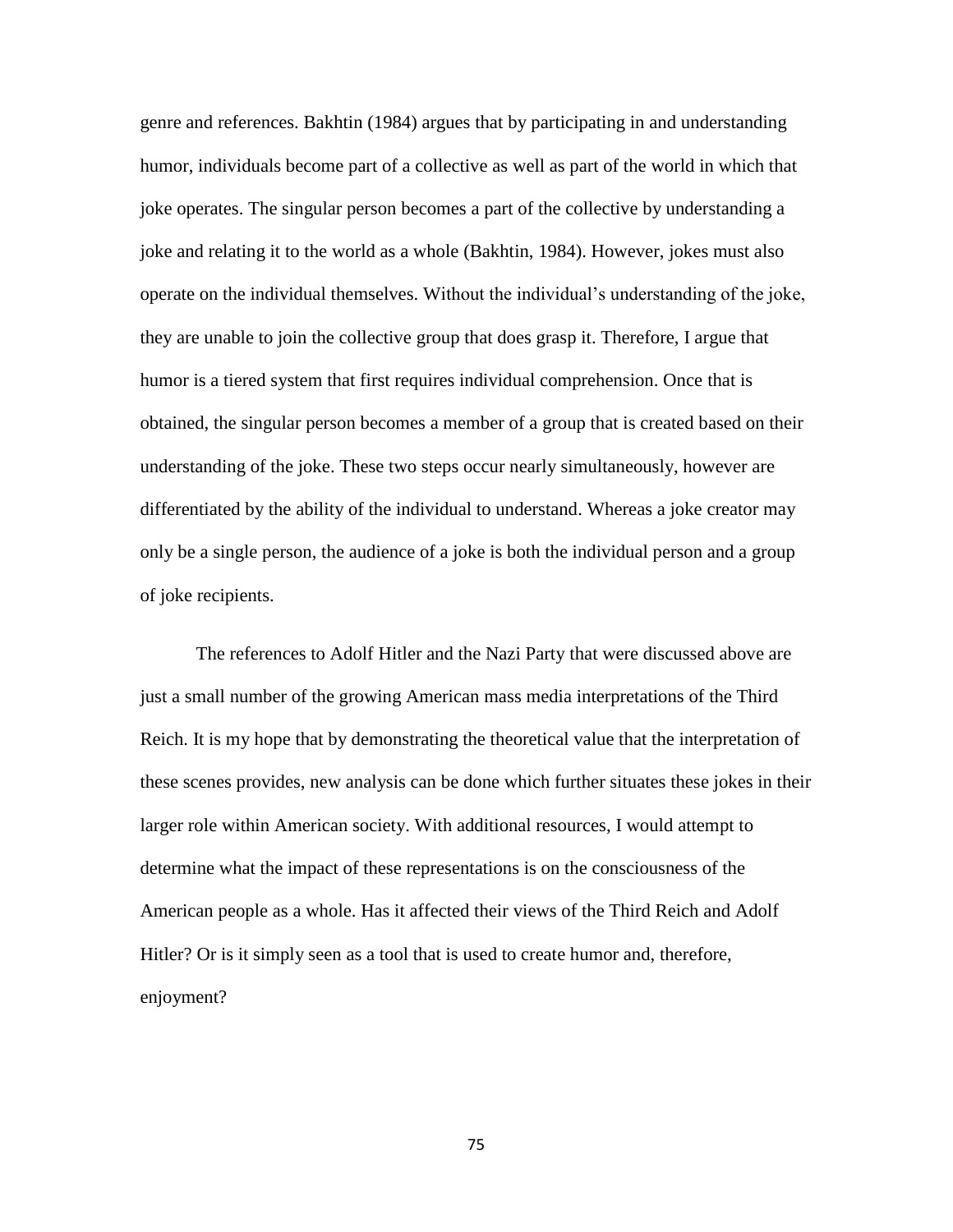## Bibliography

# Anderson, Benedict

1991 Imagined Communities: Reflections on the Origin and Spread of Nationalism. London: Verso.

## Aunger, Robert

2002 The Electric Meme: A New Theory of How We Think. New York: The Free Press.

# Austin, J. L.

1975 *How To Do Things with Words*. Oxford: Oxford University Press.

# Bakhtin, Mikhail

1984 Rabelias and His World. Hélène Iswolsky, trans. Bloomington, Indiana: Indiana University Press.

## Bauman, Richard and Charles L. Briggs

1990 Poetics and Performance as Critical Perspectives on Language and Social Life. In *Annual Review of Anthropology* 19: 59-88.

### Beeman, William O.

2000 Humor. *In* Journal of Linguistic Anthropology 9(1-2):103-106.

# Bohlander, Michael, trans.

2008 *The German Criminal Code: A Modern English Translation*. Oxford: Hart Publishing.

## Booker, M. Keith

2006 *Drawn to Television: Prime-Time Animation from The Flintstones to Family Guy*. Westport, Connecticut: Praeger.

Brooks, Mel dir.

1968 The Producers. 88 min. Embassy Pictures. Hollywood.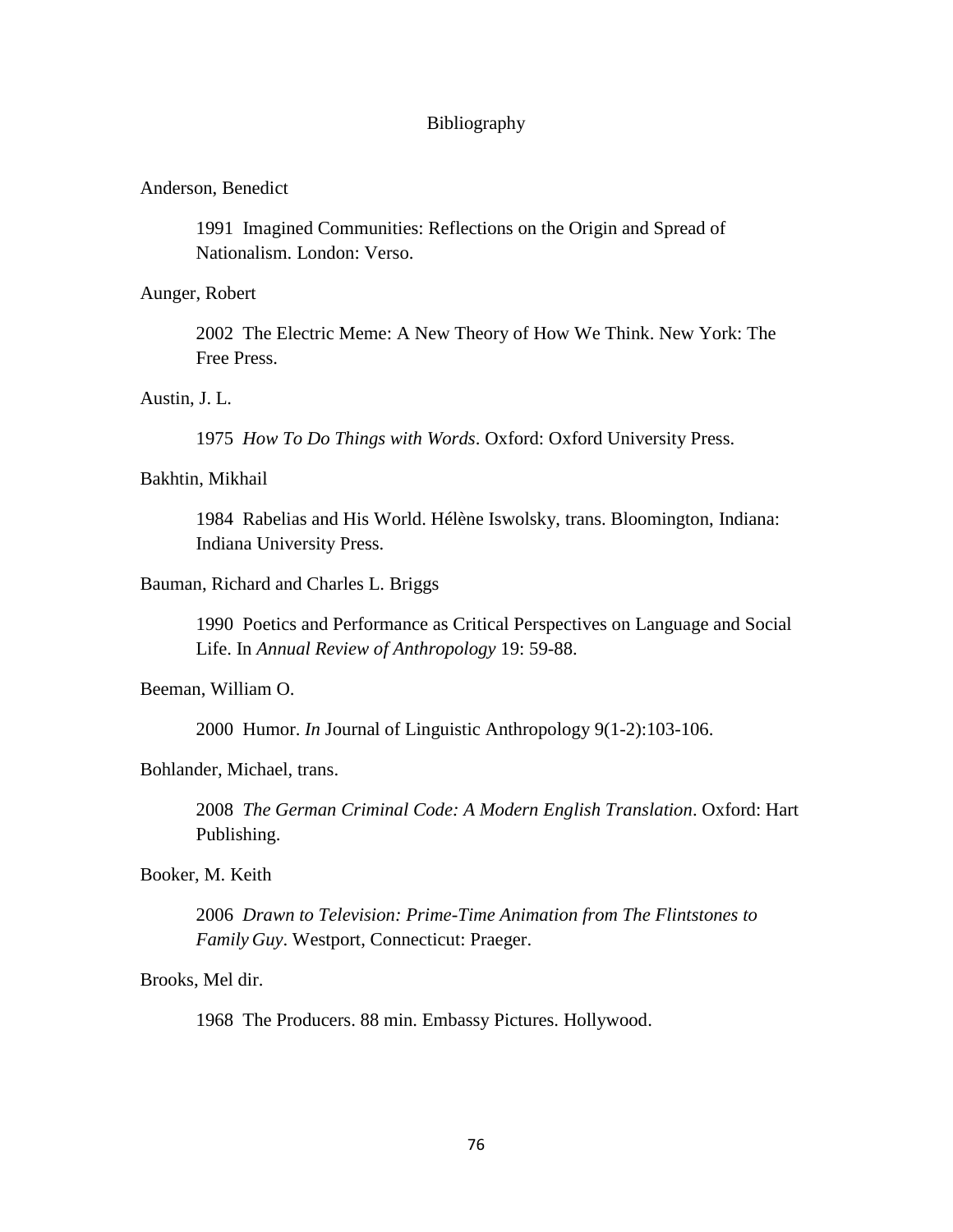#### Bryant, Chad

2006 "The Language of Resistance? Czech Jokes and Joke-telling under Nazi Occupation, 1943-45." *In* Journal of Contemporary History. Vol 41(1): 133-151.

#### Calabro, Marian

1992 *Zap! A Brief History of Television*. New York: Four Winds Press.

# Caplan, Jane ed.

2008 The Short Oxford History of Germany: Nazi Germany. Oxford: Oxford University Press.

#### Colton, Greg

2005 8 Simple Rules for Buying My Teenage Daughter. *Family Guy*. Fox Broadcasting Company, July 10.

2007 No meals on Wheels. *Family Guy*. Fox Broadcasting Company, March 25.

2008 Road to Germany. *Family Guy*. Fox Broadcasting Company, October 19.

# DiMartino, Michael

1999 I Never Met the Dead Man. *Family Guy*. Fox Broadcasting Company, April 11.

# Dubs, Jamie

2009 Downfall/Hitler Reacts. Know Your Meme. Cheezburger, Inc. <http://knowyourmeme.com/memes/downfall-hitler-reacts> Accessed February 3, 2012.

## Dundes, Alan and Thomas Hauschild

1983 Auschwitz Jokes. *In* Western Folklore. Vol 42(4): 249-260.

1987 Cracking Jokes: Studies of Sick Humor Cycles and Stereotypes. Berkley, California: Ten Speed Press.

### Ericksonvision (username)

2012 Hitler Reacts to Broncos Trading Tim Tebow. YouTube.com. <http://www.youtube.com/watch?feature=player\_detailpage&v=Lftmm4cBwb > Accessed April 15, 2012.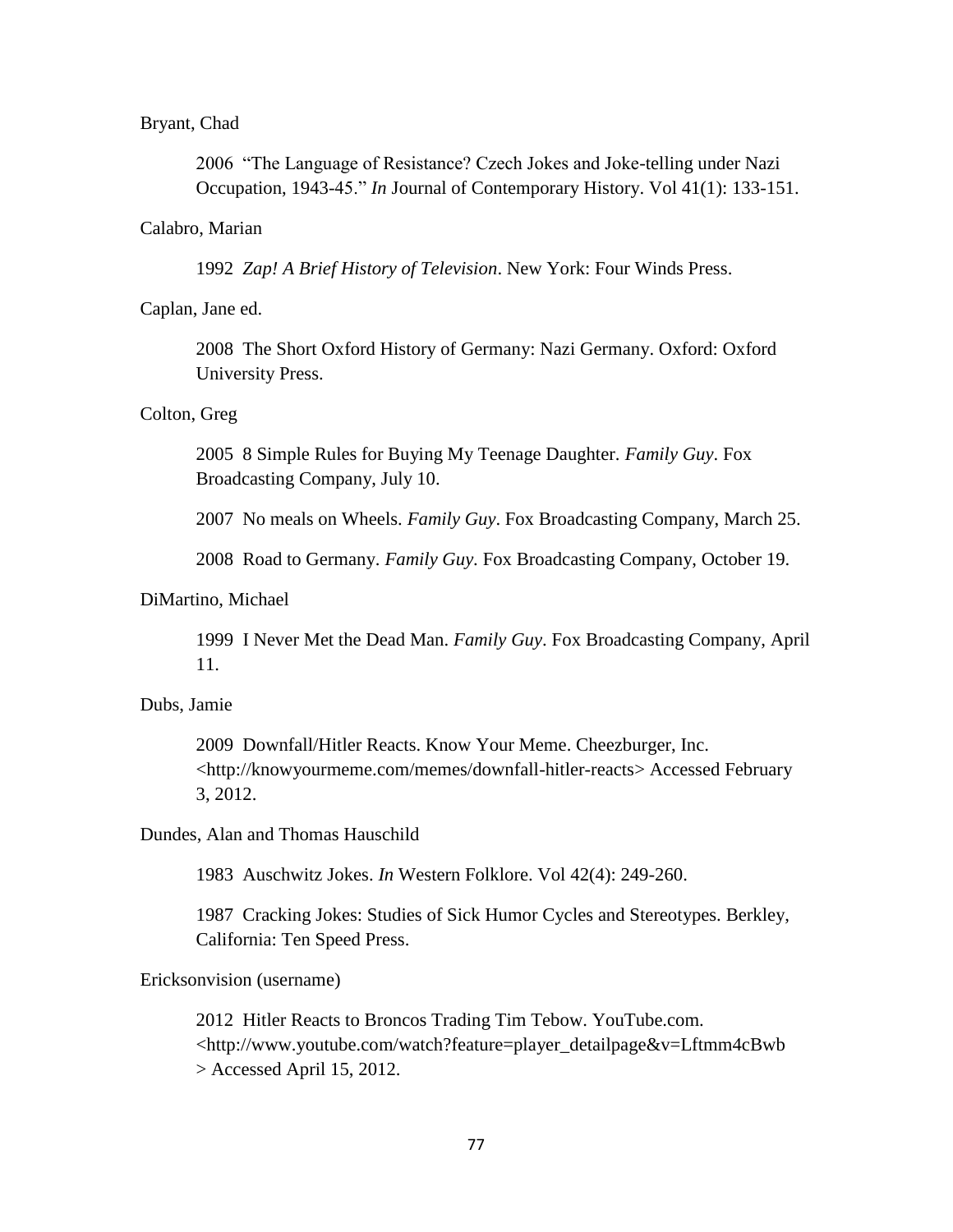Ferguson, Mark A. and Thomas E. Ford

2008 Disparagement Humor: A Theoretical and Empirical Review of Psychoanalytic, Superiority, and Social Identity Theories. *In* Humor 21(3): 283 312.

#### Freud, Sigmund

2003(1940) *The Joke and Its Relation to the Unconscious*. New York: Penguin Books.

# Fine, Gary A.

1983 Sociological Approaches to the Study of Humor. *In* Handbook of Humor Research.

Paul E. McGhee and Jeffrey H. Goldstein, eds. Pp 159-181. New York: Springer.

# Fleet, F. R.

1970(1890) *A Theory of Wit and Humour*. Port Washington, New York: Kennikat Press.

## Goldberg, Ronald Allen

2012 *America in the Forties*. Syracuse, New York: Syracuse University Press.

## Gubar, Susan

2006 Racial Camp in *The Producers* and *Bamboozled*. *In* Film Quarterly. Vol 60(2). Pp 26-37.

# Hall, Klay

2000 Movin' On Up. *King of the Hill*. Fox Broadcasting Company, February, 27.

#### Hawkes, David

2005 British Contemporary Comedy. *In* Comedy: A Geographic and Historical Guide. Maurice Charney, ed. Pp 185-198. Westport, Connecticut: Praeger.

# Heffernan, Virginia

2008 The Hitler Meme. The New York Times. October, 26: MM20.

#### Hirschbiegel, Oliver dir.

2004 Der Untergang. 155 min. Constantin Film. Frankfurt, Germany.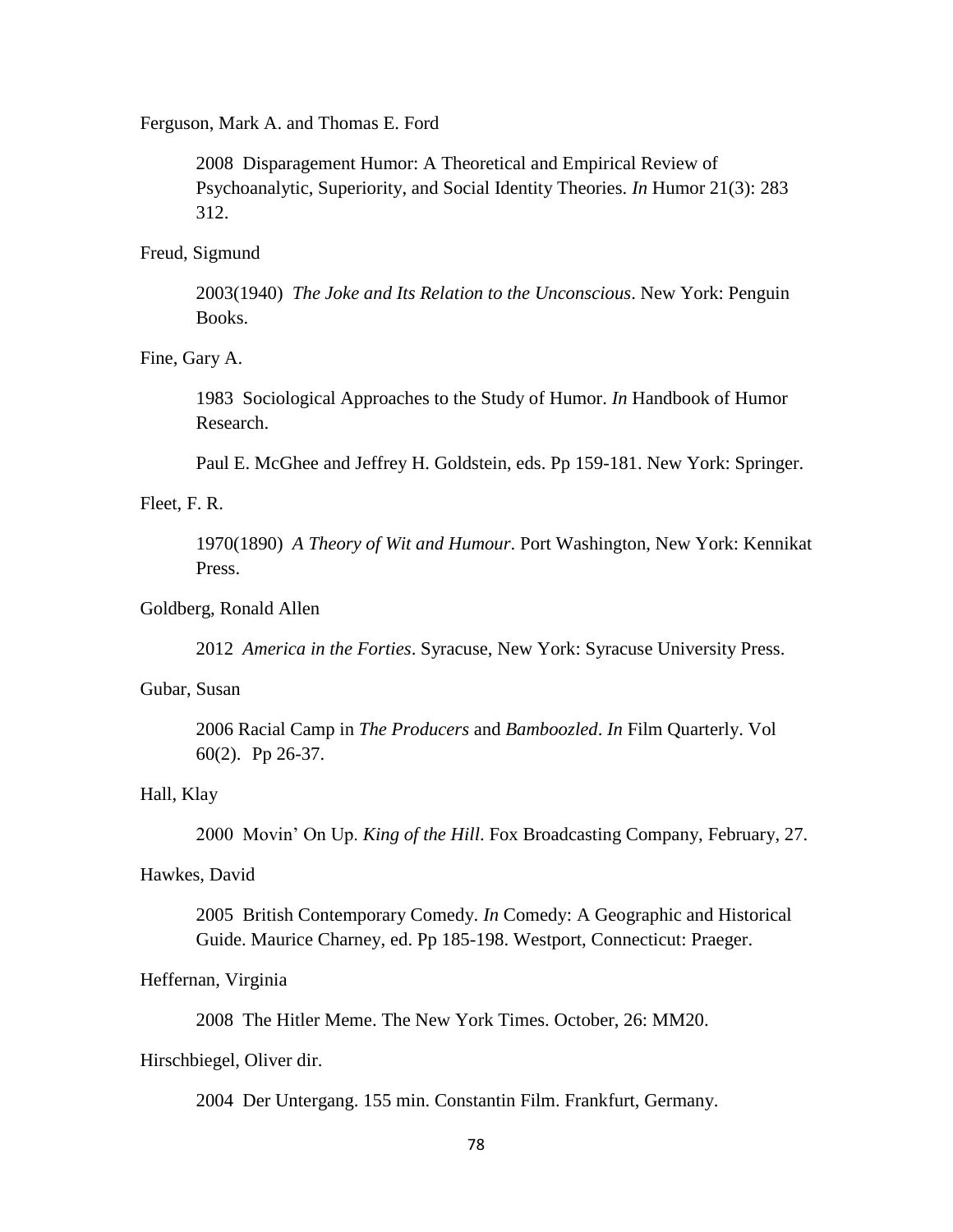### Juni, Samuel and Bernard Katz

2001 Self-Effacing Wit as a Response to Oppression: Dynamics in Ethnic Humor. *In* The Journal of General Psychology. 128(2). Pp 119-142.

#### Lioi, Anthony

2002 Unfortunate Son. *King of the Hill.* Fox Broadcasting Company, March, 10.

### Marx, Karl and Friedrich Engels

1978 *The Marx-Engels Reader*. Tucker, Robert C. ed. New York: Norton.

# Moncrief, Zac

2006 Untitled Griffin Family History. Family Guy. Fox Broadcasting Company, May 14.

## Morris, Pam ed.

1994 The Bakhtin Reader: Selected Writings of Bakhtin, Medvedev, Voloshinov. London: Edward Arnold.

## MOTURK49 (username)

2007 Hitler gets banned from Xbox Live. YouTube.com. <http://www.youtube.com/watch?v=sfkDxF2kn1I> Accessed April 15, 2012.

# Murray, Christopher

2011 *Champions of the Oppressed: Superhero Comics, Popular Culture, and Propaganda in America During World War II*. Cresskill, NJ: Hampton Press, Inc.

### Oring, Elliott

1992 *Jokes and Their Relations*. Lexington, Kentucky: The University Press of Kentucky.

# Parker, Trey

1999 Mr. Hankey's Christmas Classics. *South Park*. Comedy Central, December 1.

2004 The Passion of the Jew. *South Park*. Comedy Central, March 31.

## Parker, Trey, Matt Stone, and Philip Stark

1997 Pinkeye. *South Park*. Comedy Central, October 29.